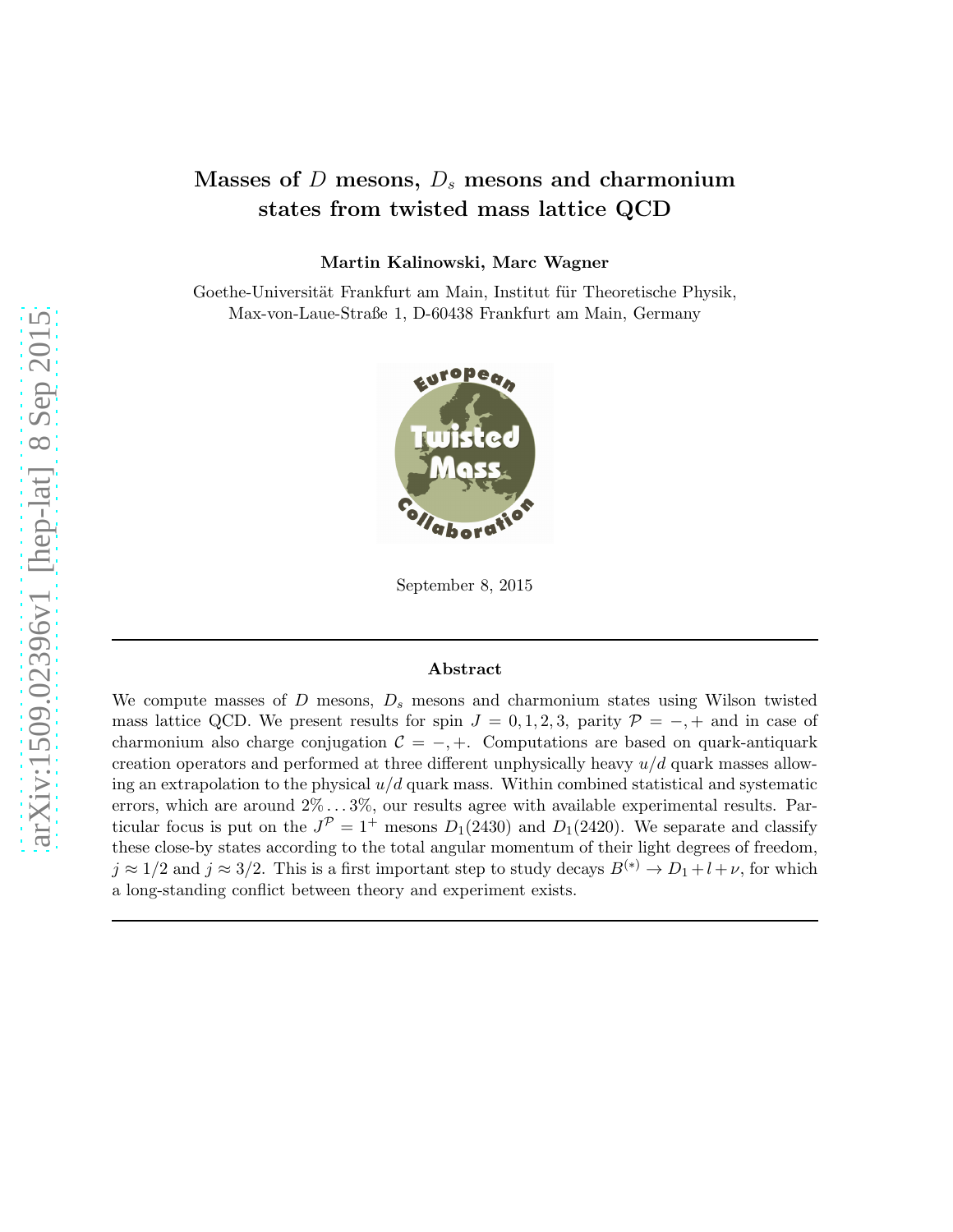# 1 Introduction

More than fifty  $D$  meson,  $D_s$  meson and charmonium states have been observed in experiments [\[1\]](#page-37-0). Several of them seem to be theoretically well-understood, e.g. the  $J^{\mathcal{P}}=0^-$  pseudoscalar and  $J^{\mathcal{P}} = 1^-$  vector ground states. There are, however, open questions regarding some of the more recently found excitations. A prominent example is the charmonium-like state  $X(3872)$ first observed by Belle [\[2\]](#page-37-1), which is most likely not an ordinary quark-antiquark state and whose structure is under debate. The situation is similar for several other charmonium-like X states. In particular the electrically charged states, e.g.  $X(3900)^{\pm}$  or  $X(4020)^{\pm}$ , cannot be simple  $c\bar{c}$  pairs. One rather assumes a four quark structure, e.g. a mesonic molecule or a diquark-antidiquark pair. The situation for open charm mesons is related, even though fewer  $D$  and  $D<sub>s</sub>$  states have been observed. For example the positive parity mesons  $D_{s0}^*(2317)$  and  $D_{s1}(2460)$  first reported by BaBar [\[3\]](#page-37-2) and CLEO [\[4\]](#page-37-3), respectively, are unexpectedly light. Again this could be an indication that these states are not just quark-antiquark pairs, but are composed of two quarks and two antiquarks, a scenario at the moment neither established nor ruled out.

There are many interesting and to some extent successful approaches to study  $D$  mesons,  $D_s$ mesons and charmonium states theoretically, e.g. quark models [\[5\]](#page-37-4), effective theories respecting QCD symmetries [\[6\]](#page-37-5) or Dyson-Schwinger and Bethe-Salpeter equations [\[7\]](#page-37-6), to just name a few. Of course, it would be highly desirable to understand these mesons and their properties starting from first principles, i.e. the QCD Lagrangian, without any assumptions, model simplifications or truncations. The corresponding and commonly used method to achieve that goal is lattice QCD, a numerical method to compute QCD observables. In principle, it allows to investigate and to quantify all possible sources of systematic error. Lattice meson spectroscopy is, however, a challenging task, where many problems have currently only partly been solved. On the one hand there are issues concerning lattice QCD in general. For example simulations with physically light  $u/d$  quarks are extremely demanding with respect to high performance computing resources. Similarly, to remove discretization errors one has to study the continuum limit, which requires simulations at several different lattice spacings, again a very challenging task with respect to computational resources. On the other hand there are problems specific to lattice hadron spectroscopy. An example is the investigation of states, which can decay into lighter multi-particle states. Such states should theoretically be treated as resonances and not as stable quark-antiquark states, which is technically extremely difficult, even for simple cases, where only a single decay channel exists. Examples are  $D_0^*(2400)$  and  $D_1(2430)$  with quan-0 tum numbers  $J^P = 0^+$  and  $J^P = 1^+$ . Similarly, it is very challenging to study mesons, which might have a structure more complicated than a simple quark-antiquark pair, e.g. candidates for tetraquarks or hybrid mesons. While there has been a lot of impressive progress regarding lattice hadron spectroscopy within the last couple of years, there is certainly still a lot of room for improvement. Simple states, in particular pseudoscalar and vector ground state mesons, have, meanwhile, been studied very accurately, including simulations at or extrapolations to physically light  $u/d$  quark masses and the continuum limit. On the other hand, the majority of studies concerned with parity, radial and orbital excitations are still at a more exploratory stage, i.e. have quite often been performed at unphysically heavy quark masses or at a single finite lattice spacing. Recent reviews discussing the status of lattice QCD computations of D and  $D_s$  mesons and of charmonium are [\[8\]](#page-37-7) and [\[9,](#page-37-8) [10\]](#page-37-9), respectively.

The most common approach to compute meson masses using lattice QCD is to employ meson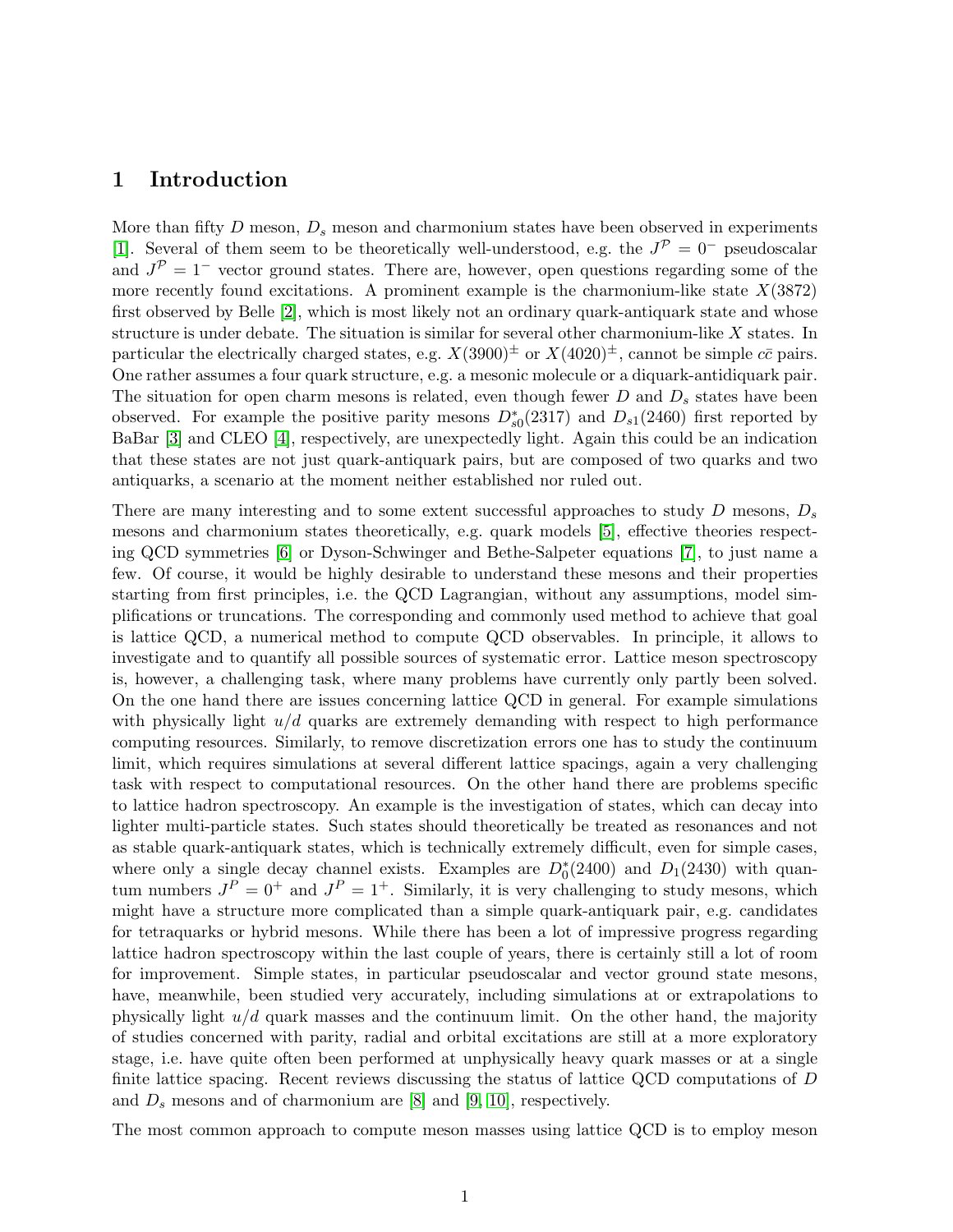creation operators, which are composed of a quark and an antiquark operator, and to extract meson masses from the exponential decay of corresponding correlation functions<sup>[1](#page-2-0)</sup>. This strategy yields accurate and solid results for mesons, which resemble quark-antiquark pairs and which are quite stable, i.e. many of the low-lying states in the  $D$  meson,  $D_s$  meson and charmonium sector. Recent lattice QCD papers following this strategy to compute masses and spectra of D and  $D_s$  mesons and of charmonium are [\[12,](#page-37-10) [13,](#page-37-11) [14,](#page-37-12) [15,](#page-37-13) [16,](#page-38-0) [17,](#page-38-1) [18,](#page-38-2) [19,](#page-38-3) [20,](#page-38-4) [21,](#page-38-5) [22,](#page-38-6) [23,](#page-38-7) [24,](#page-38-8) [25,](#page-38-9) [26\]](#page-38-10). Rigorous treatments of more complicated mesonic systems like the previously mentioned unstable  $D_0^*(2400)$  and  $D_1(2430)$  mesons or any of the tetraquark candidates, e.g.  $X(3900)^\pm$ or  $X(4020)^{\pm}$ , require more advanced techniques, in particular the implementation of meson creation operators composed of two quark and two antiquark operators and possibly studies of the volume dependence of the masses of corresponding scattering states<sup>[2](#page-2-1)</sup>. Examples of recent lattice papers exploring and using such techniques to study specific  $D, D_s$  or charmonium states are [\[28,](#page-38-11) [29,](#page-38-12) [30,](#page-38-13) [31,](#page-38-14) [32,](#page-39-0) [33,](#page-39-1) [34,](#page-39-2) [35,](#page-39-3) [36,](#page-39-4) [37\]](#page-39-5).

The goal of this paper is to compute the masses of several low-lying  $D$  meson,  $D_s$  meson and charmonium states using Wilson twisted mass lattice QCD with  $2+1+1$  dynamical quark flavors. One of the main advantages of this particular discretization of QCD is automatic  $\mathcal{O}(a)$ improvement, i.e. discretization errors appear only quadratically in the small lattice spacing  $\alpha$ and are, hence, quite small. From a technical point of view we employ a large variety of quarkantiquark meson creation operators and are, hence, able to study total angular momentum  $J = 0, 1, 2, 3$ , parity  $\mathcal{P} = -, +$  and in case of charmonium charge conjugation  $\mathcal{C} = -, +$ . Computations are performed at several unphysically heavy  $u/d$  quark masses (corresponding pion masses  $m_{\pi} \approx 276 \,\text{MeV}$ ,  $315 \,\text{MeV}$ ,  $443 \,\text{MeV}$ ), which allow extrapolations to the physical point. At the moment computations are, however, restricted to a single lattice spacing  $a \approx 0.0885$  fm, i.e. we are currently not able to perform a continuum extrapolation. Nevertheless, by using two different Wilson twisted mass discretizations of the meson creation operators we are able to crudely estimate the magnitude of discretization errors associated with our resulting meson masses. Computations at smaller lattice spacings and corresponding continuum extrapolations are planned for the near future and will be part of an upcoming publication.

As mentioned above some  $D$  meson,  $D_s$  meson and charmonium states are quite unstable or might have a structure much different from a quark-antiquark pair. Even though we present results for these states in the following, a rigorous treatment might require more advanced techniques, in particular the inclusion of four-quark creation operators as discussed above. We are in the process of developing such techniques using a similar lattice QCD setup [\[38,](#page-39-6) [39,](#page-39-7) [40\]](#page-39-8). The techniques and results presented in this paper are an important prerequisite for such more advanced computations. Our long-term goal is the computation of the low-lying  $D$  and  $D_s$  meson and charmonium spectra as fully as possible with all sources of systematic error removed or quantified (in particular computations at physically light  $u/d$  quark masses including continuum extrapolations), using quark-antiquark creation operators supplemented, whenever necessary, by four-quark creation operators.

In this work we also study the structure of the two lightest D mesons with  $J^{\mathcal{P}} = 1^+$ ,  $D_1(2430)$ and  $D_1(2420)$ . These states are similar in mass, but their structure is quite different. One of them has  $j \approx 1/2$ , while the other has  $j \approx 3/2$ , where j denotes the total angular momentum of the light quark and of gluons. We demonstrate, how to resolve and classify both states

<sup>&</sup>lt;sup>1</sup>For a basic introduction to lattice hadron spectroscopy cf. [\[11\]](#page-37-14).

<span id="page-2-1"></span><span id="page-2-0"></span><sup>2</sup>For a basic introduction on how to study resonances using lattice QCD cf. [\[27\]](#page-38-15).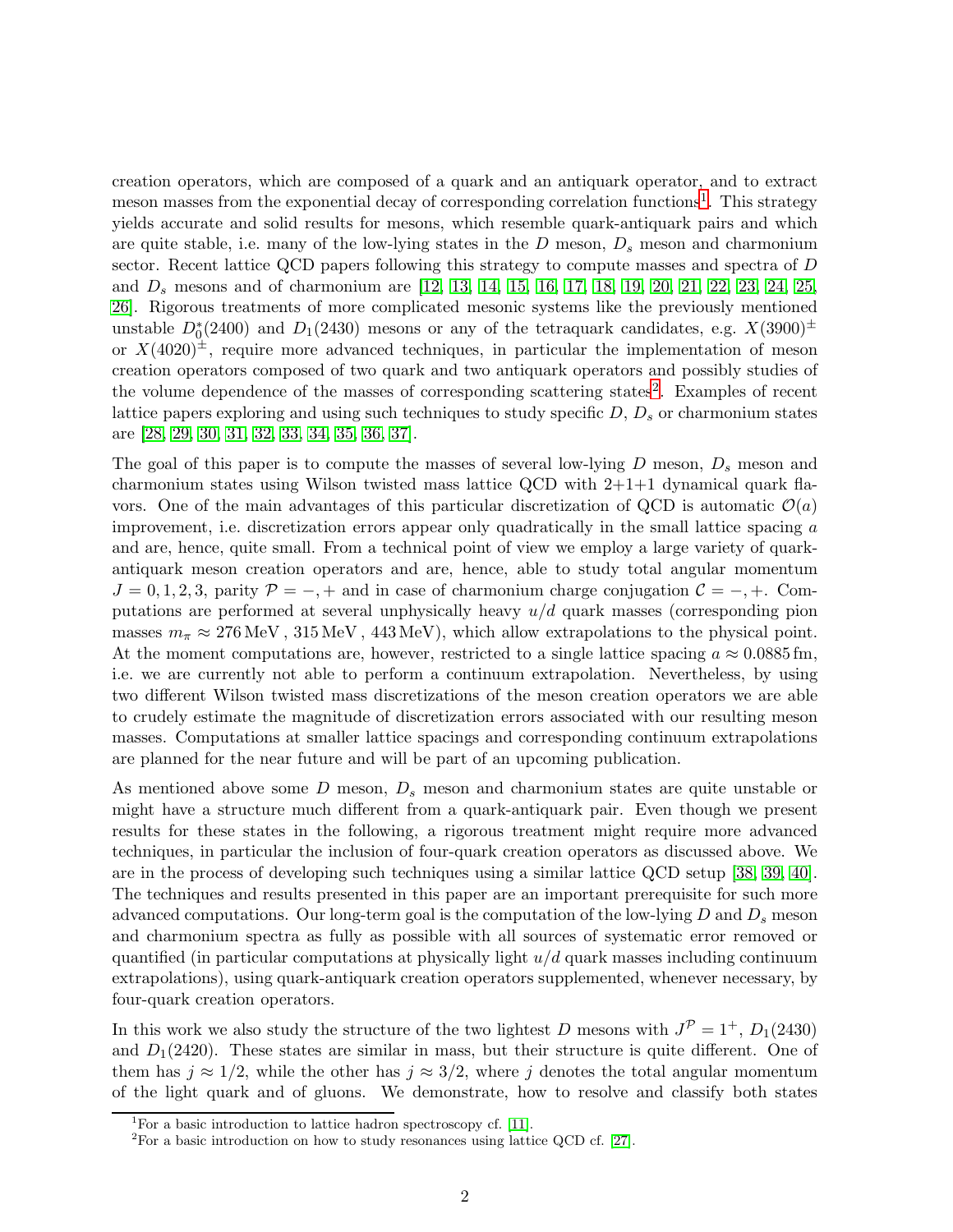from computations based on a single  $J^{\mathcal{P}} = 1^+$  correlation matrix. The eigenvector components obtained by solving a generalized eigenvalue problem provide linear combinations of meson creation operators suited to specifically excite  $D_1(2430)$  and  $D_1(2420)$ . This is an important first step to study decays  $B^{(*)} \to D^{**} + l + \nu$ , for which there is a persistent conflict between theory and experiment regarding branching ratios (cf. [\[41\]](#page-39-9) for a detailed discussion). Our techniques and results can be used to extend recent lattice QCD computations of these decays, where  $D^{**}$ has been restricted to  $J^{\mathcal{P}} = 0^+, 2^+,$  but did not include  $D_1(2430)$  and  $D_1(2420)$  [\[42,](#page-39-10) [43\]](#page-39-11).

Parts of this work have been presented at recent conferences [\[44,](#page-39-12) [45,](#page-39-13) [46\]](#page-39-14).

This paper is structured as follows. In section [2](#page-3-0) we introduce the  $2+1+1$  flavor Wilson twisted mass lattice setup. In section [3](#page-5-0) and section [4](#page-9-0) we discuss the technical aspects of our computations, in particular the employed meson creation operators, their corresponding quantum numbers and how we compute correlation matrices and meson masses. In section [5](#page-15-0) we present our results, first for  $D$  and  $D_s$  mesons in section [5.1,](#page-16-0) then for charmonium in section [5.2.](#page-25-0) These results are summarized in plots and tables in section [6,](#page-30-0) where we also give a brief outlook.

# <span id="page-3-3"></span><span id="page-3-0"></span>2 Lattice QCD setup

#### 2.1 Gauge link ensembles, sea quarks

We use gauge link configurations generated with  $2+1+1$  dynamical quark flavors by the European Twisted Mass Collaboration (ETMC) [\[47,](#page-39-15) [48,](#page-40-0) [49,](#page-40-1) [50\]](#page-40-2). The gluonic action is the Iwasaki gauge action [\[51\]](#page-40-3). For the light degenerate  $(u, d)$  quark doublet the standard Wilson twisted mass action

<span id="page-3-1"></span>
$$
S_{\text{light}}[\chi^{(l)}, \bar{\chi}^{(l)}, U] = \sum_{x} \bar{\chi}^{(l)}(x) \Big( D_{\text{W}}(m_0) + i\mu \gamma_5 \tau_3 \Big) \chi^{(l)}(x) \tag{1}
$$

has been used [\[52\]](#page-40-4), for the heavy  $(c, s)$  sea quark doublet the Wilson twisted mass formulation for non-degenerate quarks

$$
S_{\text{heavy}}[\chi^{(h)}, \bar{\chi}^{(h)}, U] = \sum_{x} \bar{\chi}^{(h)}(x) \Big( D_{\text{W}}(m_0) + i\mu_{\sigma} \gamma_5 \tau_1 + \mu_{\delta} \tau_3 \Big) \chi^{(h)}(x) \tag{2}
$$

[\[53\]](#page-40-5).  $D_W$  denotes the Wilson Dirac operator,

<span id="page-3-2"></span>
$$
D_{\mathcal{W}}(m_0) = \frac{1}{2} \Big( \gamma_\mu \Big( \nabla_\mu + \nabla_\mu^* \Big) - \nabla_\mu^* \nabla_\mu \Big) + m_0, \tag{3}
$$

 $\chi^{(l)} = (\chi^{(u)}, \chi^{(d)})$  and  $\chi^{(h)} = (\chi^{(c)}, \chi^{(s)})$  are the quark fields in the so-called twisted basis and  $\tau_1$ and  $\tau_3$  denote the first and third Pauli matrix acting in flavor space. At maximal twist physical quantities, e.g. meson masses, are automatically  $\mathcal{O}(a)$  improved [\[54\]](#page-40-6). The tuning has been done by adjusting  $m_0$  such that the PCAC quark mass in the light quark sector vanishes (cf. [\[49\]](#page-40-1) for details). For a review on Wilson twisted mass lattice QCD we refer to [\[55\]](#page-40-7).

In this work we use three ensembles with gauge coupling  $\beta = 1.90$ , which amounts to a lattice spacing  $a \approx 0.0885$  fm (scale setting via the pion mass and the pion decay constant [\[56\]](#page-40-8)). The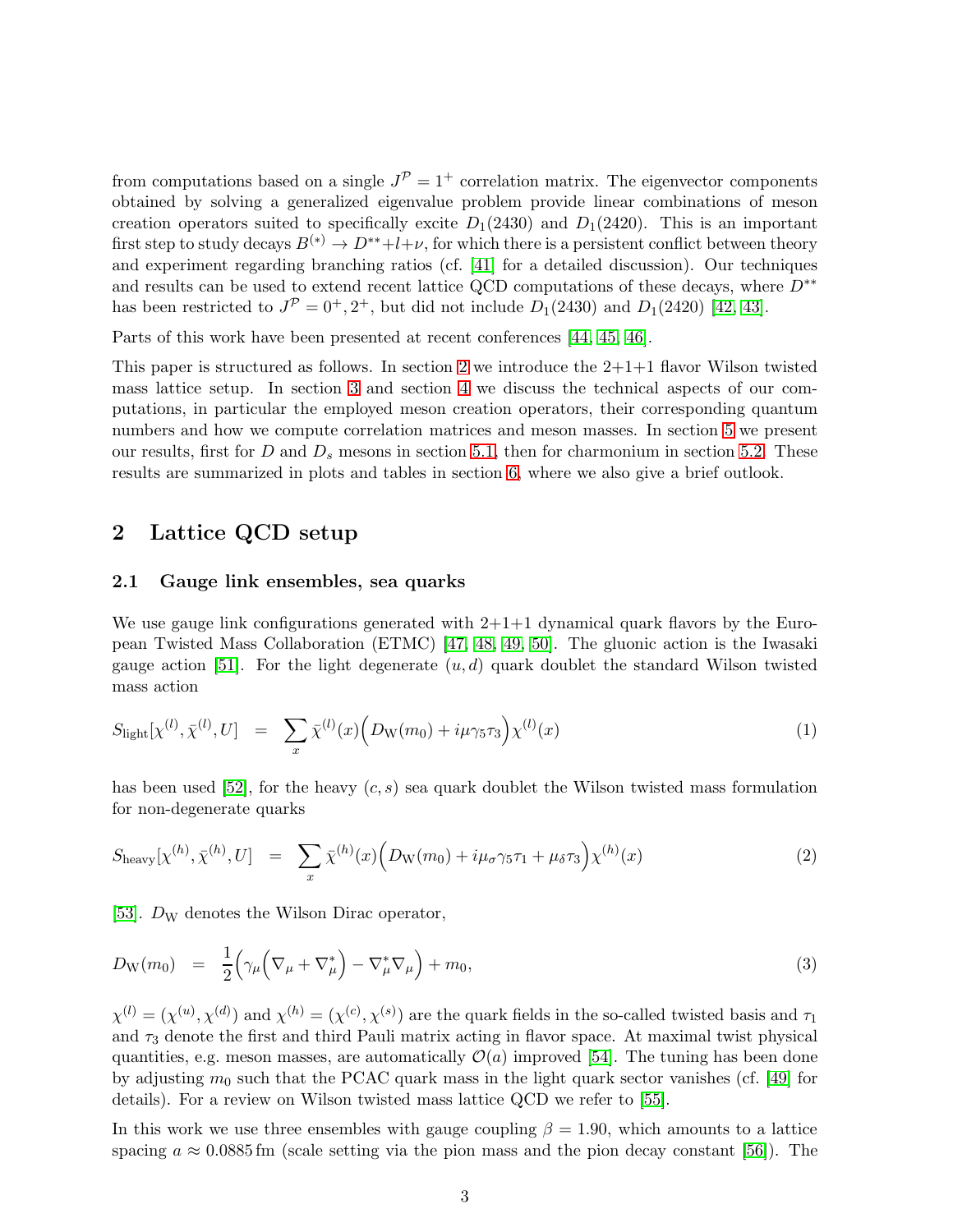ensembles differ in the unphysically heavy  $u/d$  quark mass  $\mu = 0.0030, 0.0040, 0.0080$  corresponding to  $m_{\pi} \approx 276 \text{ MeV}$ ,  $315 \text{ MeV}$ ,  $443 \text{ MeV}$ . The s and the c quark masses are represented by  $\mu_{\sigma} = 0.150$  and  $\mu_{\delta} = 0.190$ . These values have been chosen such that the lattice QCD results for  $2m_K^2 - m_\pi^2$  and for  $m_D$ , quantities, which depend only weakly on the light  $u/d$  quark mass, are close to the corresponding physical values [\[49,](#page-40-1) [57,](#page-40-9) [58\]](#page-40-10). Details of these gauge link ensembles are collected in Table [1.](#page-4-0)

<span id="page-4-0"></span>

| ensemble |      | $(L/a)^3 \times T/a$ | $\mu$  | $\mu_{\sigma}$ | $\mu_{\delta}$ | $\boldsymbol{a}$<br>$\rm fm$ | $m_{\pi}$<br>$({\rm MeV})$ | # of<br>configurations |
|----------|------|----------------------|--------|----------------|----------------|------------------------------|----------------------------|------------------------|
| A30.32   | 00.1 | $32^3 \times 64$     | 0.0030 | 0.150          | $0.190\,$      | 0.0885                       | 276                        | 1200                   |
| A40.32   |      | $32^3 \times 64$     | 0.0040 |                |                |                              | 315                        | 800                    |
| A80.24   |      | $24^3 \times 48$     | 0.0080 |                |                |                              | 443                        | 1700                   |

Table 1: Gauge link ensembles  $((L/a)^3 \times T/a)$ : number of lattice sites; # of configurations: number of gauge link configurations used).

### <span id="page-4-1"></span>2.2 Valence quarks

For the light degenerate  $(u, d)$  valence quark doublet we use the same action, which was used to simulate the corresponding sea quarks, i.e. the action [\(1\)](#page-3-1).

For the heavy s and c valence quarks we use twisted mass doublets of degenerate quarks, i.e. a different discretization as for the corresponding sea quarks. We use the action [\(1\)](#page-3-1) with the replacements  $\chi^{(l)} \to \chi^{(s)} = (\chi^{(s^+)}, \chi^{(s^-)})$ ,  $\mu \to \mu_s$  and  $\chi^{(l)} \to \chi^{(c)} = (\chi^{(c^+)}, \chi^{(c^-)})$ ,  $\mu \to \mu_s$  $\mu_c$ , respectively. We do this, to avoid mixing of strange and charm quarks, which inevitably takes place in a unitary non-degenerate Wilson twisted mass setup, and which is particularly problematic for observables containing charm quarks, e.g. masses of  $D$  and  $D_s$  mesons and of charmonium (cf. [\[57,](#page-40-9) [58\]](#page-40-10) for a detailed discussion of these problems).

The degenerate valence doublets allow two realizations for strange as well as for charm quarks, either with a twisted mass term  $+i\mu_{s,c}\gamma_5$  (i.e.  $\chi^{(s^+)}$  or  $\chi^{(c^+)}$ ) or  $-i\mu_{s,c}\gamma_5$  (i.e.  $\chi^{(s^-)}$  or  $\chi^{(c^-)}$ ). For a quark-antiquark meson creation operator, e.g.  $\bar{\chi}^{(1)}\gamma_5\chi^{(2)}$ , the sign combinations  $(+,-)$ and  $(-,+)$  for the antiquark  $\bar{\chi}^{(1)}$  and the quark  $\chi^{(2)}$  are related by symmetry, i.e. the corresponding correlation functions are identical. These correlation functions differ, however, from their counterparts with sign combinations  $(+, +)$  and  $(-, -)$  due to different discretization er-rors. In section [5](#page-15-0) we will show for each computed meson mass both the  $(+,-) \equiv (-,+)$  and the  $(+, +) \equiv (-, -)$  result. The mass differences are  $\mathcal{O}(a^2)$ , because of automatic  $\mathcal{O}(a)$  improvement at maximal twist. These differences provide a first estimate of the magnitude of discretization errors at our currently used lattice spacing  $a \approx 0.0885$  fm.

The tuning of the valence quark masses  $\mu_s$  and  $\mu_c$  is discussed in section [4.3.](#page-13-0)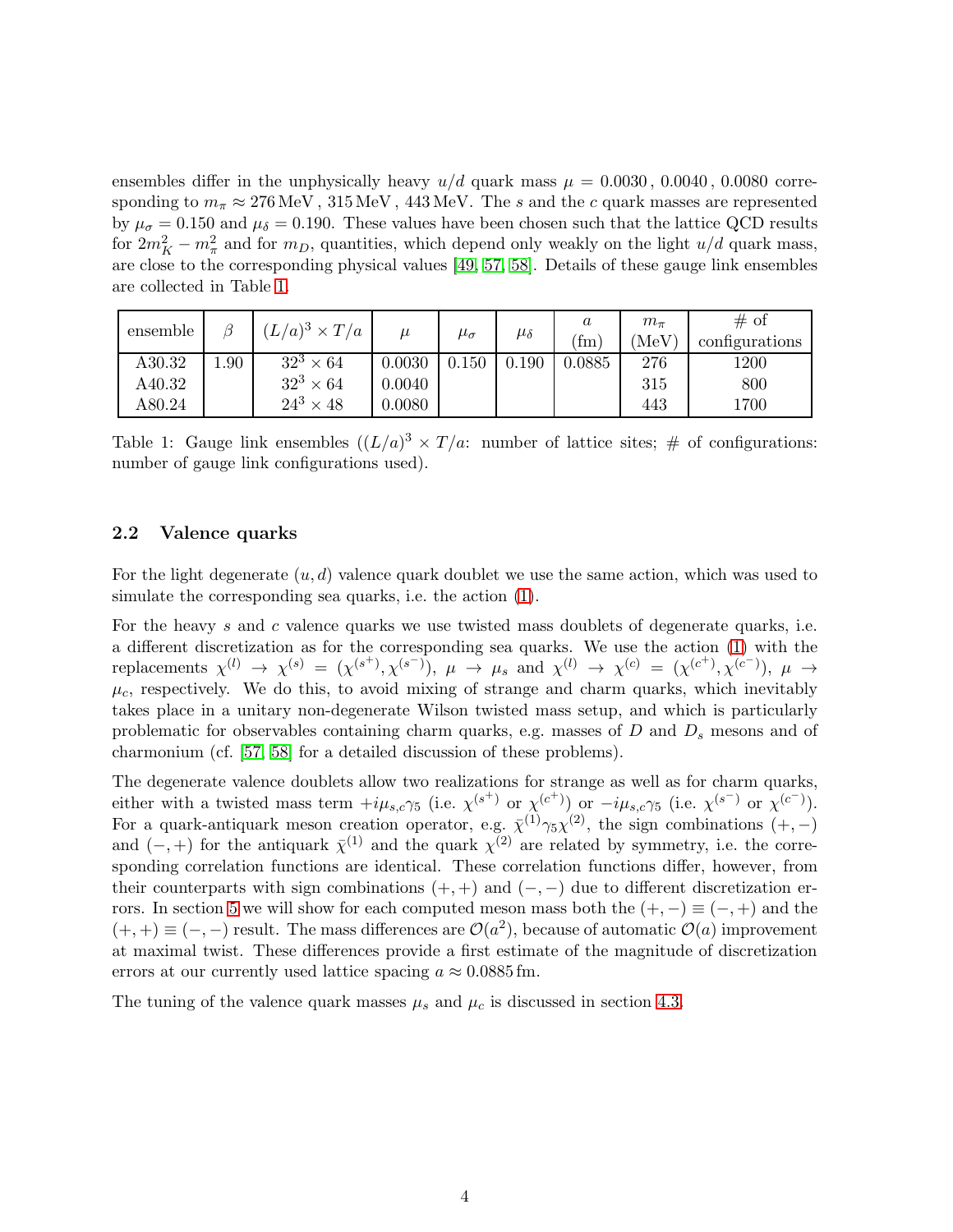# <span id="page-5-0"></span>3 Meson creation operators and trial states

### 3.1 Meson creation operators in the continuum

In the continuum a quark-antiquark operator creating a mesonic trial state with definite quantum numbers  $J^{PC}$  (total angular momentum J, parity P, charge conjugation C), when applied to the vacuum  $|Ω\rangle$ , is

$$
O_{\Gamma,\bar{\psi}^{(1)}\psi^{(2)}}^{\text{physical}} \equiv \frac{1}{\sqrt{V}} \int d^3 r \,\bar{\psi}^{(1)}(\mathbf{r}) \int_{|\Delta \mathbf{r}|=R} d^3 \Delta r \, U(\mathbf{r}; \mathbf{r} + \Delta \mathbf{r}) \Gamma(\Delta \mathbf{r}) \psi^{(2)}(\mathbf{r} + \Delta \mathbf{r}). \tag{4}
$$

 $(1/\sqrt{V}) \int d^3r$  projects to vanishing total momentum (V is the spatial volume), i.e. realizes a meson at rest. To allow for orbital angular momentum between the antiquark  $\bar{\psi}^{(1)}$  and the quark  $\psi^{(2)}$ , they are spatially separated.  $\int_{|\Delta r|=R} d^3 \Delta r$  denotes an integration over a sphere of radius R, which is the distance between the antiquark and the quark.  $\Gamma(\Delta r)$  is a suitable combination of spherical harmonics and  $\gamma$  matrices (cf. Table [2,](#page-6-0) column "Γ(n), pb"), which combines orbital angular momentum and the two quark spins to total angular momentum  $J$  and determines parity P and in case of identical quark flavors charge conjugation C.  $U(\mathbf{r}; \mathbf{r} + \Delta \mathbf{r})$  is a straight gluonic parallel transporter connecting the antiquark and the quark in a gauge invariant way. For D mesons e.g.  $\bar{\psi}^{(1)}\psi^{(2)} = \bar{u}c$ , for  $D_s$  mesons e.g.  $\bar{\psi}^{(1)}\psi^{(2)} = \bar{s}c$  and for charmonium  $\bar{\psi}^{(1)}\psi^{(2)} = \bar{c}c$ .

### <span id="page-5-4"></span>3.2 Meson creation operators in Wilson twisted mass lattice QCD

Our lattice meson creation operators are of similar form,

<span id="page-5-1"></span>
$$
O_{\Gamma,\bar{\chi}^{(1)}\chi^{(2)}}^{\text{twisted}} \equiv \frac{1}{\sqrt{V/a^3}} \sum_{\mathbf{n}} \bar{\chi}^{(1)}(\mathbf{n}) \sum_{\Delta \mathbf{n} = \pm \mathbf{e}_x, \pm \mathbf{e}_y, \pm \mathbf{e}_z} U(\mathbf{n}; \mathbf{n} + \Delta \mathbf{n}) \Gamma(\Delta \mathbf{n}) \chi^{(2)}(\mathbf{n} + \Delta \mathbf{n}), \tag{5}
$$

where the integration over a sphere with center at  $\bf{r}$  has been replaced by the sum over the six neighboring lattice sites of **n** and  $U(n; n + \Delta n)$  denotes the link between **n** and  $n + \Delta n$ . Moreover, physical basis quark operators  $\bar{\psi}^{(1)}$ ,  $\psi^{(2)}$  have been replaced by their twisted basis counterparts  $\bar{\chi}^{(1)}, \chi^{(2)}$ .

### <span id="page-5-3"></span>3.2.1 Physical basis and twisted basis

In the continuum the relation between the physical and the twisted basis is given by the twist rotation

<span id="page-5-2"></span>
$$
\psi^{(f)} = \exp\left(i\gamma_5\tau_3\omega/2\right)\chi^{(f)} \quad , \quad \bar{\psi}^{(f)} = \bar{\chi}^{(f)}\exp\left(i\gamma_5\tau_3\omega/2\right) \tag{6}
$$

with the twist angle  $\omega$ , where  $\omega = \pi/2$  at maximal twist.  $\chi^{(f)}$  denotes either the light doublet  $\chi^{(l)} = (\chi^{(u)}, \chi^{(d)})$ , the strange doublet  $\chi^{(s)} = (\chi^{(s^+)}, \chi^{(s^-)})$  or the charm doublet  $\chi^{(c)} = (\chi^{(c^+)}, \chi^{(c^-)})$  (cf. also section [2.2\)](#page-4-1).

When transforming a twisted basis quark bilinear  $\bar{\chi}^{(1)}\Gamma\chi^{(2)}$  as e.g. appearing in [\(5\)](#page-5-1) to the physical basis or vice versa, the result depends not only on  $\Gamma$ , but also on the flavor combination,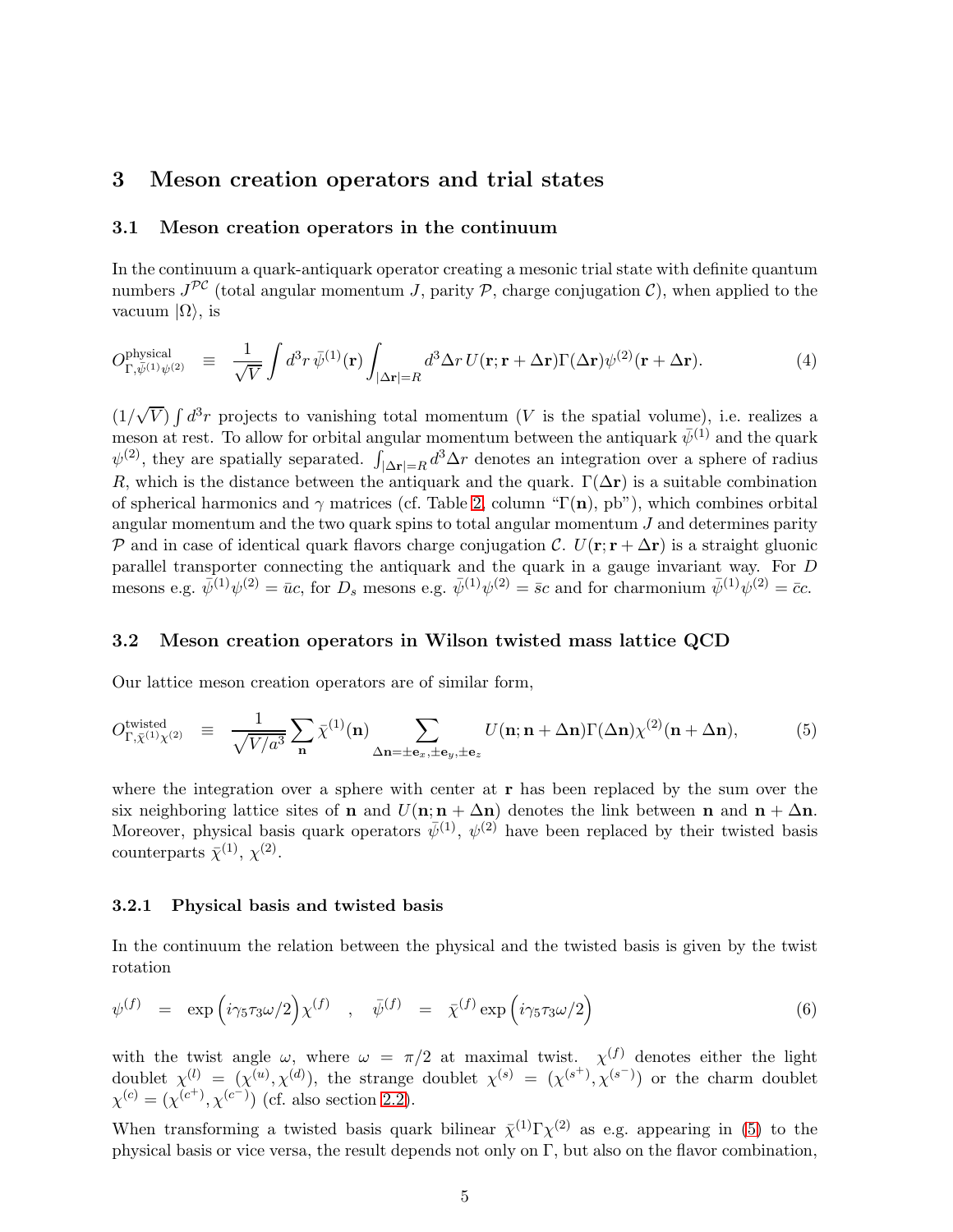<span id="page-6-0"></span>

|                  | continuum                                                                                                        |                  |                   | twisted mass lattice QCD    |                             |                                   |       |
|------------------|------------------------------------------------------------------------------------------------------------------|------------------|-------------------|-----------------------------|-----------------------------|-----------------------------------|-------|
| index            | $\Gamma(\mathbf{n}),$ pb                                                                                         | $\cal J$         | $\mathcal{PC}$    | tb, $(\pm, \mp)$            | tb, $(\pm, \pm)$            | $O^S \otimes O^L \rightarrow O^J$ |       |
| $\mathbf{1}$     | $\gamma_5$                                                                                                       |                  | $-+$              | pb                          | $\pm i\gamma_5\times$       |                                   |       |
| $\sqrt{2}$       | $\gamma_0\gamma_5$                                                                                               |                  |                   | $\pm i\gamma_5\times$       | pb                          | $A_1\otimes A_1$                  |       |
| 3                | 1                                                                                                                |                  | $++$              | pb                          | $\pm i\gamma_5\times$       |                                   |       |
| $\overline{4}$   | $\gamma_0$                                                                                                       | $\boldsymbol{0}$ | $+-$              | $\pm i\gamma_5\times$       | $_{\rm pb}$                 |                                   | $A_1$ |
| $\bf 5$          | $\gamma_5\gamma_j\mathbf{n}_j$                                                                                   |                  |                   | $\pm i\gamma_5\times$       | pb                          |                                   |       |
| $\,6$            | $\gamma_0\gamma_5\gamma_j\mathbf{n}_j$                                                                           |                  |                   | pb                          | $\pm i\gamma_5\times$       | $T_1\otimes T_1$                  |       |
| $\overline{7}$   | $\gamma_j \mathbf{n}_j$                                                                                          |                  | $++$              | $\pm i\gamma_5\times$       | pb                          |                                   |       |
| 8                | $\gamma_0 \gamma_j \mathbf{n}_j$                                                                                 |                  | $\boldsymbol{++}$ | pb                          | $\pm i\gamma_5\times$       |                                   |       |
| $\,1\,$          | $\gamma_1$                                                                                                       |                  |                   | $\pm i\gamma_5\times$       | pb                          |                                   |       |
| $\sqrt{2}$       | $\gamma_0\gamma_1$                                                                                               |                  |                   | pb                          | $\pm i\gamma_5\times$       | $T_1 \otimes A_1$                 |       |
| 3                | $\gamma_5\gamma_1$                                                                                               |                  | $++$              | $\pm i\gamma_5\times$       | pb                          |                                   |       |
| $\sqrt{4}$       | $\gamma_0\gamma_5\gamma_1$                                                                                       |                  | $+-$              | pb                          | $\pm i\gamma_5\times$       |                                   |       |
| $\bf 5$          | $n_1$                                                                                                            |                  |                   | pb                          | $\pm i\gamma_5\times$       |                                   |       |
| $\,6$            | $\gamma_0 \mathbf{n}_1$                                                                                          |                  | -+                | $\pm i\gamma_5\times$       | pb                          | $A_1\otimes T_1$                  |       |
| $\overline{7}$   | $\gamma_5 \mathbf{n}_1$                                                                                          |                  | $+-$              | pb                          | $\pm i\gamma_5\times$       |                                   |       |
| 8                | $\gamma_0\gamma_5\mathbf{n}_1$                                                                                   | $\mathbf{1}$     |                   | $\pm i\gamma_5\times$       | pb                          |                                   | $T_1$ |
| $\boldsymbol{9}$ | $(\mathbf{n} \times \vec{\gamma})_1$                                                                             |                  | $++$              | $\pm i\gamma_5\times$       | pb                          |                                   |       |
| 10<br>11         | $\gamma_0(\mathbf{n}\times\vec{\gamma})_1$<br>$\gamma_5(\mathbf{n}\times\vec{\gamma})_1$                         |                  | $++$              | pb                          | $\pm i\gamma_5\times$<br>pb | $T_1\otimes T_1$                  |       |
| 12               |                                                                                                                  |                  |                   | $\pm i\gamma_5\times$<br>pb | $\pm i\gamma_5\times$       |                                   |       |
| 13               | $\gamma_0\gamma_5 (\mathbf{n}\times\vec{\gamma})_1$<br>$\gamma_1(2\mathbf{n}_1^2-\mathbf{n}_2^2-\mathbf{n}_3^2)$ |                  | $-+$              | $\pm i\gamma_5\times$       | pb                          |                                   |       |
| 14               | $\gamma_0\gamma_1(2{\bf n}_1^2-{\bf n}_2^2-{\bf n}_3^2)$                                                         |                  |                   | pb                          | $\pm i\gamma_5\times$       |                                   |       |
| 15               | $\gamma_5\gamma_1(2{\bf n}_1^2-{\bf n}_2^2-{\bf n}_3^2)$                                                         |                  | $++$              | $\pm i\gamma_5\times$       | pb                          | $T_1\otimes E$                    |       |
| 16               | $\gamma_0\gamma_5\gamma_1(2\mathbf{n}_1^2-\mathbf{n}_2^2-\mathbf{n}_3^2)$                                        |                  | $+-$              | ${\rm pb}$                  | $\pm i\gamma_5\times$       |                                   |       |
| $\mathbf{1}$     | $(n_1^2 + n_2^2 - 2n_3^2)$                                                                                       |                  | $++$              | pb                          | $\pm i\gamma_5\times$       |                                   |       |
| $\sqrt{2}$       | $\gamma_0(\mathbf{n}_1^2 + \mathbf{n}_2^2 - 2\mathbf{n}_3^2)$                                                    |                  |                   | $\pm i\gamma_5\times$       | pb                          |                                   |       |
| 3                | $\gamma_5(\mathbf{n}_1^2+\mathbf{n}_2^2-2\mathbf{n}_3^2)$                                                        |                  | -+                | ${\rm pb}$                  | $\pm i\gamma_5\times$       | $A_1\otimes E$                    |       |
| $\,4\,$          | $\gamma_0\gamma_5 ({\bf n}_1^2 + {\bf n}_2^2 - 2{\bf n}_3^2)$                                                    |                  | -+                | $\pm i\gamma_5\times$       | ${\rm pb}$                  |                                   |       |
| $\bf 5$          | $(\gamma_1\mathbf{n}_1+\gamma_2\mathbf{n}_2-2\gamma_3\mathbf{n}_3)$                                              | $\overline{2}$   | $++$              | $\pm i\gamma_5\times$       | ${\rm pb}$                  |                                   | E     |
| $\overline{6}$   | $\gamma_0(\gamma_1\mathbf{n}_1+\gamma_2\mathbf{n}_2-2\gamma_3\mathbf{n}_3)$                                      |                  | $^+$              | ${\rm pb}$                  | $\pm i\gamma_5\times$       |                                   |       |
| $\overline{7}$   | $\gamma_5(\gamma_1\mathbf{n}_1+\gamma_2\mathbf{n}_2-2\gamma_3\mathbf{n}_3)$                                      |                  |                   | $\pm i\gamma_5\times$       | ${\rm pb}$                  | $T_1\otimes T_1$                  |       |
| $8\,$            | $\gamma_0\gamma_5(\gamma_1\mathbf{n}_1+\gamma_2\mathbf{n}_2-2\gamma_3\mathbf{n}_3)$                              |                  | $-+$              | pb                          | $\pm i\gamma_5\times$       |                                   |       |
| $\mathbf{1}$     | $(\gamma_3\mathbf{n}_2 + \gamma_2\mathbf{n}_3)$                                                                  |                  | $++$              | $\pm i\gamma_5\times$       | pb                          |                                   |       |
| $\sqrt{2}$       | $\gamma_0(\gamma_3\mathbf{n}_2+\gamma_2\mathbf{n}_3)$                                                            |                  | $++$              | pb                          | $\pm i\gamma_5\times$       |                                   |       |
| 3                | $\gamma_5(\gamma_3\mathbf{n}_2+\gamma_2\mathbf{n}_3)$                                                            |                  |                   | $\pm i\gamma_5\times$       | pb                          | $T_1\otimes T_1$                  |       |
| $\bf 4$          | $\gamma_0\gamma_5(\gamma_3\mathbf{n}_2+\gamma_2\mathbf{n}_3)$                                                    | $\overline{2}$   |                   | pb                          | $\pm i\gamma_5\times$       |                                   |       |
| $\bf 5$          | $\gamma_1(\mathbf{n}_2^2-\mathbf{n}_3^2)$                                                                        |                  |                   | $\pm i\gamma_5\times$       | pb                          |                                   | $T_2$ |
| $\,6$            | $\gamma_0 \gamma_1 ({\bf n}_2^2 - {\bf n}_3^2)$                                                                  |                  |                   | pb                          | $\pm i\gamma_5\times$       | $T_1 \otimes E$                   |       |
| $\overline{7}$   | $\gamma_5 \gamma_1 ({\bf n}_2^2 - {\bf n}_3^2)$                                                                  |                  | $^+$              | $\pm i\gamma_5\times$       | pb                          |                                   |       |
| 8                | $\gamma_0\gamma_5\gamma_1(\mathbf{n}_2^2-\mathbf{n}_3^2)$                                                        |                  |                   | pb                          | $\pm i\gamma_5\times$       |                                   |       |

Table 2: Meson creation operators.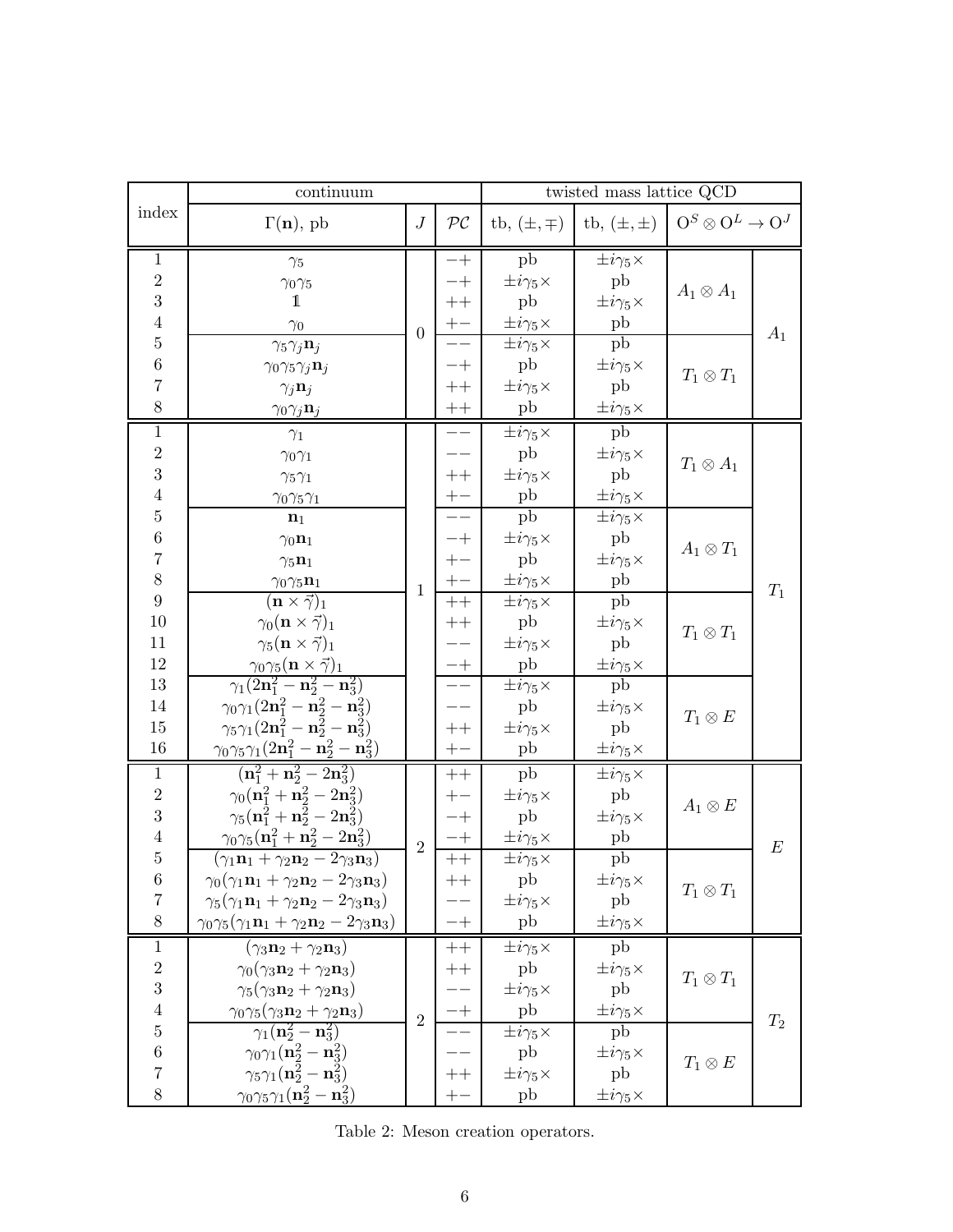i.e. whether  $\bar{\chi}^{(1)}$  and  $\chi^{(2)}$  are upper components (twisted mass term  $+i\mu\gamma_5$ ) or lower components (twisted mass term  $-i\mu\gamma_5$ ) of twisted basis doublets. For example

<span id="page-7-0"></span>
$$
\bar{\psi}^{(u)}\gamma_5\psi^{(c^-)} = \bar{\chi}^{(u)}\exp\left(+i\gamma_5\omega/2\right)\gamma_5\exp\left(-i\gamma_5\omega/2\right)\chi^{(c^-)} = \bar{\chi}^{(u)}\gamma_5\chi^{(c^-)},\tag{7}
$$

while

<span id="page-7-1"></span>
$$
\bar{\psi}^{(u)}\gamma_5\psi^{(c^+)} = \bar{\chi}^{(u)}\exp\left(+i\gamma_5\omega/2\right)\gamma_5\exp\left(+i\gamma_5\omega/2\right)\chi^{(c^+)} =
$$
\n
$$
= \bar{\chi}^{(u)}\exp\left(+i\gamma_5\omega\right)\gamma_5\chi^{(c^+)} \stackrel{\omega = \pi/2}{=} \bar{\chi}^{(u)}(+i\gamma_5)\gamma_5\chi^{(c^+)} = +i\bar{\chi}^{(u)}\chi^{(c^+)}.
$$
\n(8)

In the columns "tb,  $(\pm, \mp)$ " and "tb,  $(\pm, \pm)$ " of Table [2](#page-6-0) we list for all flavor combinations (+ and − denote the signs in front of the twisted mass terms for  $\bar{\chi}^{(1)}$  and  $\chi^{(2)}$ ) and all Γ combinations of our meson creation operators, how physical and twisted basis are related. "pb" indicates that the twisted basis Γ is the same as the physical basis Γ (cf. e.g. [\(7\)](#page-7-0)), while " $\pm i\gamma_5 \times$ " denotes that the physical basis Γ has to be multiplied from the left with  $\pm i\gamma_5$  to obtain the corresponding twisted  $\Gamma$  (cf. e.g. [\(8\)](#page-7-1)).

At finite lattice spacing the twist rotation only holds for renormalized operators, i.e. for bare lattice quark operators the twist rotation [\(6\)](#page-5-2) is only an approximate relation. Nevertheless, it is possible to unambiguously interpret states obtained from correlation functions of twisted basis meson creation operators in terms of QCD quantum numbers as we will explain and demonstrate in section [4.2.](#page-10-0)

#### 3.2.2 Isospin, parity and charge conjugation

Isospin I and parity  $P$  are symmetries of QCD. While in Wilson twisted mass lattice QCD the z component of isospin  $I_z$  is still a quantum number, I and P are broken by  $\mathcal{O}(a)$  due to the Wilson term  $-\bar{\chi}^{(l)}(a/2)\nabla^*_{\mu}\nabla_{\mu}\chi^{(l)}$  appearing in the twisted mass actions [\(1\)](#page-3-1) and [\(3\)](#page-3-2). Only a specific combination of both symmetries, light flavor exchange  $u \leftrightarrow d$  combined with parity, is still a symmetry. We denote this symmetry by  $\mathcal{P}$ still a symmetry. We denote this symmetry by  $\mathcal{P}^{(tm)}$  acting on the light twisted basis quark doublet  $\chi^{(l)} = (\chi^{(u)}, \chi^{(d)})$  according to  $\mathcal{P}^{(\text{tm})}\chi^{(l)} = \gamma_0 \tau_1 \chi^{(l)}$ . Similarly,  $\mathcal{P}^{(\text{tm})}\chi^{(s)} = \gamma_0 \tau_1 \chi^{(s)}$ and  $\mathcal{P}^{(tm)}\chi^{(c)} = \gamma_0\tau_1\chi^{(c)}$ . Note that  $[I_z, \mathcal{P}^{(tm)}] \neq 0$ . In general, it is, therefore, not possible to classify states according to  $I_z$  and  $\mathcal{P}^{(tm)}$  at the same time.

For D mesons we use trial states  $O_{\Gamma,\bar{\chi}^{(1)}\chi^{(2)}}^{\text{twisted}}|\Omega\rangle$  with defined  $I_z$ , e.g.  $\bar{\chi}^{(1)}\chi^{(2)} = \bar{\chi}^{(d)}\chi^{(c^+)}$  is suited for D mesons with  $I_z = +1/2$ . There are eight appropriate flavor combinations for D mesons, where the four with opposite signs in front of the twisted mass terms (denoted by  $(\pm, \mp)$ ) throughout the paper),

$$
\bar{\chi}^{(d)} \chi^{(c^+)}
$$
,  $\bar{\chi}^{(u)} \chi^{(c^-)}$ ,  $\bar{\chi}^{(c^-)} \chi^{(u)}$ ,  $\bar{\chi}^{(c^+)} \chi^{(d)}$ , (9)

are related by symmetry and yield identical correlation functions. Similarly the four flavor combinations with identical signs in front of the twisted mass terms (denoted by  $(\pm, \pm)$ ),

$$
\bar{\chi}^{(u)} \chi^{(c^+)}
$$
,  $\bar{\chi}^{(d)} \chi^{(c^-)}$ ,  $\bar{\chi}^{(c^+)} \chi^{(u)}$ ,  $\bar{\chi}^{(c^-)} \chi^{(d)}$ , (10)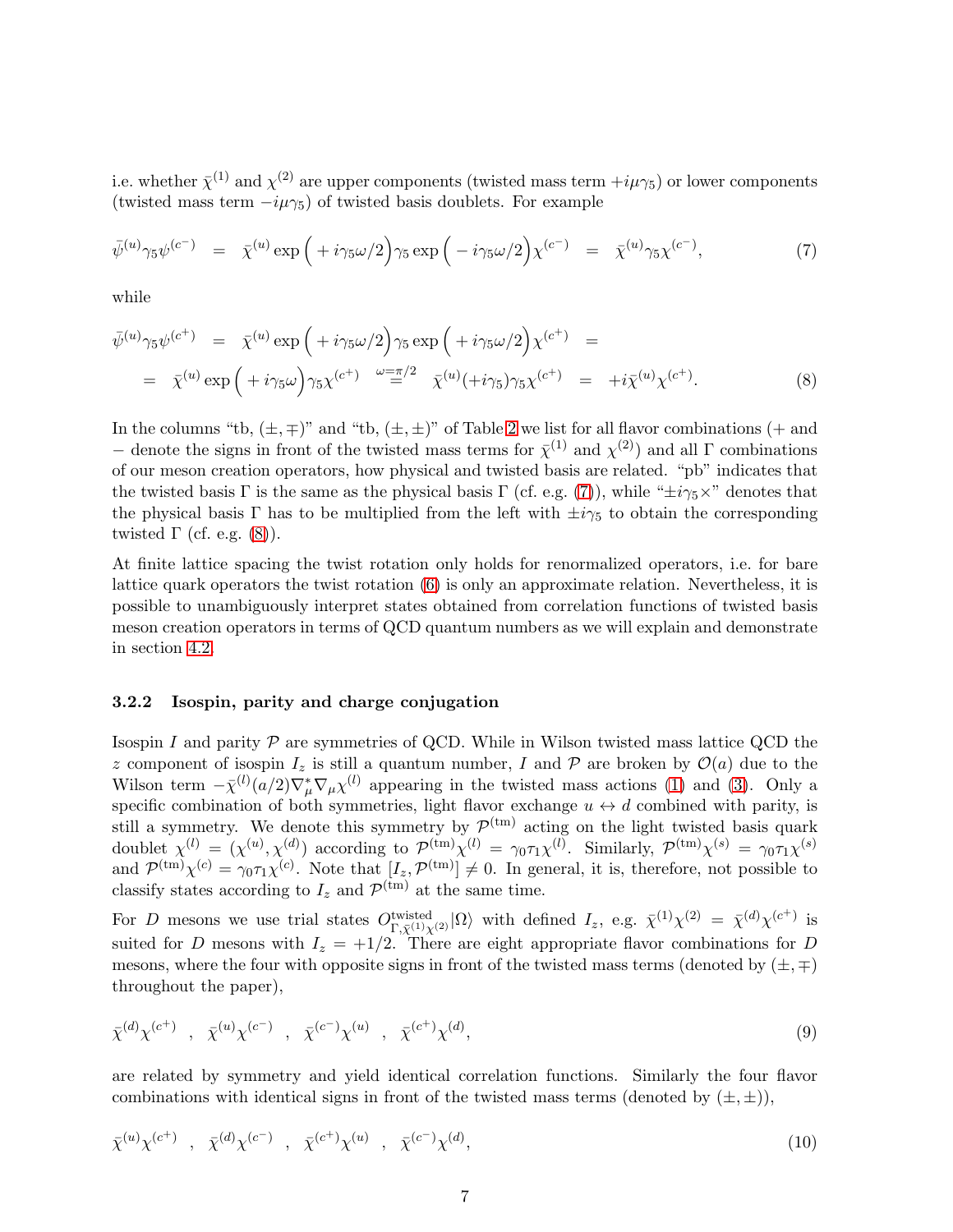also yield identical correlation functions. However, at finite lattice spacing  $(\pm, \mp)$  and  $(\pm, \pm)$ correlation functions slightly differ. As a consequence D mesons computed on the one hand with a  $(\pm, \pm)$  and on the other hand with a  $(\pm, \mp)$  flavor combination, but which are otherwise identical, will differ in mass. Due to automatic  $\mathcal{O}(a)$  improvement of Wilson twisted mass lattice QCD at maximal twist, this mass splitting will be proportional to  $a^2$ , i.e. is expected to be rather small and will vanish quadratically, when approaching the continuum limit. Even though we consider only a single lattice spacing  $a \approx 0.0885$  fm throughout this work, the splitting between  $(\pm, \mp)$  and  $(\pm, \pm)$  flavor combinations will provide a crude estimate of the magnitude of lattice discretization errors associated with the resulting meson masses.

Since parity is not a symmetry, there is no rigorous separation between  $\mathcal{P} = +$  and  $\mathcal{P} =$ states in Wilson twisted mass lattice QCD. Corresponding correlation functions, e.g. between the meson creation operators  $O_{\gamma_5,\bar{\chi}^{(d)}\chi^{(c^+)}}^{twisted}$  (continuum quantum numbers  $J^{\mathcal{P}}=0^-$ ) and  $O_{1,\bar{\chi}^{(d)}\chi^{(c^+)}}^{twisted}$ (continuum quantum numbers  $J^{\mathcal{P}} = 0^{+}$ ), are  $\mathcal{O}(a)$ , but do not vanish.

Identical considerations apply for  $D_s$  mesons, when replacing  $(u, d) \rightarrow (s^+, s^-)$ .

For charmonium states there is an additional symmetry, charge conjugation C, where  $\mathcal{C}\chi^{(f)} =$  $\gamma_0\gamma_2(\bar{\chi}^{(f)})^T$ . For charmonium creation operators there are two appropriate flavor combinations,

$$
\bar{\chi}^{(c^+)} \chi^{(c^+)} \quad , \quad \bar{\chi}^{(c^-)} \chi^{(c^-)} \tag{11}
$$

which are again related by symmetry. One might also consider flavor combinations with opposite signs in front of the twisted mass terms,

<span id="page-8-0"></span>
$$
\bar{\chi}^{(c^+)} \chi^{(c^-)} \quad , \quad \bar{\chi}^{(c^-)} \chi^{(c^+)}.
$$
\n(12)

In this case C is not a symmetry, but C combined with  $\mathcal{P}^{(tm)}$  denoted by  $\mathcal{C} \circ \mathcal{P}^{(tm)}$ . Note, however, that a rigorous treatment of charmonium states with flavor combinations [\(12\)](#page-8-0) is not possible, because disconnected diagrams are excluded by construction. Since disconnected diagrams are expected to be negligible compared to statistical errors and, therefore, ignored in this work (cf. also the discussion in section [5.2\)](#page-25-0), computations using [\(12\)](#page-8-0) are still useful to get a first estimate of lattice discretization errors (as discussed above, the differences between  $(\pm, \pm)$  and  $(\pm, \mp)$ charmonium masses are proportional to  $a^2$ ).

#### 3.2.3 Rotational symmetry and total angular momentum

On a cubic lattice rotational symmetry is reduced to symmetry with respect to cubic rotations. There are only five different irreducible representations of the cubic group O (labeled by  $A_1, T_1,$  $E, T_2, A_2$ , each corresponding to an infinite number of  $SO(3)$  irreducible representations in the continuum (labeled by a non-negative integer referring to e.g. spin, orbital angular momentum or total angular momentum  $S, L, J = 0, 1, 2, \ldots$ :

- $A_1 \rightarrow \text{angular momenta } 0, 4, \ldots$ <br>  $T_1 \rightarrow \text{angular momenta } 1, 3, 4, \ldots$
- $T_1 \rightarrow \text{angular momenta } 1, 3, 4, \dots$ <br>  $E \rightarrow \text{angular momenta } 2, 4, \dots$
- $E \rightarrow \text{angular momenta } 2, 4, \dots$ <br>  $T_2 \rightarrow \text{angular momenta } 2, 3, 4, \dots$
- $T_2 \rightarrow \text{angular momenta } 2, 3, 4, \dots$ <br>  $A_2 \rightarrow \text{angular momenta } 3, \dots$
- angular momenta  $3, \ldots$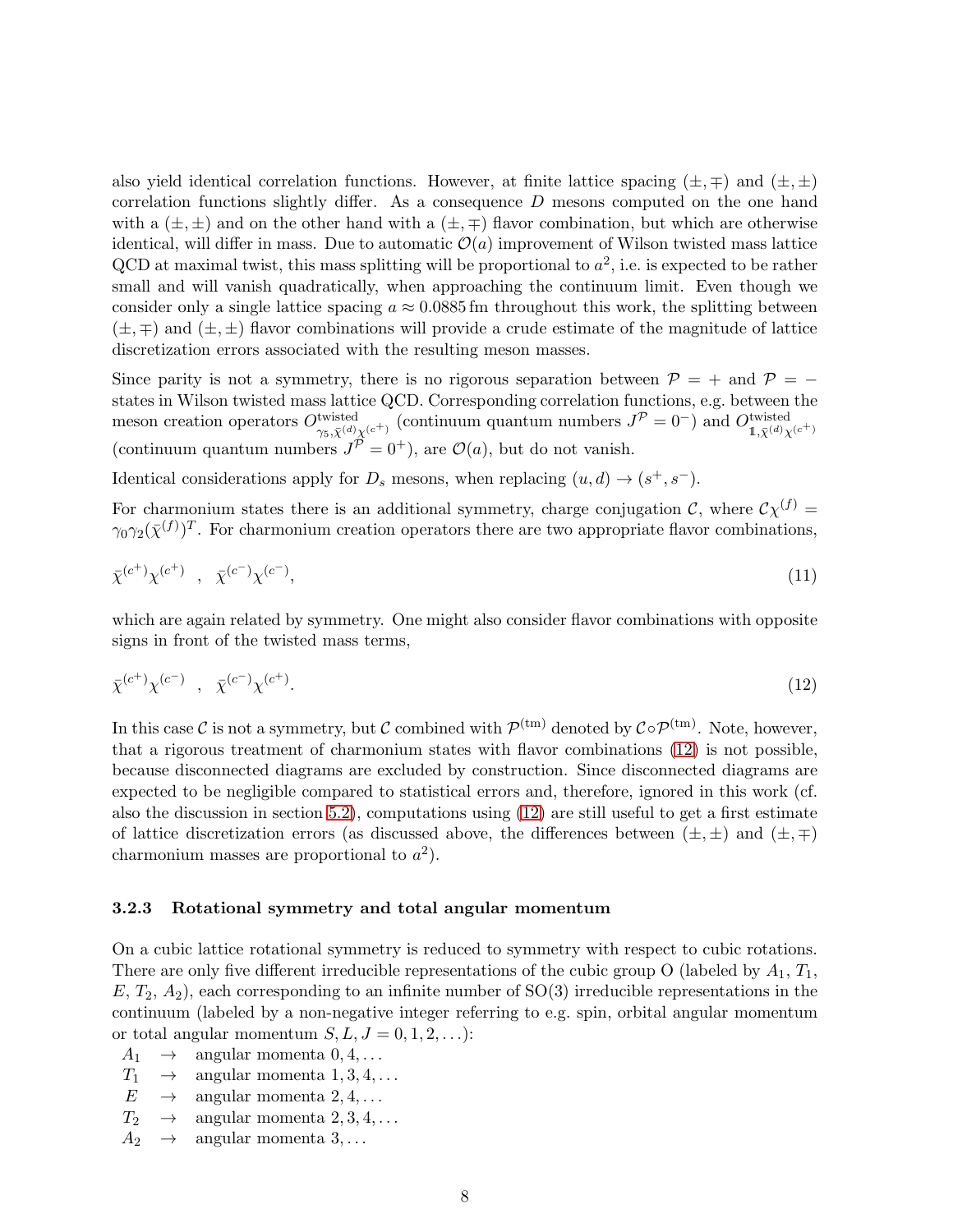The two quark spins of the meson creation operators [\(5\)](#page-5-1) can be combined via  $\gamma$  matrices to  $S = 0, 1$ , which corresponds to the  $A_1$  (singlet) and the  $T_1$  (triplet) representation. The spin is coupled to orbital angular momentum  $L$ , where we can access with our choice of summing over six neighboring lattice sites in [\(5\)](#page-5-1) the cubic representations  $A_1$ ,  $T_1$  and E. Therefore, the total angular momentum O representations of our lattice meson creation operators are

$$
\underbrace{(A_1 \oplus T_1)}_{\text{spin } S} \otimes \underbrace{(A_1 \oplus T_1 \oplus E)}_{\text{orbital angular momentum } L} = \underbrace{A_1 \oplus A_1 \oplus T_1 \oplus T_1 \oplus T_1 \oplus T_1 \oplus E \oplus E \oplus T_2 \oplus T_2}_{\text{total angular momentum } J}.
$$
\n(13)

The meson creation operators listed in Table [2](#page-6-0) are sorted and organized according to these 10 multiplets (cf. the column " $O^S \otimes O^L \rightarrow O^{J_{\mathcal{V}}}.$ 

### <span id="page-9-2"></span>3.3 Smearing of gauge links and quark fields

To enhance the overlap of trial states  $O_{\Gamma,\bar{X}^{(1)}(2)}^{\text{twisted}}|\Omega\rangle$  to low lying meson states, we use standard smearing techniques. This allows to read off meson masses from the exponential decay of correlation functions at rather small temporal separations, where the signal-to-noise ratio is favorable.

Smearing is done in two steps. First we replace spatial gauge links by their APE smeared counterparts. Then we use Gaussian smearing on the quark fields  $\chi^{(l)}$ ,  $\chi^{(s)}$  and  $\chi^{(c)}$ , which resorts to the APE smeared spatial links. The parameters we have chosen are  $N_{\text{APE}} = 10$ ,  $\alpha_{\rm APE} = 0.5$ ,  $N_{\rm Gauss} = 30$  and  $\kappa_{\rm Gauss} = 0.5$ . This corresponds to a Gaussian width of the smeared quark fields of approximately  $2.7 \times a \approx 0.24$  fm (cf. [\[59\]](#page-40-11) for detailed equations).

Smearing is a symmetric operation with respect to cubic rotations and spatial reflections. Therefore, it does not change the quantum numbers  $J$  and  $\mathcal P$  generated by the corresponding meson creation operators as listed in Table [2.](#page-6-0)

# <span id="page-9-4"></span><span id="page-9-0"></span>4 Computation and analysis of correlation matrices

#### 4.1 Computation of correlation matrices

For each twisted mass sector characterized by flavor  $\bar{\chi}^{(1)} \chi^{(2)}$ , the cubic representation  $O<sup>J</sup>$  and, in case of charmonium, either C (for twisted mass signs  $(\pm, \pm)$ ) or  $C \circ \mathcal{P}^{(tm)}$  [3](#page-9-1) (for twisted mass signs  $(\pm, \mp)$ , we compute temporal correlation matrices of meson creation operators

<span id="page-9-3"></span>
$$
C_{\Gamma_j; \Gamma_k; \bar{\chi}^{(1)} \chi^{(2)}}(t) \equiv \langle \Omega | \Big( S(O^{\text{twisted}}_{\Gamma_j, \bar{\chi}^{(1)} \chi^{(2)}}) \Big)^{\dagger}(t) \Big( S(O^{\text{twisted}}_{\Gamma_k, \bar{\chi}^{(1)} \chi^{(2)}}) \Big) (0) | \Omega \rangle. \tag{14}
$$

j and k label the rows and columns of a correlation matrix or, equivalently, are indices of the meson creation operators entering a correlation matrix (cf. Table [2,](#page-6-0) column "index").  $S(\ldots)$ 

<span id="page-9-1"></span><sup>&</sup>lt;sup>3</sup>The  $\mathcal{C} \circ \mathcal{P}^{(tm)}$  quantum number associated with a twisted basis meson creation operator from Table [2,](#page-6-0) column "tb,  $(\pm, \mp)$ " is the product of the P and C quantum numbers also listed in Table [2,](#page-6-0) column "PC".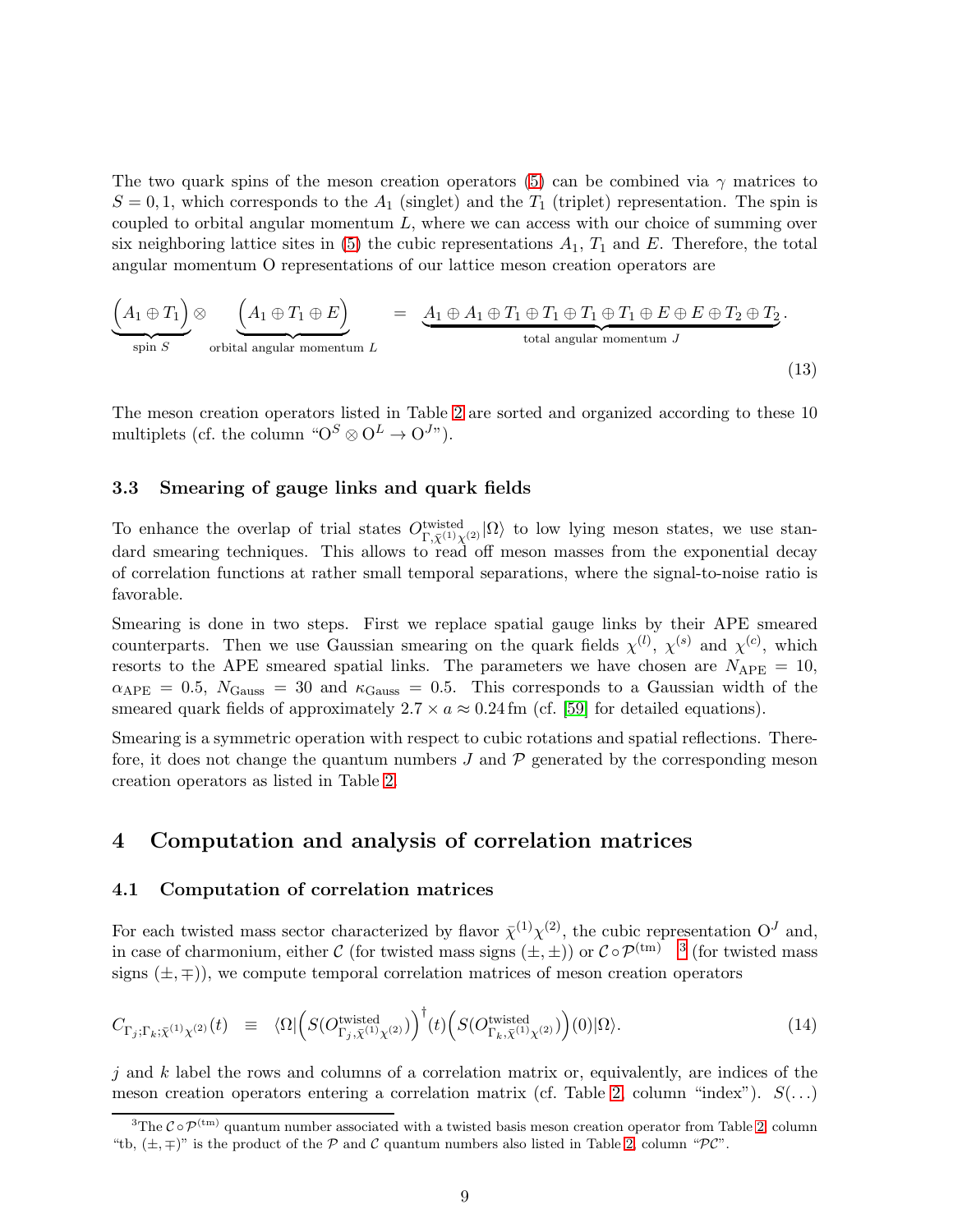indicates that APE smeared gauge links and Gaussian smeared quark fields are used for the meson creation operators (cf. section [3.3\)](#page-9-2). For the computations we use a generalization of the one-end trick, which is explained in detail in appendix [A.](#page-34-0)

Since parity is only an approximate symmetry in twisted mass lattice QCD, we consider correlation matrices of meson creation operators with both  $P = +$  and  $P = -$ .

- For  $D$  and  $D_s$  mesons:
	- $A_1$ , E,  $T_2$ :  $8 \times 8$  correlation matrices.
	- $T_1$ : 16 × 16 correlation matrix.
- For charmonium and twisted mass signs  $(\pm, \pm)$ , i.e.  $\bar{\chi}^{(c^+)} \chi^{(c^+)}$  and  $\bar{\chi}^{(c^-)} \chi^{(c^-)}$ :
	- $-A_1, E$  and  $C = +: 6 \times 6$  correlation matrices;  $A_1, E$  and  $C = -$ : 2 × 2 correlation matrices.
	- $T_1$  and  $C = +: 6 \times 6$  correlation matrix;
		- $T_1$  and  $C = -10 \times 10$  correlation matrix.
	- $T_2$  and  $C = +: 4 \times 4$  correlation matrix;  $T_2$  and  $C = -$ : 4 × 4 correlation matrix.
- For charmonium and twisted mass signs  $(\pm, \mp)$ , i.e.  $\bar{\chi}^{(c^+)} \chi^{(c^-)}$  and  $\bar{\chi}^{(c^-)} \chi^{(c^+)}$ :
	- $A_1$ , E and  $C \circ \mathcal{P}^{(tm)} = +: 4 \times 4$  correlation matrices;  $A_1, E$  and  $C \circ \mathcal{P}^{(tm)} = -14 \times 4$  correlation matrices.
	- $T_1$  and  $C \circ \mathcal{P}^{(tm)} = +: 10 \times 10$  correlation matrix;  $T_1$  and  $C \circ \mathcal{P}^{(tm)} = -1.6 \times 6$  correlation matrix.
	- $-T_2$  and  $C \circ \mathcal{P}^{(tm)} = +: 6 \times 6$  correlation matrix;  $T_2$  and  $C \circ \mathcal{P}^{(\text{tm})} = -: 2 \times 2$  correlation matrix.

In Table [1](#page-4-0) we list for each ensemble the number of gauge link configurations used for the computation of the correlation matrices  $C_{\Gamma_i;\Gamma_k;\bar{\chi}^{(1)}\chi^{(2)}}$ . The four stochastic sources needed for the one-end trick (cf. eq. [\(27\)](#page-35-0)) are located on a timeslice, which is randomly chosen for every gauge link configuration. We only use a single set of four stochastic timeslice sources, i.e. a single sample, for each gauge link configuration.

We have checked the computation of the correlation matrices  $C_{\Gamma_i;\Gamma_k;\bar{\chi}^{(1)}\chi^{(2)}}(t)$  by testing the symmetries twisted mass  $\gamma_5$  hermiticity, twisted mass parity  $\mathcal{P}^{(tm)}$ , twisted mass time reversal, charge conjugation  $\mathcal C$  and cubic rotations on the level of correlation matrix elements. In a second step we have averaged the elements related by these symmetries, to improve the signal-to-noise ratio.

#### <span id="page-10-0"></span>4.2 Determination of meson masses and assignment of parity

We determine meson masses from the correlation matrices  $C_{\Gamma_i;\Gamma_k;\bar{\chi}^{(1)}\chi^{(2)}}$  specified in the previous subsection (in the following denoted by  $C_{jk} \equiv C_{\Gamma_j;\Gamma_k;\bar{\chi}^{(1)}\chi^{(2)}}$  for simplicity).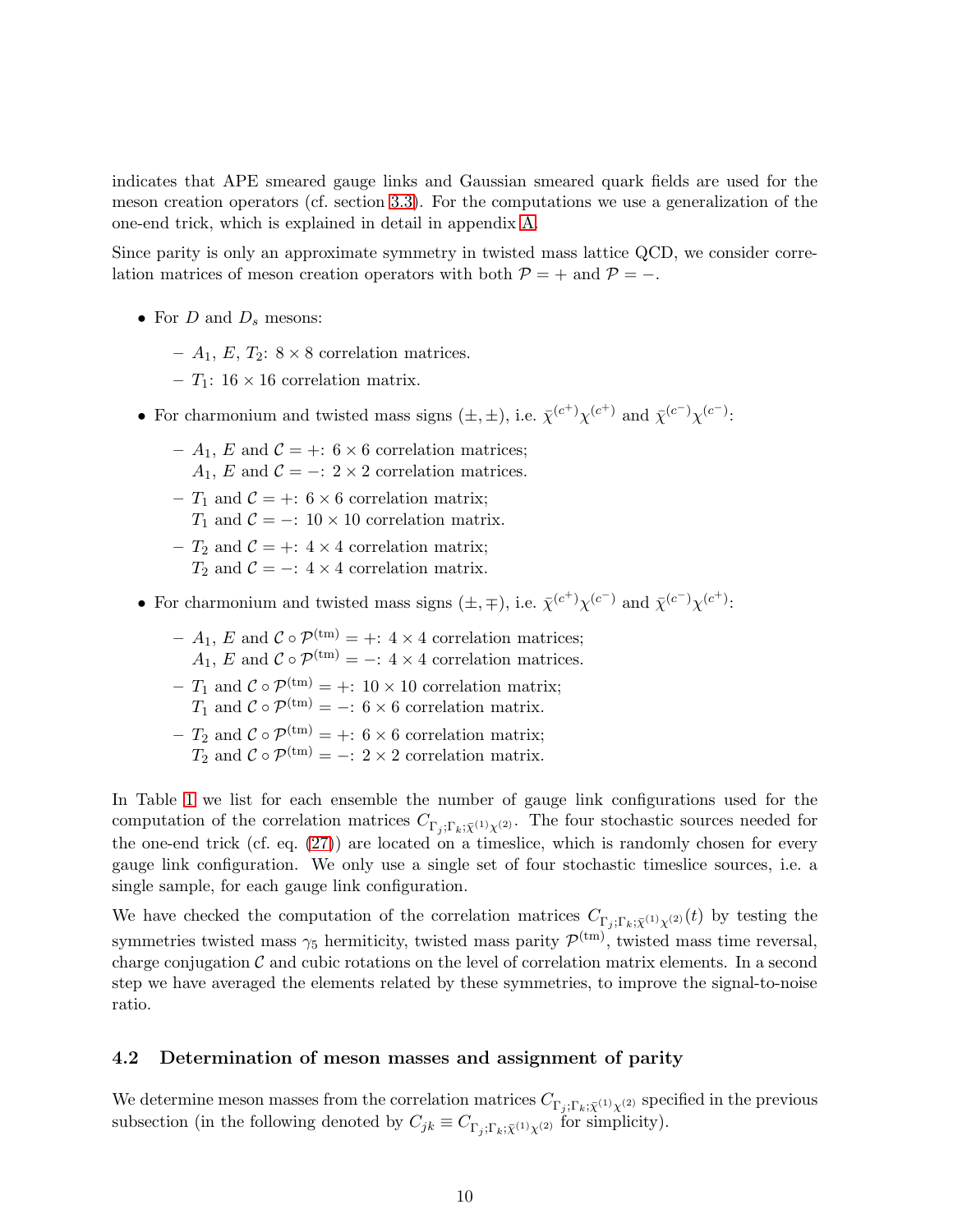In a first step we replace

$$
C_{jk}(t) \rightarrow \hat{C}_{jk}(t) \equiv \frac{C(t)}{\sqrt{C_{jj}(t=a)C_{kk}(t=a)}}.
$$
\n(15)

This amounts to a correlation matrix  $\hat{C}(t)$  with meson creation operators  $\hat{O}_j \equiv O_j/\sqrt{C_{jj}(t-a)}$ , i.e. operators, which are normalized differently than operators [\(5\)](#page-5-1), but are otherwise identical. Such a normalization clearly does not change the exponential decay of correlation matrix elements, i.e. the meson masses we are interested in. However, it corresponds to trial states  $\hat{O}_j|\Omega\rangle$ , which have a similar norm. This is important both for a correct assignment of parity and for a meaningful interpretation of the structure of the state associated with an extracted meson mass.

We solve generalized eigenvalue problems

<span id="page-11-3"></span>
$$
\hat{C}(t)\vec{v}^{(n)}(t) = \lambda^{(n)}(t)\hat{C}(t_0)\vec{v}^{(n)}(t) \tag{16}
$$

with  $t_0 = a^{-4}$  $t_0 = a^{-4}$  $t_0 = a^{-4}$  (for a detailed discussion of this generalized eigenvalue problem cf. [\[60\]](#page-40-12) and references therein). For an  $N \times N$  correlation matrix  $\hat{C}(t)$  one obtains N eigenvalues  $\lambda^{(n)}(t)$  and N corresponding eigenvectors  $\vec{v}^{(n)}(t)$ ,  $n = 0, ..., N - 1$ .

From the eigenvalues we compute N effective masses  $m_n^{\text{eff}}(t)$  by solving

<span id="page-11-1"></span>
$$
\frac{\cosh\left(m_n^{\text{eff}}(t)\left(T/2-t\right)\right)}{\cosh\left(m_n^{\text{eff}}(t)\left(T/2-(t+a)\right)\right)} \equiv \frac{\lambda^{(n)}(t)}{\lambda^{(n)}(t+a)}.\tag{17}
$$

While for  $m_n(T/2 - t) \gg 1$  this equation is equivalent to the commonly known definition

<span id="page-11-2"></span>
$$
m_n^{\text{eff}}(t) \equiv \frac{1}{a} \ln \left( \frac{\lambda^{(n)}(t)}{\lambda^{(n)}(t+a)} \right), \tag{18}
$$

[\(17\)](#page-11-1) yields in contrast to [\(18\)](#page-11-2) plateau-like effective masses  $m_n^{\text{eff}}(t) \approx \text{const}$  also for large temporal separations t in the region  $t \approx T/2$ . The low-lying meson masses  $m_n$  in the sector defined by the operators of the correlation matrix  $\hat{C}$ , i.e. by  $\Gamma_j$  and by  $\bar{\chi}^{(1)} \chi^{(2)}$ , are then determined by performing uncorrelated  $\chi^2$ -minimizing fits of constants  $m_n$  to the plateau-like regions of  $m_n^{\text{eff}}(t)$ at sufficiently large t.

As an example we consider a 2 × 2 correlation matrix with quark flavors  $\bar{\chi}^{(1)} \chi^{(2)} = \bar{\chi}^{(s^{-})} \chi^{(c^{+})}$ (i.e. twisted mass signs  $(-, +)$ ),  $O<sup>J</sup>$  representation  $A<sub>1</sub>$  and  $\Gamma<sub>0</sub> = \gamma<sub>5</sub>$  (operator index 1 in Table [2\)](#page-6-0) and  $\Gamma_1 = 1$  (operator index 3 in Table [2\)](#page-6-0). The two resulting effective masses  $m_n^{\text{eff}}(t)$  are plotted in Figure [1](#page-12-0) (top). Clearly, there are plateaus at large temporal separations  $t$ . The fitting ranges for the constants  $m_n$  are indicated by straight orange lines. The resulting values for  $m_n$  and the corresponding  $\chi^2/\text{dof} \lesssim 1$  are also included in the plot.

The eigenvectors  $\vec{v}^{(n)}(t)$  allow to assign parity to the extracted meson masses and to make qualitative statements about the structure of the corresponding states. The absolute values of

<span id="page-11-0"></span><sup>&</sup>lt;sup>4</sup>Theoretical arguments given in [\[60\]](#page-40-12) suggest to choose  $t_0 \geq t/2$ , since then unwanted contributions of excited states are strongly suppressed, in particular, when using large correlation matrices. In practice we find effective masses, which are essentially independent of  $t_0$ , but with statistical errors increasing for  $t_0 > a$ .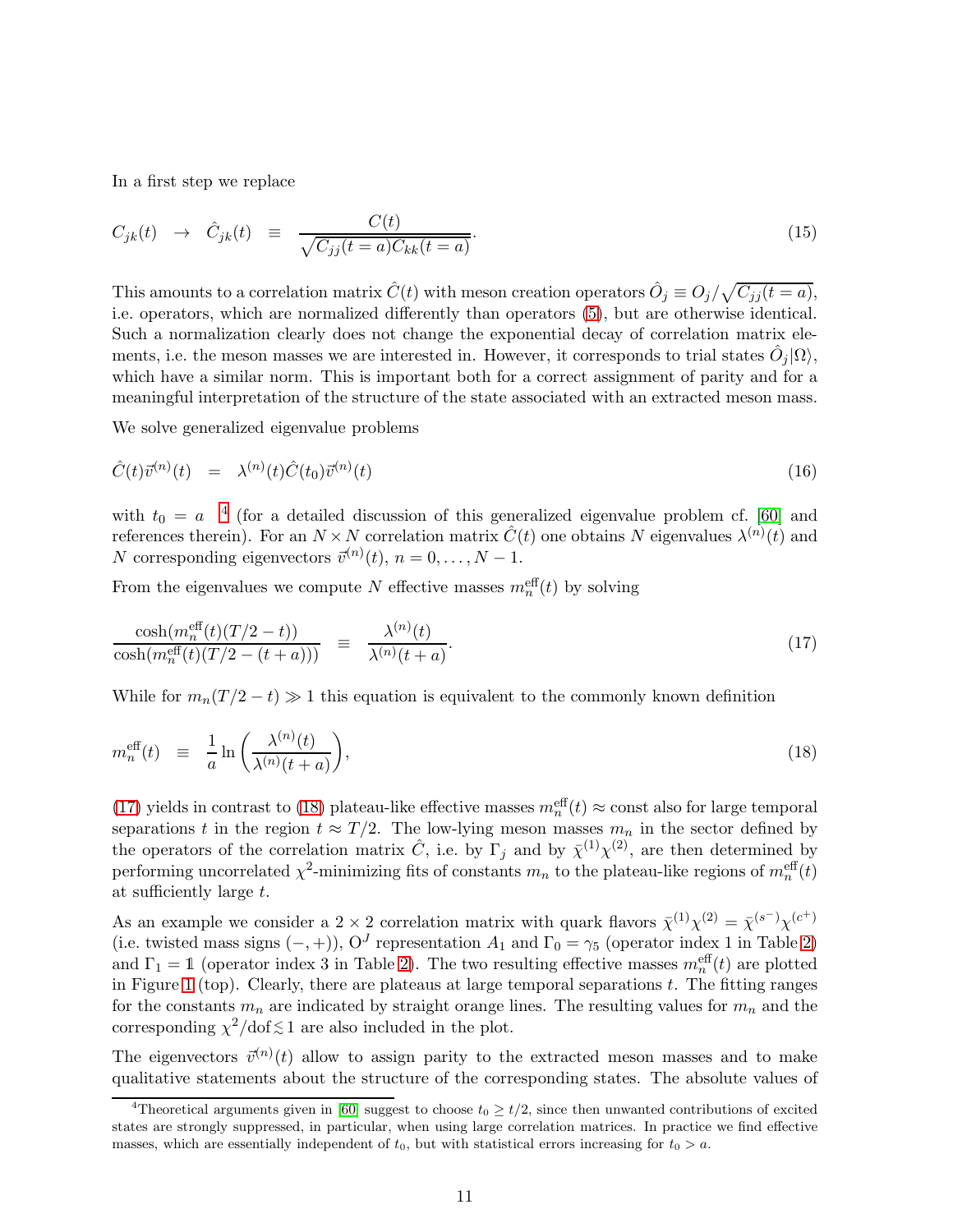<span id="page-12-0"></span>

Figure 1: Determination of meson masses and assignment of parity for  $D_s$  mesons with  $J = 0$ :  $2 \times 2$  correlation matrix with quark flavors  $\bar{\chi}^{(1)} \chi^{(2)} = \bar{\chi}^{(s^{-})} \chi^{(c^{+})}$ ,  $O^J$  representation  $A_1$  and  $\Gamma_i \in \{\gamma_5, 1\}$  (A30.32 ensemble).

the  $j$ -th entry of the normalized vector

<span id="page-12-1"></span>
$$
\vec{u}^{(n)}(t) \equiv \frac{\hat{C}(t_0)\vec{v}^{(n)}(t)}{|\hat{C}(t_0)\vec{v}^{(n)}(t)|} \tag{19}
$$

indicates, to which extent the meson creation operator  $\hat{O}_j$  associated with the j-th line and j-th column of the correlation matrix  $\hat{C}(t)$  excites the state corresponding to the nth extracted meson mass  $m_n$ .

In Figure [1](#page-12-0) (bottom, left) the "operator content"  $|u_j^{(0)}|$  $j^{(0)}$ <sup>2</sup> of the ground state (corresponding to the extracted mass  $m_0$ ) is plotted as a function of the temporal separation t. At large t the meson creation operator with  $\Gamma = \gamma_5$  is clearly dominating ( $\approx 95\%$ ), while the meson creation operator with  $\Gamma = 1$  contributes on a negligible level ( $\approx 5\%$ ). Since  $\Gamma = \gamma_5$  corresponds to negative parity, we assign the quantum number  $\mathcal{P} = -$  to the ground state (i.e. identify that state as the  $D_s$  meson). From a similar plot (Figure [1,](#page-12-0) [bottom, right]) one can infer that the first excitation, which is dominated by  $\Gamma = \mathbb{1}$ , has  $\mathcal{P} = +$ , i.e. should correspond to  $D_{s0}^*$ .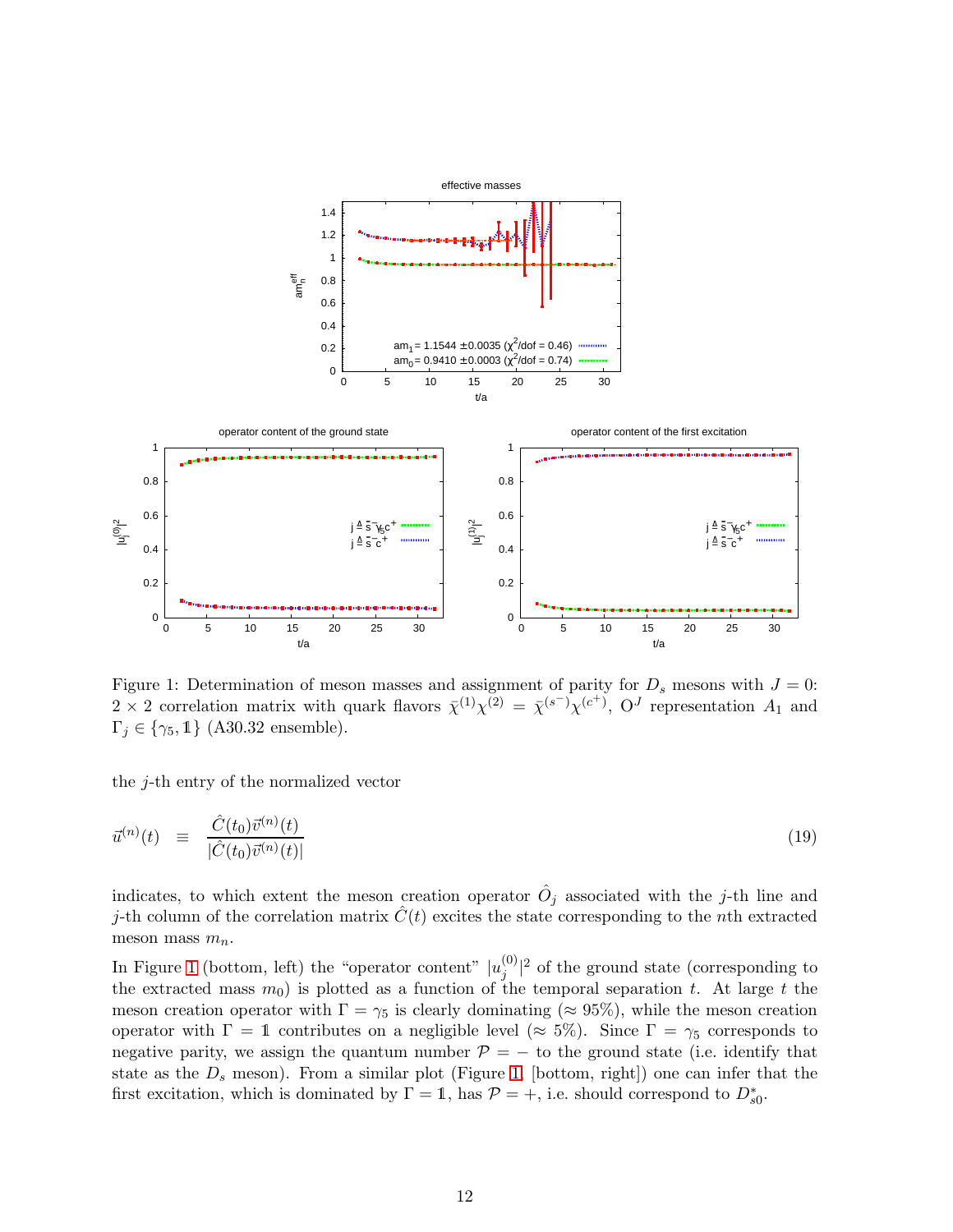### <span id="page-13-0"></span>4.3 Extrapolating meson masses to physical strange and charm valence quark masses

For each ensemble we compute  $m<sub>K</sub>$  at two different values of the strange valence quark mass,  $\mu_{s,1}$  and  $\mu_{s,2}$ , both in the region of the physical value. By means of a linear extrapolation we then determine  $\mu_{s,phys}$  such that  $2m_K(\mu_s)^2 - m_{\pi}^2|_{\mu_s = \mu_{s,phys}}$  agrees with the experimental result  $2m_{K^0}^2 - m_{\pi^0}^2 = 0.477 \,\text{GeV}^2$  [\[1\]](#page-37-0):

$$
\mu_{s, \text{phys}} = \mu_{s,2} + (\mu_{s,1} - \mu_{s,2}) \frac{X_{\text{phys}} - X(\mu_{s,2})}{X(\mu_{s,1}) - X(\mu_{s,2})} , \quad X(\mu_s) \equiv 2m_K(\mu_s)^2 - m_\pi^2
$$
 (20)

(for  $m_K(\mu_s)$  and  $m_\pi$  we use  $(\pm, \mp)$  twisted mass sign combinations, which are known to yield smaller discretization errors [\[61,](#page-40-13) [62\]](#page-40-14)). Since in leading order chiral perturbation theory  $2m_K^2 - m_\pi^2$ is independent of the light  $u/d$  quark mass,  $\mu_{s,phys}$  should be very close to the physical strange quark mass. Results are collected in Table [3.](#page-13-1) For ensemble A80.24 the procedure is illustrated in Figure [2](#page-14-0) (top left; red points correspond to  $\mu_{s,1}$  and  $\mu_{s,2}$ , the black dashed lines to  $\mu_{s,phys}$ ). To verify the validity of these linear extrapolations, we performed for ensemble A80.24 additional computations with a third value of the strange valence quark mass,  $\mu_{s,3}$ . The corresponding result  $2m_K(\mu_s)^2 - m_\pi^2|_{\mu_s = \mu_{s,3}}$  (the blue point in Figure [2](#page-14-0) [top left]) is consistent with the linear extrapolation.

<span id="page-13-1"></span>

| ensemble | $\boldsymbol{x}$    | $\mu_{s,x}$          | $2m_K^2 - m_\pi^2$ in GeV <sup>2</sup> | $\mu_{c,x}$        | $m_D$ in GeV         |
|----------|---------------------|----------------------|----------------------------------------|--------------------|----------------------|
| A30.32   | 1<br>$\overline{2}$ | 0.018750<br>0.022800 | 0.487(2)<br>0.590(2)                   | 0.22700<br>0.27720 | 1.844(2)<br>2.071(2) |
|          | phys                | 0.01969(8)           | $0.477*$                               | 0.2459(4)          | $1.865*$             |
| A40.32   | 1<br>$\overline{2}$ | 0.018750<br>0.023220 | 0.480(1)<br>0.603(1)                   | 0.23887<br>0.27678 | 1.905(2)<br>2.076(3) |
|          | phys                | 0.01994(5)           | $0.477*$                               | 0.2443(5)          | $1.865*$             |
| A80.24   | 1<br>$\overline{2}$ | 0.018749<br>0.023280 | 0.484(2)<br>0.601(2)                   | 0.22999<br>0.29299 | 1.883(3)<br>2.153(2) |
|          | 3                   | 0.016844             | 0.435(2)                               | 0.21438            | 1.809(3)             |
|          | phys                | 0.01979(8)           | $0.477*$                               | 0.2408(5)          | $1.865*$             |

Table 3: Determining physical strange and charm valence quark masses (<sup>∗</sup> : experimental results for  $2m_{K^0}^2 - m_{\pi^0}^2$  and  $m_{D^0}$  from [\[1\]](#page-37-0)).

Proceeding in an analogous way we determine a charm valence quark mass  $\mu_{c,phys}$  for each ensemble, which is close to the physical charm quark mass, this time using  $m_D$ :

$$
\mu_{c,\text{phys}} = \mu_{c,2} + (\mu_{c,1} - \mu_{c,2}) \frac{m_{D,\text{phys}} - m_D(\mu_{c,2})}{m_D(\mu_{c,1}) - m_D(\mu_{c,2})}
$$
\n(21)

with  $m_{D,\text{phys}} \equiv m_{D^0} = 1.865 \,\text{GeV}$  [\[1\]](#page-37-0) (cf. Table [3](#page-13-1) and Figure [2](#page-14-0) [top right]). Again we tested the quality of the linear extrapolation for ensemble A80.24 with a third value of the charm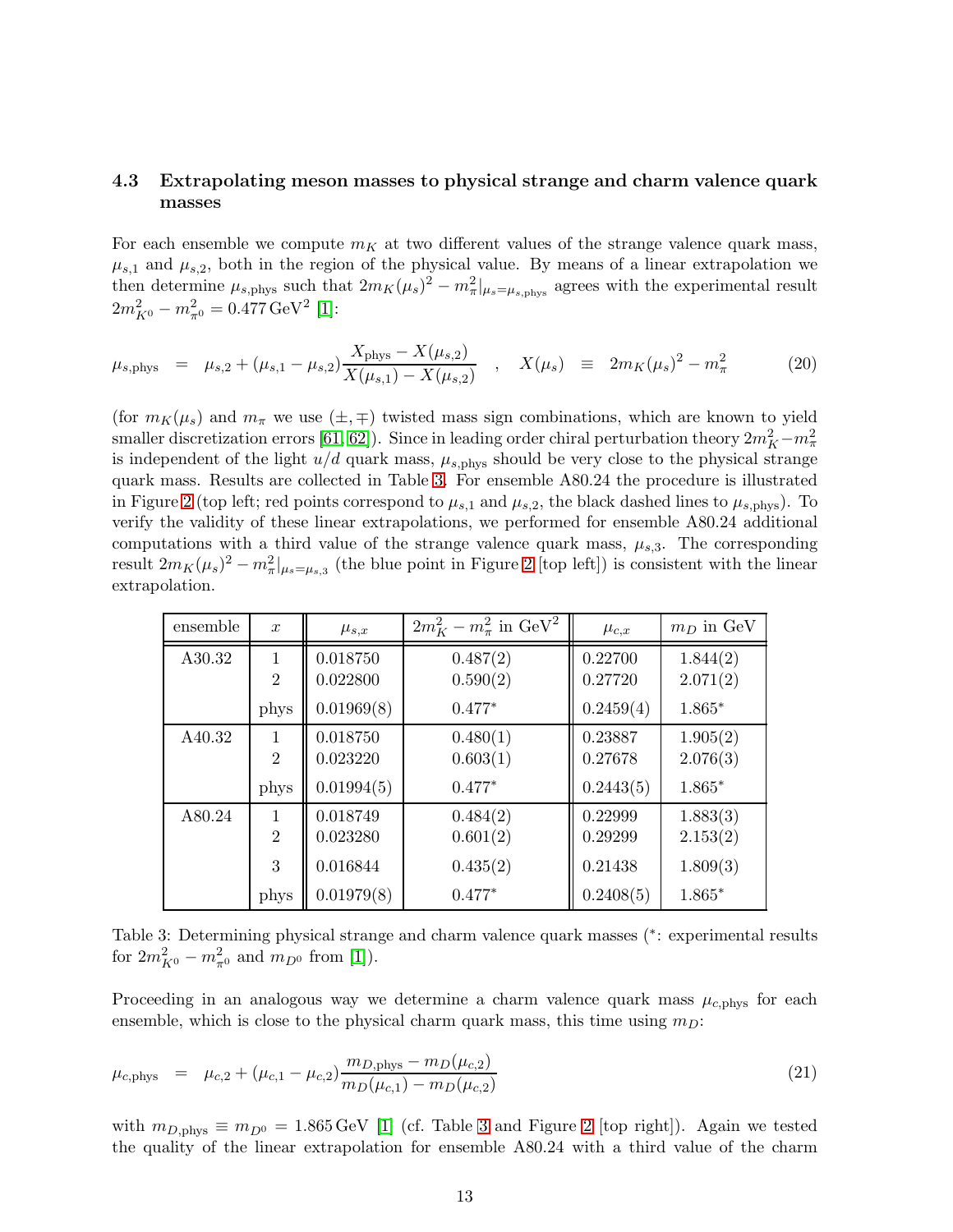<span id="page-14-0"></span>

Figure 2: (top): Determining physical strange and charm valence quark masses by means of linear extrapolations (A80.24 ensemble). (bottom): Linear extrapolations of various  $D_s$  meson masses both in  $\mu_s$  and  $\mu_c$  to physical strange and charm valence quark masses.

valence quark mass,  $\mu_{c,3}$ . This time, there is a visible discrepancy between  $m_D(\mu_c)|_{\mu_c=\mu_{c,3}}$  and the corresponding linear extrapolation. This difference, however, is less than 10 MeV, i.e. significantly smaller than the estimated magnitude of lattice discretization errors (cf. section [5\)](#page-15-0). Moreover, the obtained valence charm quark mass  $\mu_{c,phys}$ , which is rather close to  $\mu_{c,1}$ , is essentially identical to a valence charm quark mass one would obtain, when using  $\mu_{c,1}, \mu_{c,3}$  instead of  $\mu_{c,1}, \mu_{c,2}.$ 

Note that there is a mismatch of around  $10\% \ldots 20\%$  of the strange and charm sea quark masses of our ensembles (represented by  $\mu_{\sigma} = 0.150$  and  $\mu_{\delta} = 0.190$ ; cf. section [2.1\)](#page-3-3) and the corresponding physical values:  $2m_{K,\text{sea}}^2 - m_{\pi,\text{sea}}^2 \approx 0.59 \,\text{GeV}^2$  and  $m_{D,\text{sea}} \approx 2.1 \,\text{GeV}$ . Since strange and charm sea quarks are expected to have a rather small effect on hadron masses this slight mismatch should have negligible influence on the resulting meson spectra.

Now that physical strange and charm valence quark masses are known, the linear extrapolation procedure is reversed: each  $D$  meson,  $D_s$  meson and charmonium mass  $m$  is computed at two or three pairs of valence quark masses,  $(\mu_{s,1}, \mu_{c,2}), (\mu_{s,2}, \mu_{c,1})$  and  $(\mu_{s,2}, \mu_{c,2}),$  and the linear extrapolation is then performed to  $(\mu_{s,phys}, \mu_{c,phys})$  according to

<span id="page-14-1"></span>
$$
m_{\text{phys}} = m(\mu_{c,2}) + \left( m(\mu_{c,1}) - m(\mu_{c,2}) \right) \frac{\mu_{c,\text{phys}} - \mu_{c,2}}{\mu_{c,1} - \mu_{c,2}} \tag{22}
$$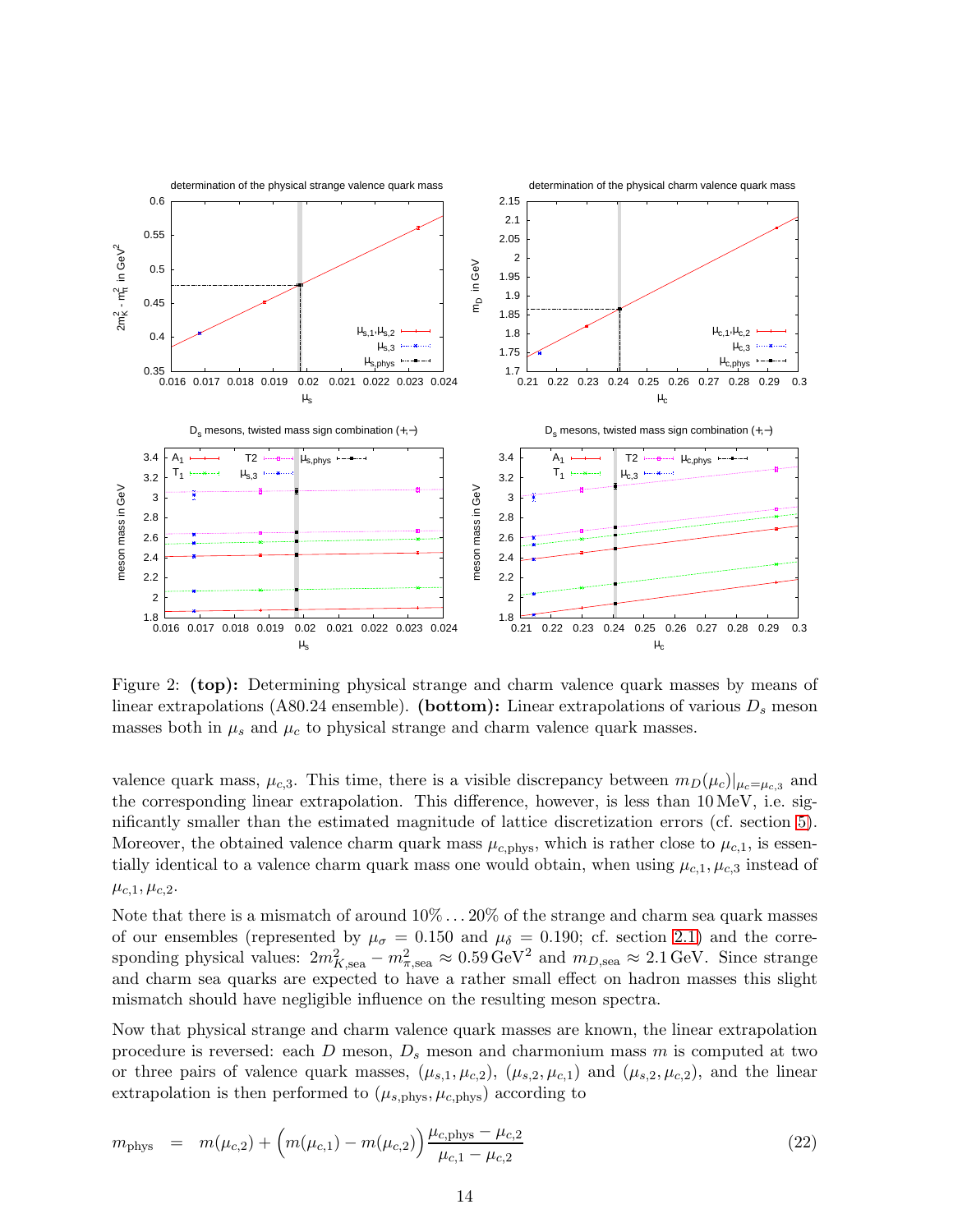for D mesons and charmonium and according to

<span id="page-15-1"></span>
$$
m_{\text{phys}} = m(\mu_{s,2}, \mu_{c,2}) + \left( m(\mu_{s,1}, \mu_{c,2}) - m(\mu_{s,2}, \mu_{c,2}) \right) \frac{\mu_{s,\text{phys}} - \mu_{s,2}}{\mu_{s,1} - \mu_{s,2}} + \left( m(\mu_{s,2}, \mu_{c,1}) - m(\mu_{s,2}, \mu_{c,2}) \right) \frac{\mu_{c,\text{phys}} - \mu_{c,2}}{\mu_{c,1} - \mu_{c,2}} \tag{23}
$$

for  $D_s$  mesons. Of course, it would have been possible to perform computations of these meson spectra using directly strange and charm valence quark masses  $(\mu_{s,phys}, \mu_{c,phys})$ . We consider this linear extrapolation procedure, eqs. [\(22\)](#page-14-1) and [\(23\)](#page-15-1), however, superior, because it allows a lot more flexibility during the final analysis. For example, one can easily change the value of the lattice spacing to investigate a possible source of systematic error[5](#page-15-2) without the need for redoing propagator computations and contractions. Alternatively, one can even determine the lattice spacing in physical units by matching the obtained meson spectra with corresponding experimental data. Another application would be to crudely estimate systematic errors due to isospin breaking and electromagnetic effects using e.g.  $2m_{K^{\pm}}^2 - m_{\pi^{\pm}}^2$  and  $m_{D^{\pm}}$  instead of  $2m_{K^0}^2 - m_{\pi^0}^2$  and  $m_{D^0}$ , when determining the strange and charm valence quark masses  $\mu_{s, \text{phys}}$ and  $\mu_{c,\text{phys}}$ . We plan to investigate such issues and use this flexibility for an evolved error analysis in an upcoming publication, when we have meson masses available for several values of the lattice spacing.

In Figure [2](#page-14-0) (bottom) we show examples of linear extrapolations of various  $D_s$  meson masses  $((\pm,\mp)$  twisted mass sign combinations,  $O<sup>J</sup>$  representations  $A<sub>1</sub>, T<sub>1</sub>, T<sub>2</sub>$  and  $P = \pm$ ) both in  $\mu_s$  and in  $\mu_c$  to physical strange and charm valence quark masses (ensemble A80.24). Again we compare with computations performed with a third strange and charm valence quark mass (blue points). We find excellent agreement demonstrating once more the validity of the linear extrapolations. Similar consistent results have been obtained for D meson and for charmonium masses and for both  $(\pm, \mp)$  and  $(\pm, \pm)$  twisted mass sign combinations.

### 4.4 Determination of statistical errors

Statistical errors for D and  $D_s$  meson and charmonium masses (extrapolated to physical strange and charm valence quark masses as explained in the previous subsection) are determined on each ensemble via an evolved jackknife analysis starting at the level of the correlation matrices [\(14\)](#page-9-3). To exclude statistical correlations between gauge link configurations, which are close in Monte Carlo simulation time, we performed a suitable binning of these configurations.

# <span id="page-15-0"></span>5 Results

We compute D meson,  $D_s$  meson and charmonium masses on each of the three ensembles listed in Table [1.](#page-4-0) These ensembles correspond to a single lattice spacing  $a \approx 0.0885$  fm, but differ in the unphysically heavy  $u/d$  quark mass ( $m_\pi \approx 276 \,\text{MeV}$ ,  $315 \,\text{MeV}$ ,  $443 \,\text{MeV}$ ). Each meson mass is

<span id="page-15-2"></span><sup>&</sup>lt;sup>5</sup>There appear to be unresolved inconsistencies between different collaborations regarding scale setting and standard non-perturbative scales like  $r_0$  [\[63\]](#page-40-15). Even within the ETM Collaboration there exist two values of the lattice spacing for the ensembles we are using:  $a = 0.0885(36)$  fm obtained from the pion decay constant [\[56\]](#page-40-8) and  $a = 0.0920(21)$  fm obtained from the nucleon mass [\[64\]](#page-41-0).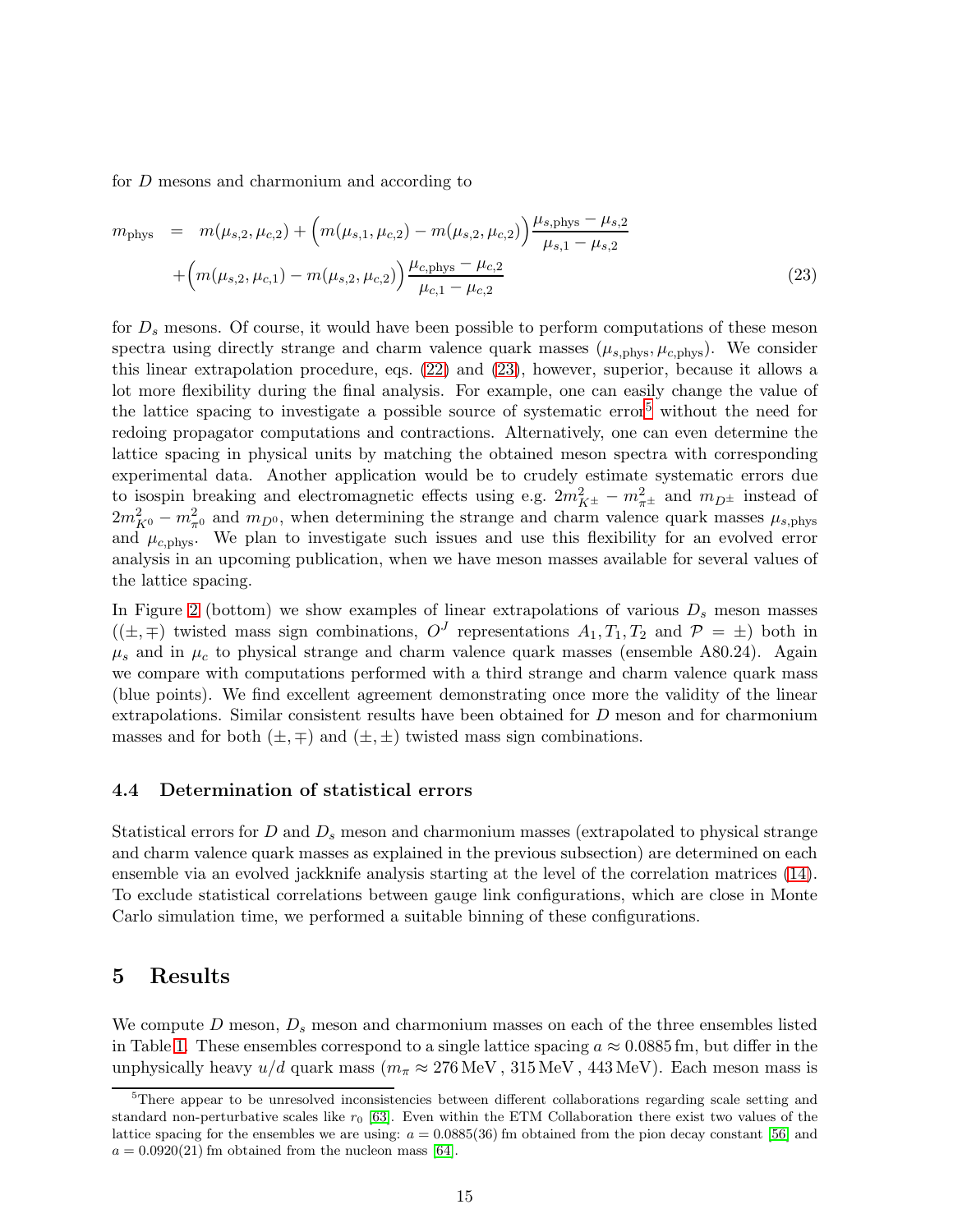extrapolated linearly in  $m_{\pi}^2$  to the physical value of the  $u/d$  quark mass  $(m_{\pi} = m_{\pi^0} = 135 \text{ MeV})$ . Strange and charm valence quark masses correspond to their physical values (cf. section [4.3\)](#page-13-0).

Since at the moment computations are only available for a single lattice spacing, we are not in a position to perform a continuum extrapolation. Lattice discretization errors are, however, expected to be small, because the lattice spacing we use,  $a \approx 0.0885$  fm, is rather fine and meson masses are automatically  $\mathcal{O}(a)$  improved due to our specific quark discretization, Wilson twisted mass lattice QCD at maximal twist [\[54\]](#page-40-6). In this formulation each meson mass can be computed in two slightly different ways, either using  $(\pm, \mp)$  or  $(\pm, \pm)$  twisted mass sign combinations (cf. section [3.2.1\)](#page-5-3). The corresponding two results differ by lattice discretization errors. We use these differences to crudely estimate the magnitude of the lattice discretization errors associated with our resulting meson masses.

The continuum limit will be studied in a future publication. There we also plan to include a more detailed discussion and analysis of systematic errors, including e.g. isospin breaking and and electromagnetic effects.

### <span id="page-16-0"></span>5.1  $D$  and  $D_s$  mesons

Since the  $D$  and the  $D<sub>s</sub>$  meson spectrum are qualitatively very similar, these two sectors are discussed in parallel in the following. The charmonium sector is presented separately in section [5.2.](#page-25-0)

### <span id="page-16-1"></span>**5.1.1**  $A_1$  representation (spin  $J = 0$ )

We compute the masses of the two lowest states in the  $A_1$  sector (both for D and for  $D_s$  mesons), one with  $P = -$ , the other with  $P = +$ , for each of the three ensembles (cf. Table [1\)](#page-4-0) and both twisted mass sign combinations  $(\pm, \mp)$  and  $(\pm, \pm)$ . In this process we solve the generalized eigenvalue problem [\(16\)](#page-11-3) using  $2 \times 2$  correlation matrices with creation operator indices 1, 3 (cf. Table [2\)](#page-6-0), i.e.  $\Gamma = \gamma_5$ , 1. Note again that parity is not an exact symmetry in Wilson twisted mass lattice QCD at finite lattice spacing. The positive and negative parity states form a single sector, where the ground state has  $P = -$  (the  $D/D_s$  meson) and the first excited state has  $\mathcal{P} = +$  (the  $D_0^*/D_{s0}^*$  meson). One has to determine the masses of both states at the same time from a single correlation matrix (cf. the detailed discussion in section [4.2\)](#page-10-0).

Even though we have implemented eight different creation operators for the  $A_1$  representation (cf. Table [2\)](#page-6-0), the above mentioned rather small  $2 \times 2$  correlation matrices turn out to be an optimal choice: statistical errors are quite small and long and stable plateaus are obtained both for effective masses and for operator contents (cf. e.g. Figure [1\)](#page-12-0).

### $\mathcal{P}$  = −: D and  $D_s$

As already mentioned above and as expected the ground states in the  $A_1$  sectors have negative parity, i.e. correspond to the  $D$  meson and the  $D_s$  meson. In Figure [3](#page-17-0) the computed  $D$  meson masses (left) and  $D_s$  meson masses (right) are shown for all three ensembles (i.e.

 $m_{\pi} \approx 276 \,\text{MeV}$ ,  $315 \,\text{MeV}$ ,  $443 \,\text{MeV}$ ) and for both twisted mass sign combinations,  $(\pm, \mp)$  (red points) and  $(\pm, \pm)$  (green points). The straight red and green lines are linear extrapolations in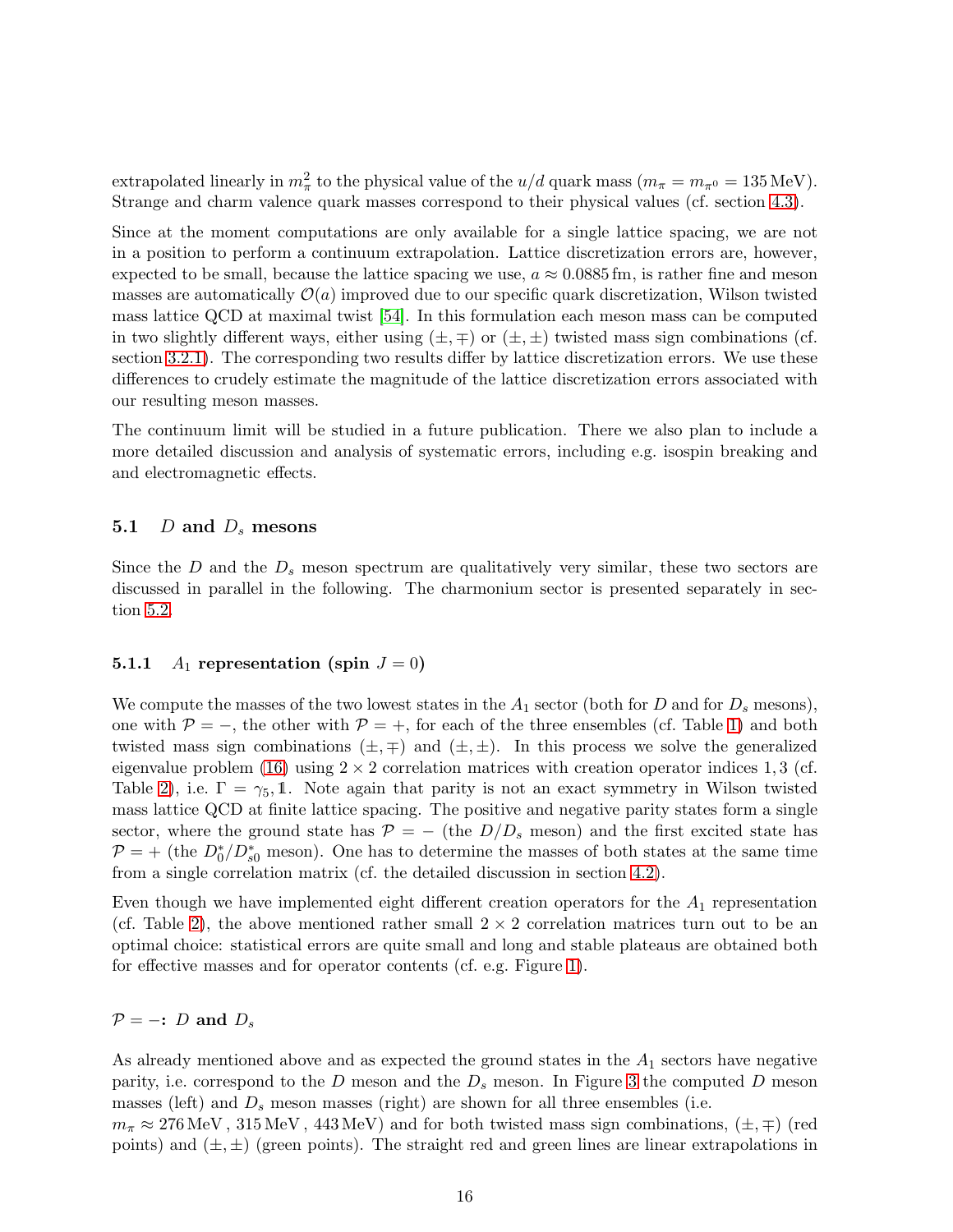$m_{\pi}^2$  to physical  $u/d$  quark masses corresponding to  $m_{\pi} = m_{\pi^0} = 135 \text{ MeV}$ . The results of these extrapolations are shown in magenta. The blue points are experimental results for  $m_{D^0}$ ,  $m_{D^{\pm}}$ and  $m_{D_s}$  [\[1\]](#page-37-0) (note that there are two experimental results in the left plot, because the neutral and the charged D meson differ in mass,  $m_{D^{\pm}} - m_{D^0} = 5 \text{ MeV}.^6$  $m_{D^{\pm}} - m_{D^0} = 5 \text{ MeV}.^6$ 

<span id="page-17-0"></span>

Figure 3: A<sub>1</sub> representation (spin  $J = 0$ ),  $P = -$ . (left): D meson. (right): D<sub>s</sub> meson.

For each ensemble the valence charm quark mass is chosen such that the  $(\pm, \mp)$  version of the D meson mass is identical to the experimental result  $m_{D^0} = 1865 \,\text{GeV}$ , as discussed in section [4.3.](#page-13-0) Therefore, these  $(\pm, \mp)$  D meson masses should not be considered as predictions and, consequently, a linear extrapolation of these masses (which would trivially be a constant) is neither needed nor shown. The statistical errors of these masses enter an evolved jackknife procedure and are, therefore, not only considered in the errors of the valence quark masses  $\mu_{c,\text{phys}}$ , but also in the errors of all D meson,  $D_s$  meson and charmonium masses computed in this work.

The differences between the lattice QCD results obtained with  $(\pm, \mp)$  and with  $(\pm, \pm)$  twisted mass sign combinations are for both the D and the  $D_s$  meson around 50 MeV. These differences, which will vanish in the continuum limit, are a crude estimate of the magnitude of lattice discretization errors associated with our current results obtained at a single lattice spacing, i.e. relative errors of around 2.5%. Note that for meson masses obtained with  $(\pm, \mp)$  twisted mass sign combinations discretization errors are expected to be significantly smaller [\[61,](#page-40-13) [62\]](#page-40-14), i.e. the mentioned 50 MeV are most likely a rather conservative estimate. This is consistent e.g. with our  $(\pm, \mp)$  lattice result for the  $D_s$  meson, which differs by less than 10 MeV from the experimental result.

The linear increase of the  $D_s$  meson mass for decreasing  $u/d$  quark mass is an expected consequence of our procedure for setting the charm valence quark mass  $\mu_{c,phys}$ . We choose  $\mu_{c,phys}$ for each ensemble such that the lattice result for  $m<sub>D</sub>$  agrees with the experimental result

<span id="page-17-1"></span> ${}^{6}$ The majority of plots shown in this section, including the two plots in Figure [3,](#page-17-0) follows this style. The right panel of each plot is a zoomed version of the left panel with respect to the vertical axis, but otherwise identical. In the left panels the scale of the vertical axis, which represents the meson mass, always ranges from 0 to 4.6 GeV. Hence from the left panels one can conveniently read off the relative errors and precision of our results. They also allow to directly compare meson masses from different plots. The right panels are strongly zoomed (individually for each meson) and, hence, show more clearly details regarding the data quality, the absolute size of the errors and the dependence of the meson mass on the  $u/d$  quark mass.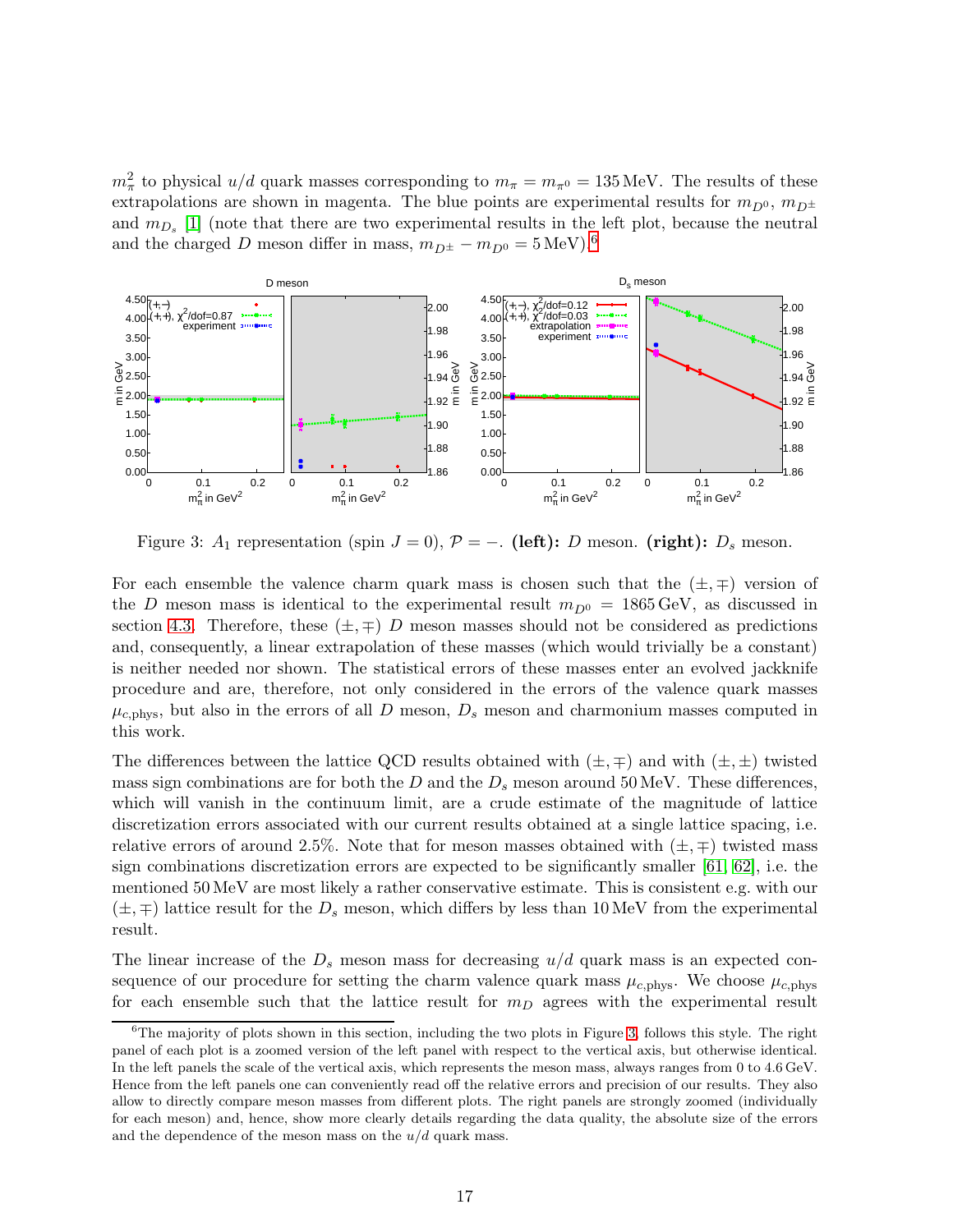$m_{D^0} = 1865$  MeV, i.e. independently of the  $u/d$  quark mass (cf. section [4.3\)](#page-13-0). Clearly an increasing  $u/d$  quark mass leads to a decreasing  $\mu_{c,phys}$  slightly lighter than the physical charm quark mass. This in turn yields the observed  $u/d$  quark mass dependence of  $m_{D_s}$ .

The experimentally observed splitting  $m_{D^{\pm}} - m_{D^{0}} = 5 \text{ MeV}$  indicates the magnitude of electromagnetic and isospin breaking effects. Since the currently estimated discretization errors of < <sup>∼</sup> 50 MeV are much larger, we will at the moment not consider systematic errors due to the neglect of electromagnetism and isospin breaking. We plan to address such errors in a future publication, where we will study the continuum limit.

# $\mathcal{P} = +: D_0^*$  and  $D_{s0}^*$

The first excitations in the  $A_1$  sectors have positive parity, i.e. should correspond to the  $D_0^*$ meson and the  $D_{s0}^*$  meson (cf. Figure [4\)](#page-18-0). While the masses of these states have been extracted from a 2 × 2 correlation matrix with creation operators  $\Gamma = \gamma_5$  and  $\Gamma = 1$  (indices 1 and 3 in Table [2\)](#page-6-0), we have studied their structure by considering also larger correlation matrices with additional  $\mathcal{P} = +$  creation operators (indices 4, 7 and 8 in Table [2\)](#page-6-0). Interestingly, the operator contents of both the  $D_0^*$  meson and the  $D_{s0}^*$  meson are mixtures of  $\Gamma = 1, \gamma_0$  and  $\Gamma = \gamma_j \mathbf{n}_j, \gamma_0 \gamma_j \mathbf{n}_j$  of roughly the same magnitude. This indicates that the quarks inside these mesons form superpositions of S and P waves and not predominantly P waves as suggested by many quark models.

<span id="page-18-0"></span>

Figure 4:  $A_1$  representation (spin  $J = 0$ ),  $P = +$ . (left):  $D_0^*$  meson. (right):  $D_{s0}^*$  meson.

In both cases we observe decreasing meson masses for decreasing  $u/d$  quark mass, a behavior not present for the previously discussed  $P = -$  parity partners. An explanation could be that the extracted  $\mathcal{P} = +$  states contain rather light two-meson contributions with the same quantum numbers,  $D+\pi$  and  $D+K$ , respectively. In Figure [4](#page-18-0) this is illustrated by the gray curves, which correspond to the estimated masses of the two-meson states,  $m_D + m_{\pi}$  and  $m_D + m_K(m_{\pi})$ <sup>[7](#page-18-1)</sup>. For the  $D_0^*$  meson this is also supported by the rather large  $\chi^2/dof$  of the extrapolation to physical  $u/d$  quark mass (cf. Figure [4](#page-18-0) [left]). Surprisingly such a behavior has not been observed in [\[16\]](#page-38-0), where a rather similar lattice QCD setup, in particular a similar set of creation operators, has been used.

<span id="page-18-1"></span><sup>&</sup>lt;sup>7</sup>Here and in the following we have used  $m_K(m_\pi) = \sqrt{(0.477 \text{ GeV}^2 + m_\pi^2)/2}$ ,  $m_D = 1.865 \text{ GeV}$  and  $m_{D^*} =$ 2.007 GeV for these estimates.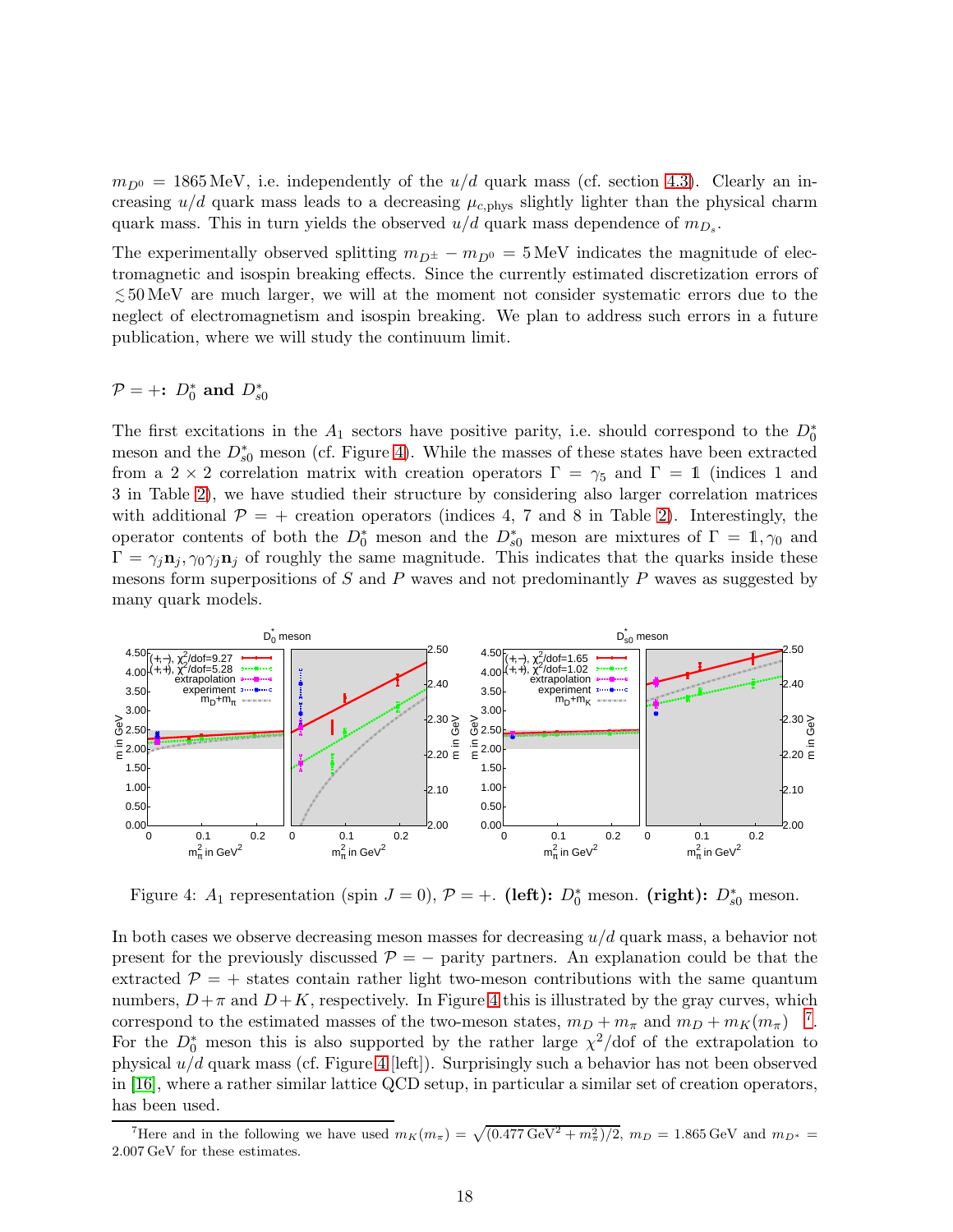Since it is unexpectedly light, in the literature the  $D_{s0}^*$  meson is frequently discussed as a mesonic molecule or tetraquark candidate (cf. e.g. [\[65,](#page-41-1) [66\]](#page-41-2)). In principle it is possible to investigate the structure of these states using lattice methods, but this will require the implementation of additional four-quark creation operators of mesonic molecule, of diquark-antidiquark and/or of two-meson type. We are in the process of developing techniques for computing corresponding correlation matrices [\[38,](#page-39-6) [39,](#page-39-7) [40\]](#page-39-8). Recent lattice papers using four-quark operators and focusing specifically on  $D_0^*$  and  $D_{0s}^*$  are [\[28,](#page-38-11) [29,](#page-38-12) [30,](#page-38-13) [33,](#page-39-1) [35\]](#page-39-3).

This time lattice discretization errors indicated by the differences between results obtained with  $(\pm, \mp)$  and  $(\pm, \pm)$  twisted mass sign combinations are somewhat larger, of the order of 60 MeV . . . 100 MeV (i.e. relative errors  $\approx 3\% \dots 5\%$ ). Within this crude conservative estimate there is consistency with experimental results. It is reassuring that the  $(\pm, \mp)$  result for  $m_{D_0^*}$ , which is expected to have significantly smaller discretization errors than the  $(\pm, \pm)$  result, is within  $1\sigma$  of the experimental result for  $m_{D_0^*(2400)^0}$  without taking discretization errors into account. The  $(\pm, \mp)$   $D_{s0}$  result is around 80 MeV larger than its experimental counterpart. This is similar to what has been found in quark models (cf. e.g. [\[5\]](#page-37-4)) and other lattice QCD computations using exclusively quark-antiquark meson creation operators (cf. e.g. [\[16\]](#page-38-0)). It could be an indication that the  $D_{s0}^*$  meson is not predominantly a quark-antiquark state, but possibly a mesonic  $DK$  molecule (e.g. supported by [\[30\]](#page-38-13)) or a diquark-antidiquark pair.

### <span id="page-19-1"></span>5.1.2  $T_1$  representation (spin  $J = 1$ )

# $\mathcal{P} = -\mathbf{i} D^*$  and  $D_s^*$

We proceed as in section [5.1.1,](#page-16-1) where we have discussed the  $A_1$  representation. This time we have solved generalized eigenvalue problems  $(16)$  using  $4 \times 4$  correlation matrices with creation operator indices 1, 2, 3, 4 (cf. Table [2\)](#page-6-0) including the commonly used  $\mathcal{P} = -$  operators  $\Gamma \in$  $\{\gamma_1,\gamma_0\gamma_1\}$ . As expected the ground states in the  $T_1$  sectors have negative parity, i.e. correspond to the  $D^*$  meson and the  $D_s^*$  meson (cf. Figure [5\)](#page-19-0).

<span id="page-19-0"></span>

Figure 5:  $T_1$  representation (spin  $J = 1$ ),  $P = -$ . (left):  $D^*$  meson. (right):  $D_s^*$  meson.

While at physically light  $u/d$  quark masses the decay of  $D^*$  to  $D + \pi$  is possible, it is excluded in our computations with pion masses  $m_{\pi} \gtrsim 276 \text{ MeV}$ . This is consistent with the rather mild  $m_{\pi}^2$  dependence of  $m_{D^*}$  (cf. Figure [5](#page-19-0) [left]).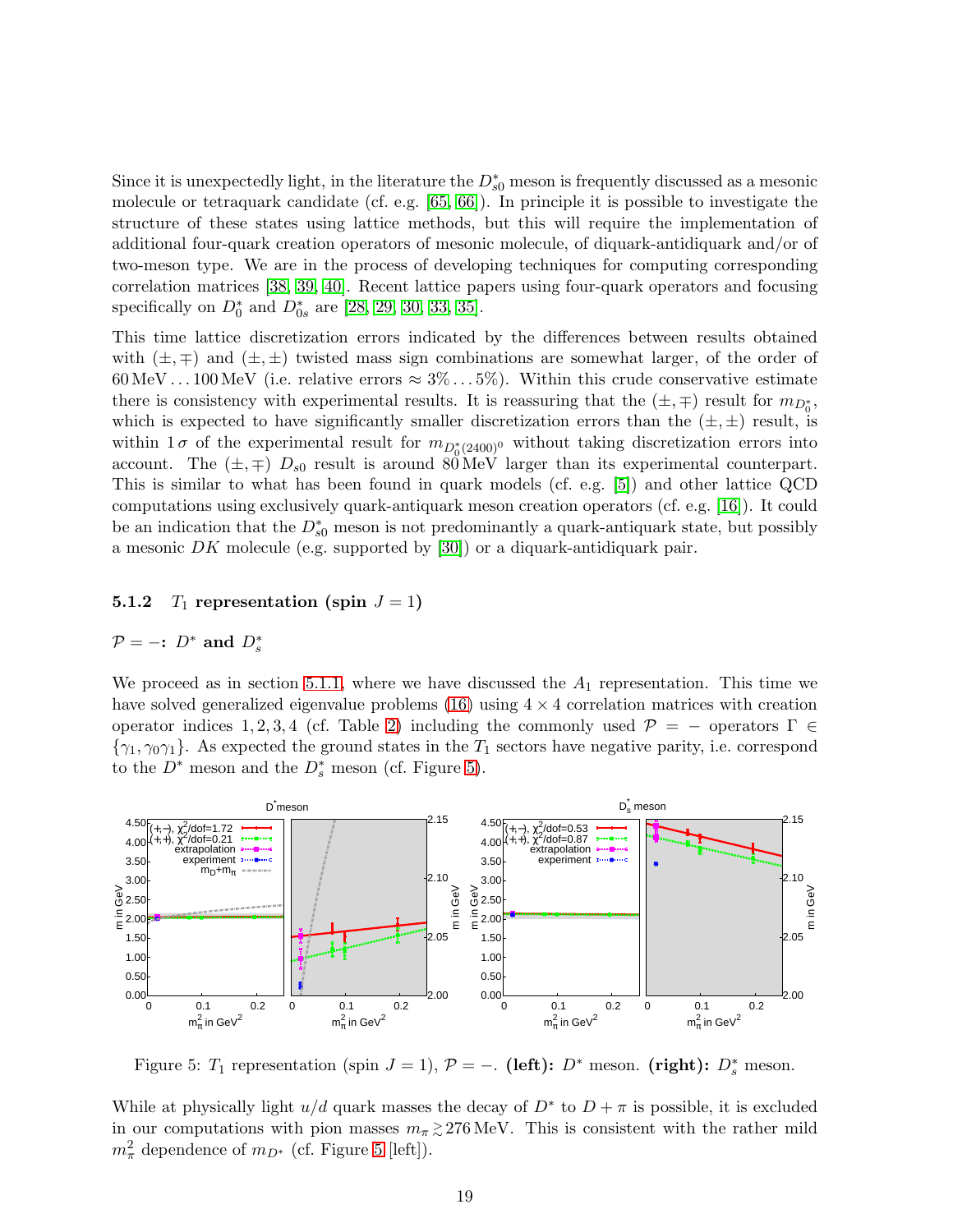The differences between the lattice QCD results obtained with  $(\pm, \mp)$  and with  $(\pm, \pm)$  twisted mass sign combinations are around 10 MeV . . . 20 MeV, i.e. lattice discretization errors seem to be smaller than in the  $A_1$  representation. There is also a discrepancy of around  $20 \,\text{MeV} \dots 40 \,\text{MeV}$ to the corresponding experimental results [\[1\]](#page-37-0). In this context it is interesting to note that the mass differences  $m_{D^*} - m_D$  and  $m_{D_s^*} - m_{D_s}$  are rather strongly dependent on scale setting, i.e. the lattice spacing in physical units. For example, when using  $a = 0.0920(21)$  fm (obtained from the nucleon mass [\[64\]](#page-41-0)) instead of  $a = 0.0885(36)$  fm (obtained from the pion decay constant [\[56\]](#page-40-8)), the above mentioned discrepancy of 20 MeV . . . 40 MeV is reduced to 15 MeV . . . 20 MeV. We consider this as an indication that the larger lattice spacing obtained from the nucleon mass might be better suited to determine hadron masses with small discretization errors than the lattice spacing obtained from the pion decay constant (which is more commonly used within the ETM Collaboration). Similar observations have been reported in spectrum computations of B and  $B_s$  mesons [\[59,](#page-40-11) [67\]](#page-41-3) and b baryons [\[68\]](#page-41-4). As mentioned before we plan to investigate such scale setting issues and the continuum limit in detail in a future publication, when we have meson masses available for several values of the lattice spacing.

 $P = +: D_1(2430), D_1(2420)$  and  $D_{s1}(2460), D_{s1}(2536)$ 

To determine masses of positive parity states we use larger  $8 \times 8$  correlation matrices with creation operator indices 1, 2, 3, 4, 7, 8, 9, 10 (cf. Table [2\)](#page-6-0), i.e. the previously used  $\mathcal{P} = -$  operators  $\Gamma \in \{\gamma_1, \gamma_0\gamma_1\}$  and all available  $\mathcal{P} = +$  operators with  $L = 0$  and  $L = 1$ . The first and second excitations in the  $T_1$  sectors have positive parity, i.e. correspond to  $D_1(2430)$ ,  $D_1(2420)$  and  $D_{s1}(2460), D_{s1}(2536).$ 

The masses of the two states in each sector are rather close. Therefore, it is not obvious, how to correctly assign the obtained lattice QCD results to  $D_1(2430)$  and  $D_1(2420)$  and to  $D_{s1}(2460)$  and  $D_{s1}(2536)$ , respectively. Such an assignment is not only important for a complete and precise computation of the  $D$  and  $D_s$  meson spectrum, but also in the context of specific decays, in particular  $B^{(*)} \to D^{**} + l + \nu$ , where  $D^{**}$  denotes the four positive parity D mesons with  $J = 0, 1, 2$ , which include  $D_1(2430)$  and  $D_1(2420)$ . To understand these decays is e.g. essential for a precise determination of the CKM matrix element  $V_{cb}$ . However, there is a longstanding conflict between theory and experiment regarding the corresponding branching ratios [\[41\]](#page-39-9). While these decays have been studied with lattice QCD in the static limit some time ago [\[69\]](#page-41-5), recently computations with b and c quarks of finite mass have been started [\[42,](#page-39-10) [43\]](#page-39-11). The latter computations are, however, restricted to  $D^{**}$  with  $J = 0, 2$ , mainly because the separation of the two  $J = 1$  states is rather difficult. In the following we demonstrate, how to distinguish those two states and correctly assign their masses to  $D_1(2430)$  and  $D_1(2420)$  (and similarly to  $D_{s1}(2460)$  and  $D_{s1}(2536)$  in the  $D_s$  sector).

At first it is important to note that even though  $D_1(2430)$  and  $D_1(2420)$  have similar masses, their structure is quite different. Due to the heavy charm valence quark D mesons are expected to be qualitatively similar to static-light mesons. Since the spin of a static quark is irrelevant, it is appropriate to label static light mesons by the half-integer total angular momentum  $j$  of their light degrees of freedom, i.e. the light quarks and gluons. One of the two states  $D_1(2430)$ and  $D_1(2420)$  has  $j \approx 1/2$ , while the other has  $j \approx 3/2$  (this expectation has been confirmed by model calculations, e.g. [\[5\]](#page-37-4)). For a detailed discussion cf. e.g. [\[59,](#page-40-11) [67\]](#page-41-3).

The experimental results can be classified according to  $j \approx 1/2$  and  $j \approx 3/2$  as follows: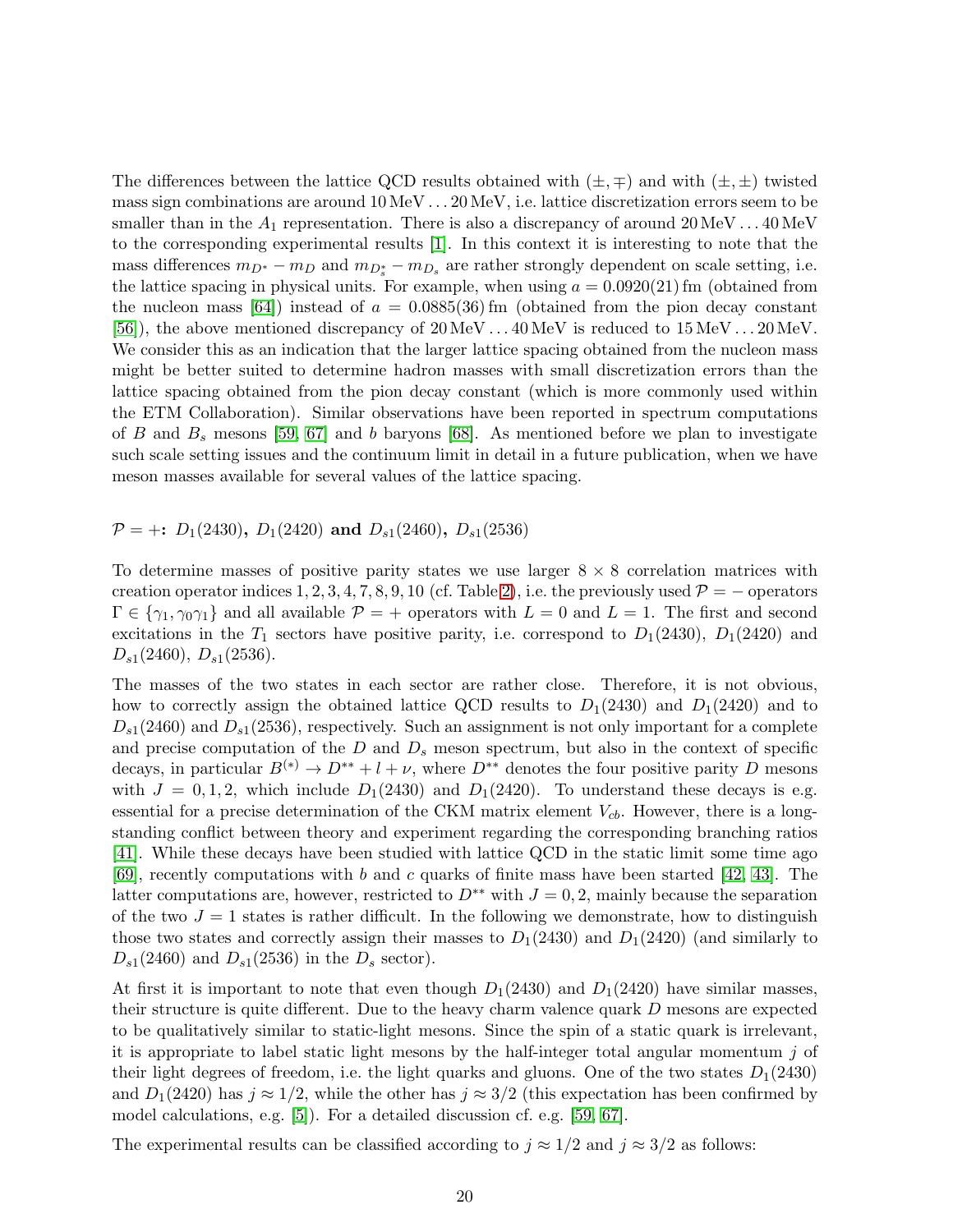### $\bullet$  D mesons:

Both  $D_1(2430)$  and  $D_1(2420)$  can decay to  $D^* + \pi$ .  $D_1(2430)$  has a rather large width  $(\Gamma = 384^{+130}_{-110} \text{ MeV})$ , whereas  $D_1(2420)$  is comparably stable  $(\Gamma = 27.4 \pm 2.5 \text{ MeV})$ . This difference in the widths suggests the assignment  $j \approx 1/2$  to  $D_1(2430)$  and  $j \approx 3/2$  to  $D_1(2420)$ : while  $D_1(2430)$  can then readily decay via an S wave,  $D_1(2420)$  is protected by angular momentum  $j \approx 3/2$ , which only allows a less likely D wave decay.

•  $D_s$  mesons:

Only  $D_{s1}(2536)$  can decay to  $D^* + K$ .  $D_{s1}(2460)$  is too light for such a decay, since  $m_{D_{s1}(2460)} < m_D^* + m_K$ . Both states, however, have rather small widths,  $\Gamma < 3.5 \,\text{MeV}$ and  $\Gamma = 0.92 \pm 0.05 \,\text{MeV}$ , respectively. Consequently, the heavier state  $D_{s1}(2536)$  must be protected by angular momentum, i.e. have  $j \approx 3/2$ , while the other state  $D_{s1}(2460)$ corresponds to the remaining  $j \approx 1/2$ .

To decide, which of the two lattice QCD results for masses of  $J^{\mathcal{P}} = 1^+$  D meson states corresponds to  $j \approx 1/2$  and which to  $j \approx 3/2$ , we study the eigenvectors obtained by solving the generalized eigenvalue problem [\(16\)](#page-11-3). We use linear combinations of  $T_1$  meson creation operators from Table [2,](#page-6-0) which excite not only states with definite  $J$ , but also with definite light total angular momentum  $j$ . These 16 linear combinations are collected in Table [4](#page-22-0) and sorted into five classes  $C_1, \ldots, C_5$ , one with  $\mathcal{P} = -$  and four with  $\mathcal{P} = +$ , where the latter differ in  $j = 1/2, 3/2$ and  $L = 0, 1, 2$ . For each extracted mass  $n = 0, 1, 2$  (0:  $\mathcal{P} = -$  ground state; 1, 2:  $\mathcal{P} = +$ excitations) and for each class  $k = 1, \ldots, 5$  we sum over the squared components of the vectors  $u_i^{(n)}$  $j^{(n)}$  (cf. eq. [\(19\)](#page-12-1)),

$$
Z_k^{(n)}(t) \equiv \sum_{\{j \mid \hat{O}_j \in C_k\}} \left| u_j^{(n)}(t) \right|^2. \tag{24}
$$

These quantities  $Z_k^{(n)}$  $\binom{n}{k}$  indicate the parity of the state *n* and in case of  $\mathcal{P} = +$  its light total angular momentum  $j$  and orbital angular momentum  $L$ .

 $Z^{(n)}_k$  $\kappa^{(n)}$  obtained by solving 16 × 16 generalized eigenvalue problems are plotted in Figure [6](#page-23-0) as functions of the temporal separation  $t$  for  $D$  mesons and the A30.32 ensemble. The upper plot confirms that the ground state has  $P = -$ , i.e. corresponds to  $D^*$ . The lower left plot corresponding to the first excitation shows a strong dominance of  $(\mathcal{P} = +, j = 1/2, L = 0)$  and  $(\mathcal{P} = +, j = 1/2, L = 1)$ . Clearly, this state should be interpreted as  $j \approx 1/2$ , i.e. as  $D_1(2430)$ , where  $L = 0$  has a somewhat larger contribution than  $L = 1$ . The second excitation (lower right plot) is almost exclusively  $j \approx 3/2$ , i.e. corresponds to  $D_1(2420)$ , with  $L = 1$  (this is the reason, why we discard  $L = 2$  meson creation operators in the final determination of  $J^{\mathcal{P}} = 1^+ D$  meson masses; cf. also the first paragraph of this subsection).

In this context we also refer to the lattice QCD study [\[29\]](#page-38-12), where the identification of  $j \approx 1/2$ and  $j \approx 3/2$  has been done applying a different strategy, namely including and excluding meson creation operators composed of four quarks. One of the two  $J^{\mathcal{P}} = 1^+$  states is essentially unaffected and, therefore, interpreted as the stable  $D_1(2420)$  meson with  $j \approx 3/2$ , while the other state exhibits a certain sensitivity with respect to the inclusion/exclusion of four quark creation operators and, hence, is interpreted as the less stable  $D_1(2430)$  meson with  $j \approx 1/2$ .

We have carried out a similar analysis for  $J^{\mathcal{P}} = 1^+$   $D_s$  mesons and obtained qualitatively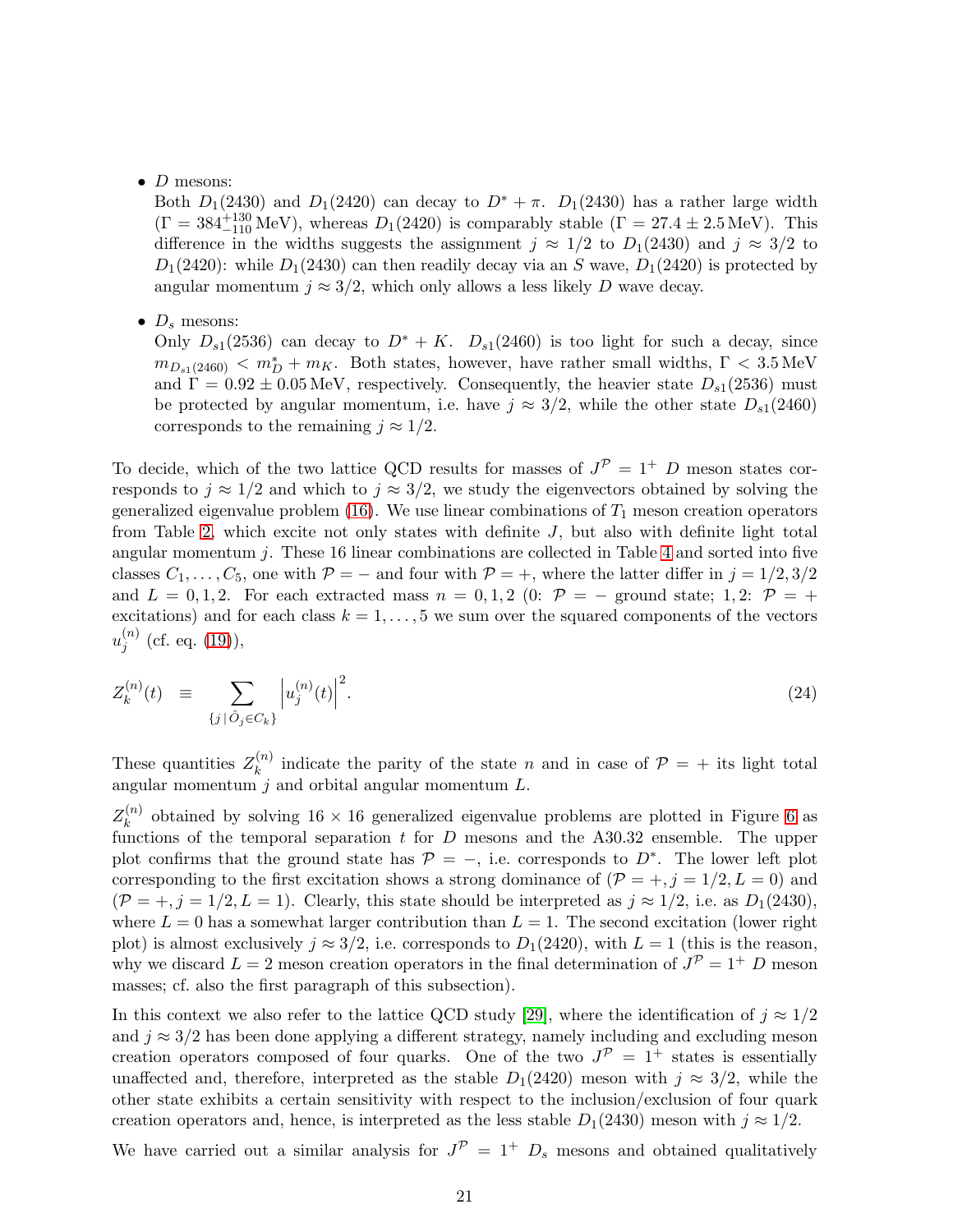<span id="page-22-0"></span>

|       |                            |     |                | continuum                                                                                                                                       | twisted mass lattice QCD    |                             |  |
|-------|----------------------------|-----|----------------|-------------------------------------------------------------------------------------------------------------------------------------------------|-----------------------------|-----------------------------|--|
| class | $\mathcal{P}$<br>$\dot{j}$ |     | L              | $\Gamma(n)$ ,pb                                                                                                                                 | tb, $(\pm, \mp)$            | tb, $(\pm, \pm)$            |  |
|       |                            | 1/2 | $\theta$       | $\gamma_1$<br>$\gamma_0\gamma_1$                                                                                                                | $\pm i\gamma_5\times$<br>pb | pb<br>$\pm i\gamma_5\times$ |  |
| $C_1$ |                            |     | 1              | $\gamma_5(\mathbf{n} \times \vec{\gamma})_i + i \gamma_0 \mathbf{n}_i$<br>$\gamma_0\gamma_5(\mathbf{n}\times\vec{\gamma})_i+\mathbf{n}_i$       | pb<br>$\pm i\gamma_5\times$ | $\pm i\gamma_5\times$<br>pb |  |
|       |                            | 3/2 | $\mathbf{1}$   | $\gamma_5(\mathbf{n}\times\vec{\gamma})_i-2i\gamma_0\mathbf{n}_i$<br>$\gamma_0\gamma_5(\mathbf{n}\times\vec{\gamma})_j-2\mathbf{n}_j$           | $\pm i\gamma_5\times$<br>pb | pb<br>$\pm i\gamma_5\times$ |  |
|       |                            |     | $\overline{2}$ | $\gamma_1(2n_1^2 - n_2^2 - n_3^2)$<br>$\gamma_0\gamma_1(2{\bf n}_1^2-{\bf n}_2^2-{\bf n}_3^2)$                                                  | $\pm i\gamma_5\times$<br>pb | pb<br>$\pm i\gamma_5\times$ |  |
| $C_2$ | $^{+}$                     | 1/2 | $\Omega$       | $\gamma_5\gamma_1$<br>$\gamma_0\gamma_5\gamma_1$                                                                                                | $\pm i\gamma_5\times$<br>pb | pb<br>$\pm i\gamma_5\times$ |  |
| $C_3$ | $+$                        | 1/2 | $\mathbf{1}$   | $(\mathbf{n} \times \vec{\gamma})_j - i \gamma_0 \gamma_5 \mathbf{n}_j$<br>$\gamma_0(\mathbf{n}\times\vec{\gamma})_i - i\gamma_5\mathbf{n}_i$   | $\pm i\gamma_5\times$<br>pb | pb<br>$\pm i\gamma_5\times$ |  |
| $C_4$ | $+$                        | 3/2 | $\mathbf{1}$   | $(\mathbf{n} \times \vec{\gamma})_i + 2i\gamma_0\gamma_5\mathbf{n}_i$<br>$\gamma_0(\mathbf{n} \times \vec{\gamma})_j + 2i\gamma_5 \mathbf{n}_j$ | pb<br>$\pm i\gamma_5\times$ | $\pm i\gamma_5\times$<br>pb |  |
| $C_5$ |                            | 3/2 | $\overline{2}$ | $\gamma_5\gamma_1(2{\bf n}_1^2-{\bf n}_2^2-{\bf n}_3^2)$<br>$\gamma_0\gamma_5\gamma_1(2{\bf n}_1^2-{\bf n}_2^2-{\bf n}_3^2)$                    | $\pm i\gamma_5\times$<br>pb | pb<br>$\pm i\gamma_5\times$ |  |

Table 4:  $J^{\mathcal{P}} = 1^+$  meson creation operators with definite j and L.

identical results: the lighter of the two extracted states has  $j \approx 1/2$  (i.e. corresponds to the  $D_{s1}(2460)$  meson), while the heavier has  $j \approx 3/2$  (i.e. corresponds to the  $D_{s1}(2536)$  meson).

The  $J^{\mathcal{P}} = 1^+$  D and  $D_s$  meson masses are shown in separate plots for  $j \approx 1/2$  and  $j \approx 3/2$  in Figure [7.](#page-24-0)

The lattice result for the mass of  $D_1(2430)$  ( $j \approx 1/2$ ; top left plot) is in perfect agreement with the corresponding experimental result. Nevertheless it should be treated with caution. Since the  $D_1(2430)$  has a large width and is expected to be rather unstable (it can decay in  $D^* + \pi$ ), a solid and more rigorous result will require a proper resonance treatment as e.g. pioneered in [\[29\]](#page-38-12).

The corresponding  $D_s$  mass with  $j \approx 1/2$  ( $D_{s1}(2460)$ ; top right plot) is about 70 MeV larger than its experimental counterpart. As before for  $D_{s0}^*$ , this is similar to what has been found using quark models, e.g. [\[5\]](#page-37-4). It could be an indication that the  $D_{s1}(2460)$  meson is not predominantly a quark-antiquark state, but possibly a mesonic  $D^*K$  molecule or a diquark-antidiquark pair.

The lattice QCD results for the masses of the  $j \approx 3/2$  states,  $D_1(2420)$  and  $D_{s1}(2536)$  are also around 50 MeV . . . 100 MeV larger than the corresponding experimental results. This mismatch is somewhat surprising, since both states are rather stable and quark model calculations assuming a straightforward quark antiquark structure are able to reproduce the experimental values quite accurately. We presume that this discrepancy of around  $2\% \dots 4\%$  is due to discretization errors. For example when using the lattice spacing  $a = 0.0920(21)$  fm obtained from the nucleon mass [\[64\]](#page-41-0), the discrepancy is only half as large. It will be interesting to see, whether there will be agreement with experimental results, after performing a continuum extrapolation.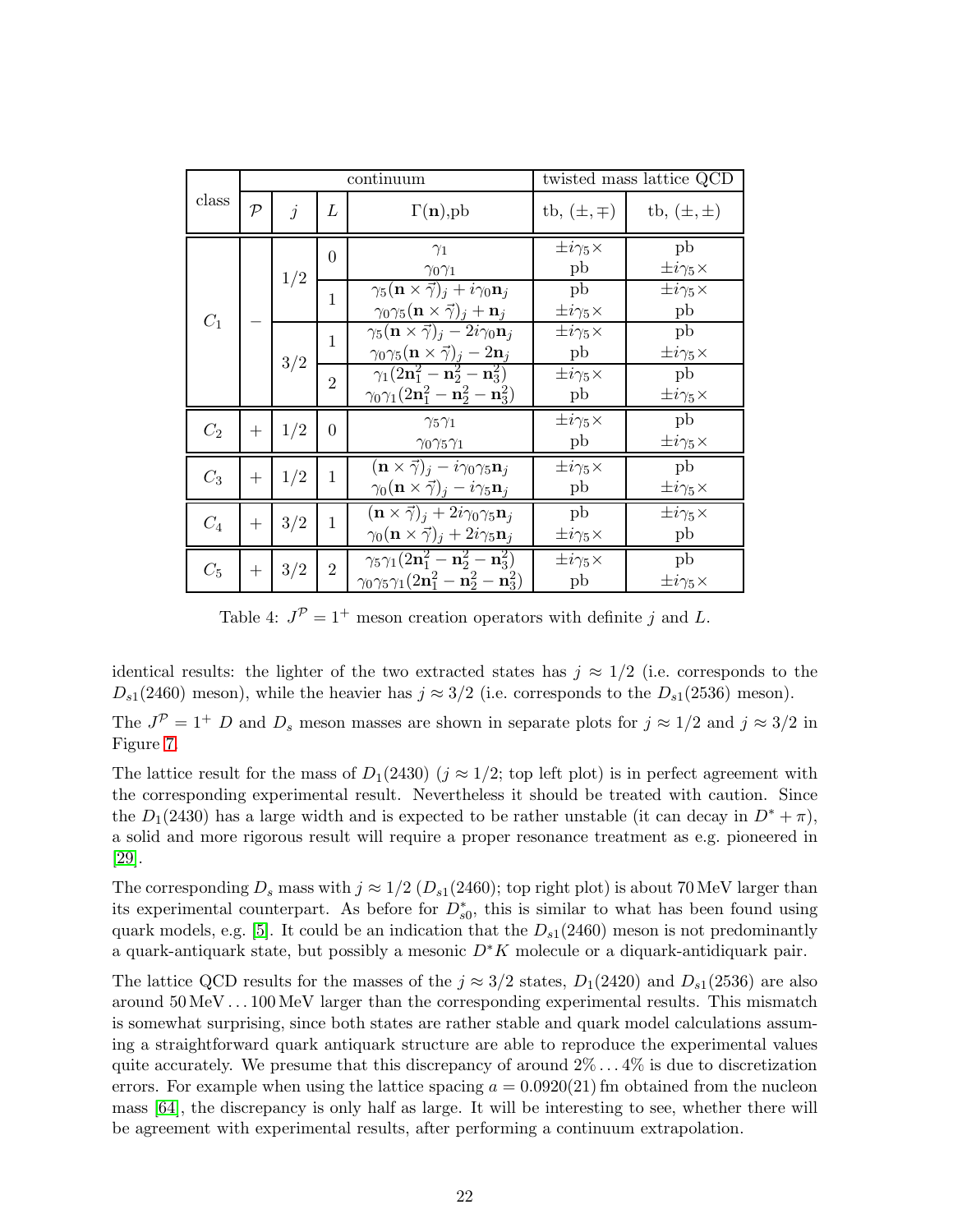<span id="page-23-0"></span>

Figure 6: Operator content for  $J^{\mathcal{P}} = 1^-$  and  $J^{\mathcal{P}} = 1^+$  D mesons (A30.32 ensemble).

### **5.1.3** E and  $T_2$  representations (spin  $J = 2$ )

Effective mass plateaus obtained by solving generalized eigenvalue problems [\(16\)](#page-11-3) are rather short for the  $E$  and the  $T_2$  representation, i.e. the determination of meson masses is more subtle than for the  $A_1$  and the  $T_1$  representation before.

There seem to be stronger statistical fluctuations for the  $E$  representation than for the  $T_2$ representation. Therefore, for the  $E$  representation we only determine the ground state, which has  $P = +$ . We use  $4 \times 4$  correlation matrices with creation operator indices 5 to 8 (cf. Table [2\)](#page-6-0), i.e. operators with angular momentum  $L = 1$ .

For the  $T_2$  representation it is possible to extract additionally two  $P = -$  states. The corresponding correlation matrices contain creation operators with indices 1 to 4 (operators with  $L = 1$ ; cf. Table [2\)](#page-6-0) and for the  $D<sub>s</sub>$  sector also operators with indices 5 and 6 (operators with  $L = 2$ ; cf. Table [2\)](#page-6-0).

 $\mathcal{P} = +: D_2^*(2460) \text{ and } D_{s2}^*(2573)$ 

The ground states in the  $E$  and the  $T_2$  representations have positive parity and are of similar mass. This strongly indicates that these are  $J = 2$  states, since total angular momentum  $J = 2$ is part of both E and  $T_2$ , in contrast to e.g.  $J = 3$ . Consequently, we interpret them as  $D_2^*(2460)$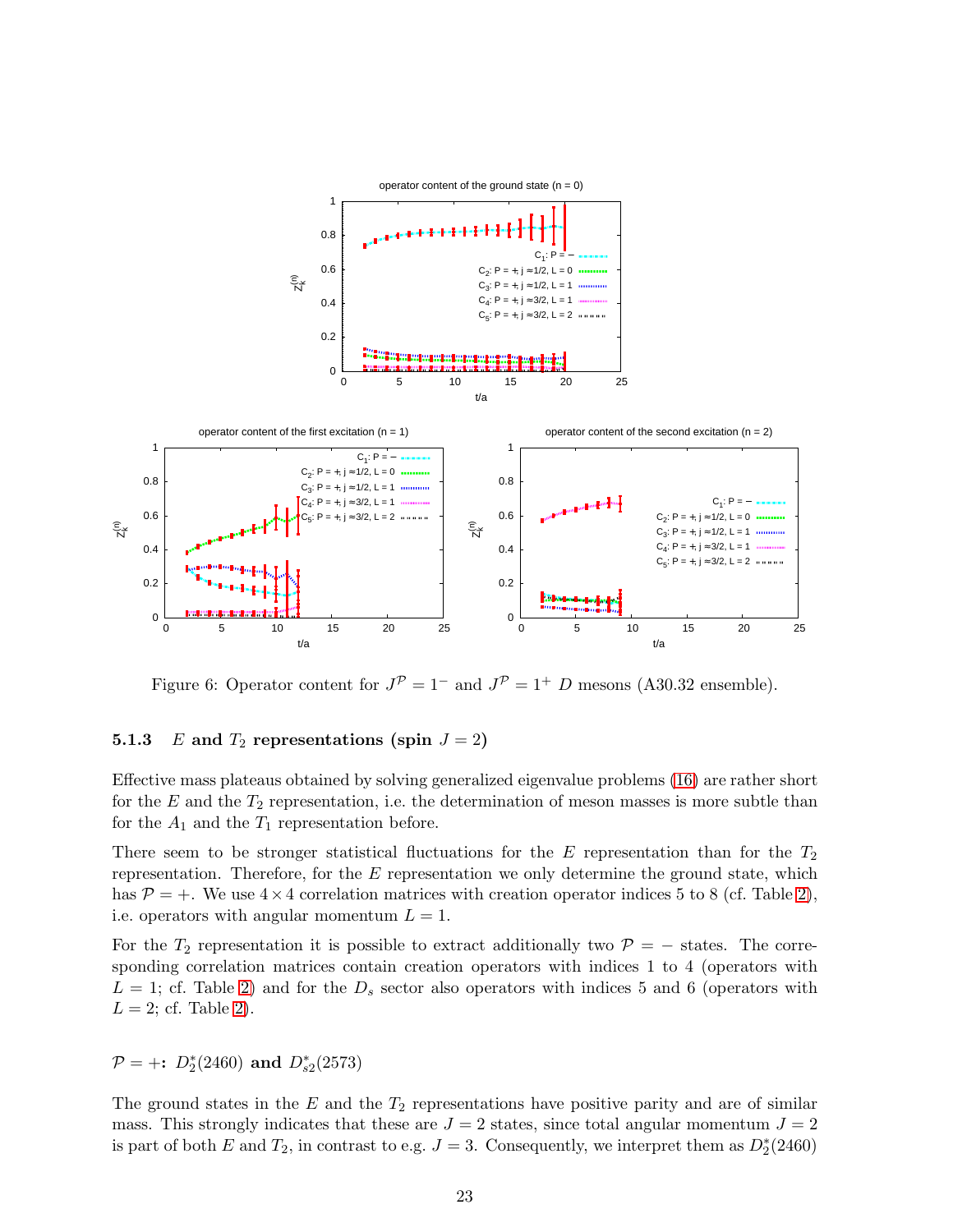<span id="page-24-0"></span>

Figure 7:  $T_1$  representation (spin  $J = 1$ ),  $P = +$ . (top left):  $D_1(2430)$  meson ( $j \approx 1/2$ ). (top right):  $D_{s1}(2460)$  meson ( $j \approx 1/2$ ). (bottom left):  $D_1(2420)$  meson ( $j \approx 3/2$ ). (bottom **right):**  $D_{s1}(2536)$  meson ( $j ≈ 3/2$ ).

and  $D_{s2}^*(2573)$ .

Within statistical errors the meson masses are essentially independent of  $m_{\pi}^2$  (cf. Figure [8\)](#page-25-1). This indicates rather stable states and is expected, because total angular momentum  $J = 2$  allows decays  $D_2^*(2460) \to D + \pi$  and  $D_{s2}^*(2573) \to D + K$ , respectively, only via D waves. Such decays are strongly suppressed compared to S wave decays, which are possible e.g. for corresponding  $J<sup>P</sup> = 0<sup>+</sup>$  and  $(J<sup>P</sup> = 1<sup>+</sup>, j \approx 1/2)$  states (cf. the more detailed discussion in section [5.1.2\)](#page-19-1).

Discretization errors indicated by the differences between results obtained with  $(\pm, \mp)$  and  $(\pm, \pm)$ twisted mass sign combinations as well as from the  $E$  and the  $T_2$  representations are together with statistical errors of the order of 100 MeV (i.e. relative errors  $\approx 4\%$ ). The extrapolation to physically light  $u/d$  quark mass yields meson masses, which are also around 100 MeV larger than the corresponding experimental results. As discussed for the  $(J = 1, j = 3/2)$  states in the previous subsection, discretization errors might be the reason for this discrepancy.

 $P = -: D(2750)$ 

Resulting meson masses from the  $T_2$  representation are shown in Figure [9.](#page-25-2) Crude results with large statistical errors from the E representation (not shown in Figure [9\)](#page-25-2) are in agreement and,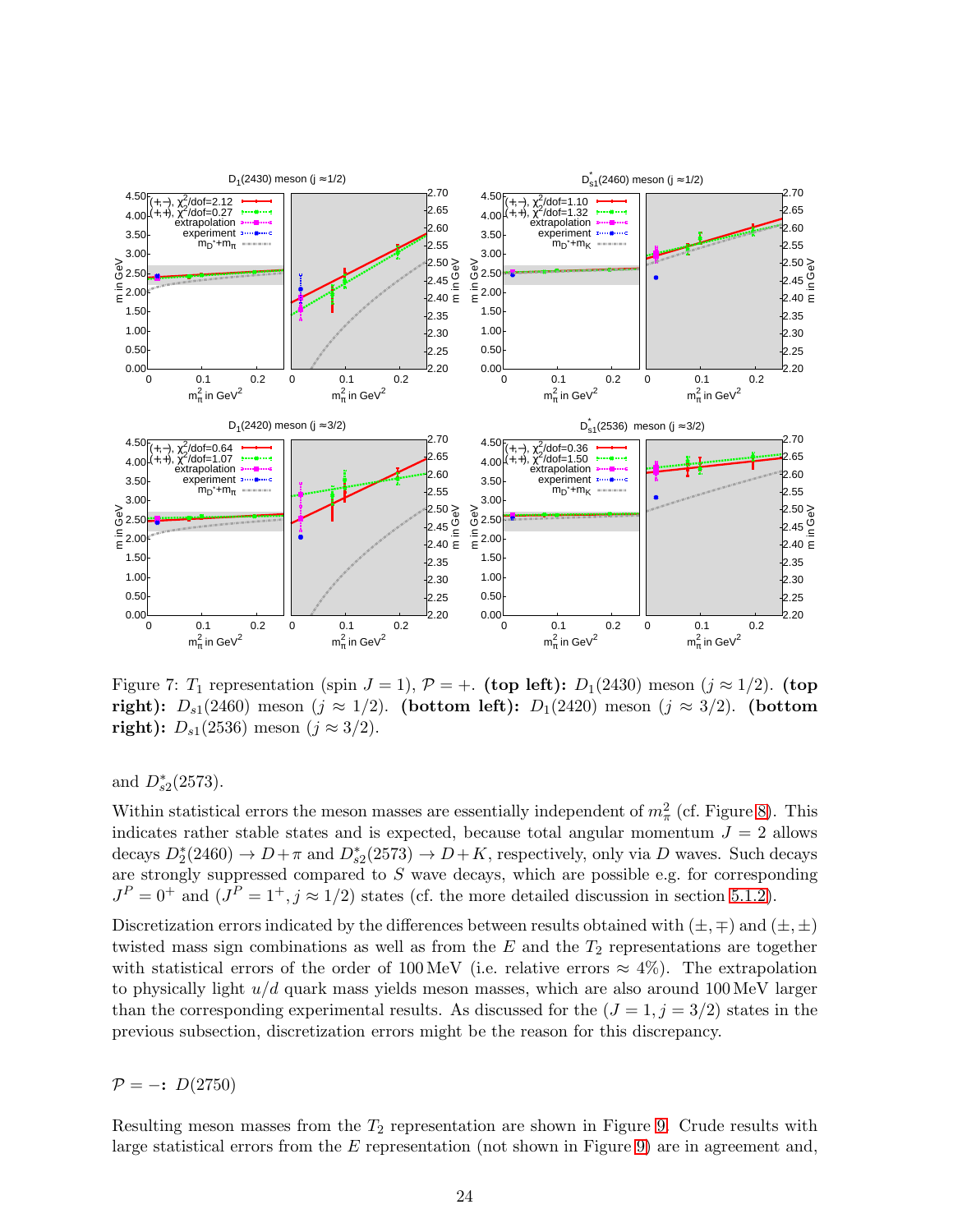<span id="page-25-1"></span>

Figure 8: E and  $T_2$  representations (spin  $J = 2$ ),  $\mathcal{P} = +$ . (left):  $D_2^*(2460)$  meson. (right):  $D_{s2}^*(2573)$  meson.

hence, suggest  $J = 2$ . There seems to be only little dependence on  $m_{\pi}^2$  indicating rather stable states. Note, however, that these negative parity states are less strongly protected by angular momentum than their parity partners  $D_2^*(2460)$  and  $D_{s2}^*(2573)$ , since P wave decays to  $D^* + \pi$ and  $D^* + K$  are possible.

<span id="page-25-2"></span>

Figure 9:  $T_2$  representation (spin  $J = 2$ ),  $P = -$ . (left):  $D(2750)$  meson. (right):  $D_s$  sector.

The experimentally observed  $D(2750)$  is usually interpreted as a  $J<sup>P</sup> = 2<sup>-</sup>$  state. We find agreement with this experimental result [\[1\]](#page-37-0) within statistical errors as well as with recent lattice QCD computations of the mass of the D meson with  $J^{\mathcal{P}} = 2^-$  (at unphysically heavy  $u/d$ quark mass corresponding to  $m_{\pi} \approx 266 \text{ MeV}$  and  $m_{\pi} \approx 391 \text{ MeV}$ , respectively) [\[29,](#page-38-12) [24\]](#page-38-8). The corresponding  $J^P = 2^ D_s$  state has experimentally not yet been measured or clearly identified. Therefore, our lattice result can be considered as theoretical prediction. We find meson masses consistent with the lattice QCD computation [\[24\]](#page-38-8) and quark model predictions from [\[5\]](#page-37-4).

### <span id="page-25-0"></span>5.2 Charmonium

We compute masses of charmonium states using both twisted mass sign combinations  $(\pm, \mp)$ and  $(\pm, \pm)$  neglecting disconnected contributions to the correlation matrix elements [\(14\)](#page-9-3). It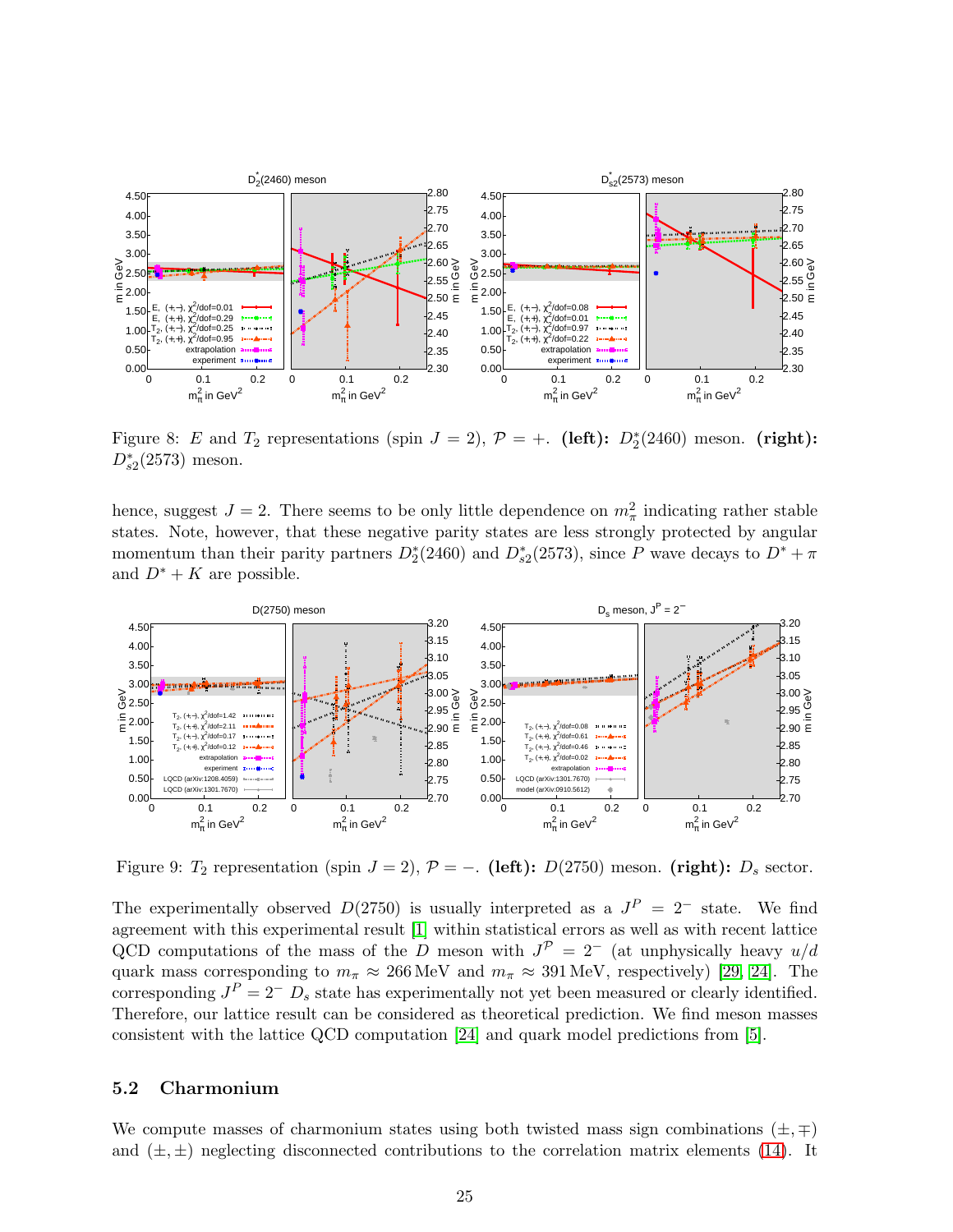is expected that this neglect of disconnected diagrams introduces only tiny systematic errors, which are much smaller than our combined statistical uncertainties and lattice discretization errors, because of the OZI suppression of these diagrams. This expectation is quantitatively supported e.g. by a quenched lattice QCD computation, where the effect of disconnected diagrams on the charmonium hyperfine splitting is found to be  $\approx 1 \dots 4 \,\text{MeV}$  [\[70\]](#page-41-6). A corresponding consistent perturbative estimate is a shift of charmonium masses by  $\approx 2.4 \,\text{MeV}$  (cf. [\[71,](#page-41-7) [72,](#page-41-8) [73\]](#page-41-9) and references therein).

Note that twisted mass quantum numbers are different, when using  $(\pm, \mp)$  and  $(\pm, \pm)$  twisted mass sign combinations. For  $(\pm, \pm)$  charge conjugation C is a quantum number (but not parity P), while for  $(\pm, \mp)$  only the product  $P \circ C$  is a quantum number (cf. also section [4.1,](#page-9-4) where we list the sizes of our correlation matrices, or, alternatively, Table [2,](#page-6-0) columns " $\mathcal{C}$ " and " $\mathcal{PC}$ ", respectively). All charmonium analyses are based on the maximal sets of available meson creation operators, i.e.  $2 \times 2$ ,  $4 \times 4$ ,  $6 \times 6$  or  $10 \times 10$  correlation matrices as listed in section [4.1.](#page-9-4)

#### 5.2.1  $A_1$  representation (spin  $J = 0$ )

 $\mathcal{P} = -\mathbf{i} \eta_c(1S)$  and  $\eta_c(2S)$ 

<span id="page-26-0"></span>In Figure [10](#page-26-0) (left)  $J^{PC} = 0^{-+}$  charmonium masses are shown.



Figure 10:  $A_1$  representation (spin  $J = 0$ ). (left):  $\mathcal{PC} = -+$ ,  $\eta_c(1S)$  and  $\eta_c(2S)$  mesons. (right):  $\mathcal{PC} = ++$ ,  $\chi_{c0}(1P)$  meson.

The ground state and the first excitation can clearly be identified with the experimentally known  $\eta_c(1S)$  meson and  $\eta_c(2S)$  meson. Even though we use a heavy c quark and a heavy c antiquark, discretization errors indicated by the differences between results obtained with  $(\pm, \mp)$  and  $(\pm, \pm)$ twisted mass sign combinations are rather small, around 70 MeV, i.e.  $\approx 2.5\%$ . Moreover, within this uncertainty there is perfect agreement with experimental results [\[1\]](#page-37-0). The fact that our lattice QCD result for the mass of  $\eta_c(1S)$  at finite lattice spacing is slightly below the experimental result is also in agreement with a 2-flavor twisted mass lattice QCD study including the  $\eta_c(1S)$ meson [\[74\]](#page-41-10).

We are also able to extract a crude signal for a third state, for which there is currently no clearly identified experimental counterpart. Such a state has, however, been observed in previous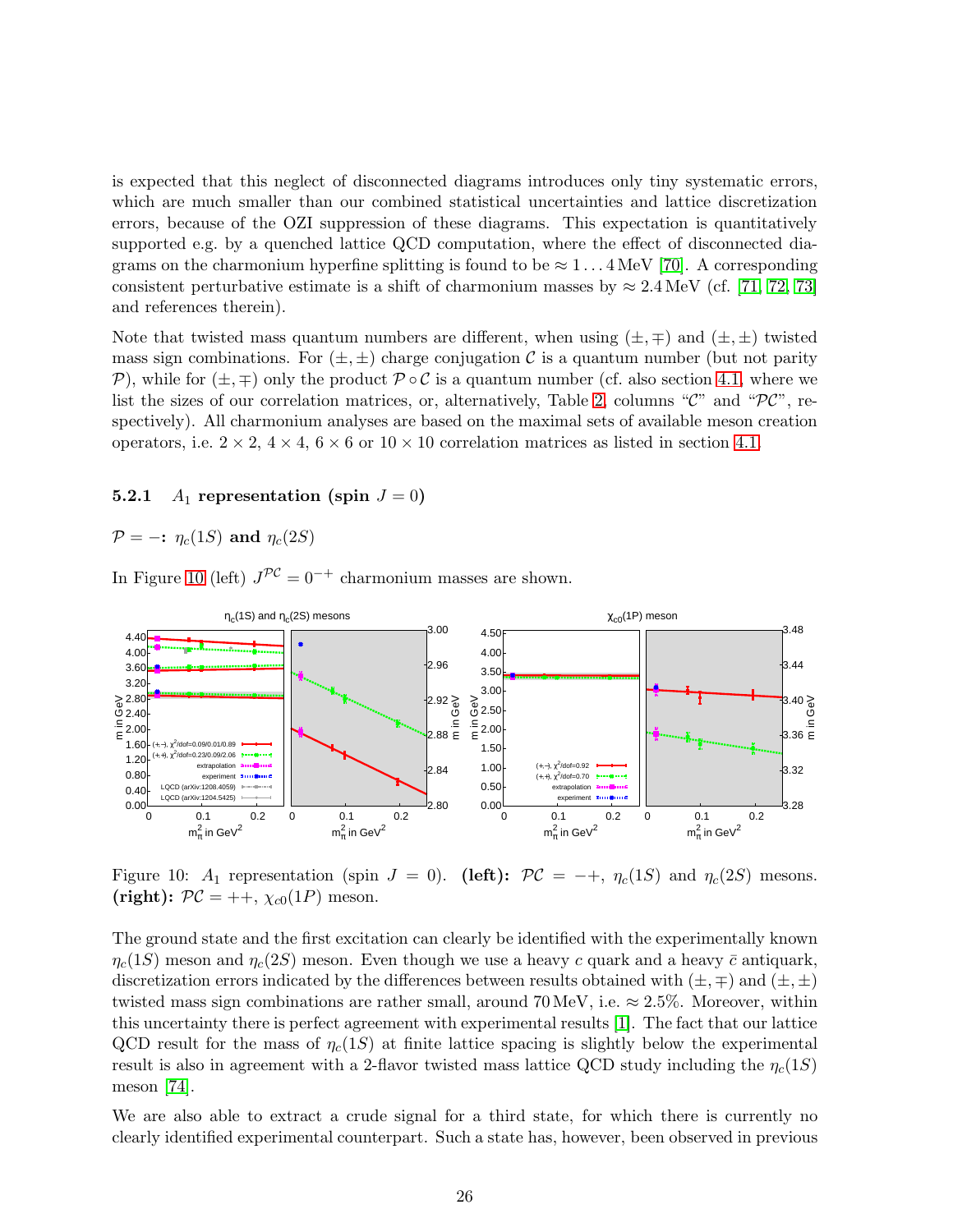lattice QCD computations, e.g. in [\[20,](#page-38-4) [29\]](#page-38-12) (at unphysically heavy  $u/d$  quark mass corresponding to  $m_{\pi} \approx 266 \text{ MeV}$  and  $m_{\pi} \approx 391 \text{ MeV}$ , respectively), around  $400 \text{ MeV} \dots 500 \text{ MeV}$  above the mass of the  $\eta_c(2S)$  meson. Here we observe an unexpectedly large difference of around 200 MeV between  $(\pm, \mp)$  and  $(\pm, \pm)$  results. The reason for this could be the rather bad plateau quality of the corresponding effective masses (short plateaus formed by only three points, before the signal is lost in noise), which might be a sign of contamination by even higher excitations. This is also supported by the fact that our result is around 600 MeV . . . 800 MeV heavier than the mass of  $\eta_c(2S)$ , i.e. heavier than the above mentioned lattice QCD results from [\[20,](#page-38-4) [29\]](#page-38-12). Another reason could be mixing with a lighter state of the  $\mathcal{PC} = ++$  sector: for the  $(\pm, \pm)$  result we observe a rather large contribution of around 30% of the operator  $\Gamma(\mathbf{n}) = \gamma_0 \gamma_j \mathbf{n}_j$  corresponding to quantum numbers  $\mathcal{PC} = ++$  (index 8 in Table [2\)](#page-6-0), while for  $(\pm, \mp)$  such a mixing is excluded by the symmetry  $\mathcal{P} \circ \mathcal{C}$ .

Even though we use a meson creation operator with quantum numbers  $\mathcal{PC} = --$  (index 5 in Table [2\)](#page-6-0), we do not obtain a clear signal, i.e. a trustworthy effective mass plateau, to extract a corresponding meson mass.

 $\mathcal{P} = +: \chi_{c0}(1P)$ 

In Figure [10](#page-26-0) (right) the resulting masses for  $\chi_{c0}(1P)$  (quantum numbers  $J^{PC} = 0^{++}$ ) are shown. Discretization errors indicated by the differences between results obtained with  $(\pm, \mp)$  and  $(\pm, \pm)$ twisted mass sign combinations are rather small, around 50 MeV, i.e.  $\approx 1.5\%$ . The  $u/d$  quark mass extrapolated  $(\pm, \mp)$  result, for which one expects smaller discretization errors, is in perfect agreement with its experimental counterpart [\[1\]](#page-37-0).

<span id="page-27-0"></span>Similarly to the  $\mathcal{PC} =$  – sector we are not able to reliably determine an exotic  $\mathcal{PC} =$  +– state.

### 5.2.2  $T_1$  representation (spin  $J = 1$  and  $J = 3$ )

$$
\mathcal{P} = -\mathbf{.} \ J/\Psi(1S), \ \Psi(2S) \ \text{and} \ \Psi(3770)
$$

For  $PC = -\epsilon$  we are able to extract the masses of four states, which are shown in in Figure [11](#page-28-0) (top).

The two lowest states can be identified as the  $J/\Psi(1S)$  and the  $\Psi(2S)$  meson. The lattice QCD results for both twisted mass discretizations  $(\pm, \mp)$  and  $(\pm, \pm)$  and the corresponding experimental results [\[1\]](#page-37-0) differ by less than 50 MeV, i.e. are in agreement within the expected discretization errors.

The second and third excitation are very close in mass, around  $3800 \,\text{MeV} \dots 3900 \,\text{MeV}$ . One of these two states should correspond to the  $\Psi(3770)$  meson. The other state seems to correspond to a  $J = 3$  state in the continuum (the continuum spins of  $T_1$  are  $J = 1, 3, 4, \ldots$ ), because a state with the same mass is observed in the  $T_2$  representation (continuum spins  $J = 2, 3, 4, \ldots$ ), but not in the E representation (continuum spins  $J = 2, 4, \dots$ ; cf. section [5.2.3\)](#page-28-1). A  $J^{\mathcal{PC}} = 3^{-+}$ state in this energy region has also been observed in other lattice QCD studies (cf. e.g. [\[20,](#page-38-4) [29\]](#page-38-12)) and has also been predicted using Dyson-Schwinger and Bethe-Salpeter equations [\[7\]](#page-37-6).

Even though we use two creation operators with exotic quantum numbers  $\mathcal{PC} = -+$  (indices 6) and 12 in Table [2\)](#page-6-0), we do not obtain a clear signal, to reliably extract a corresponding mass.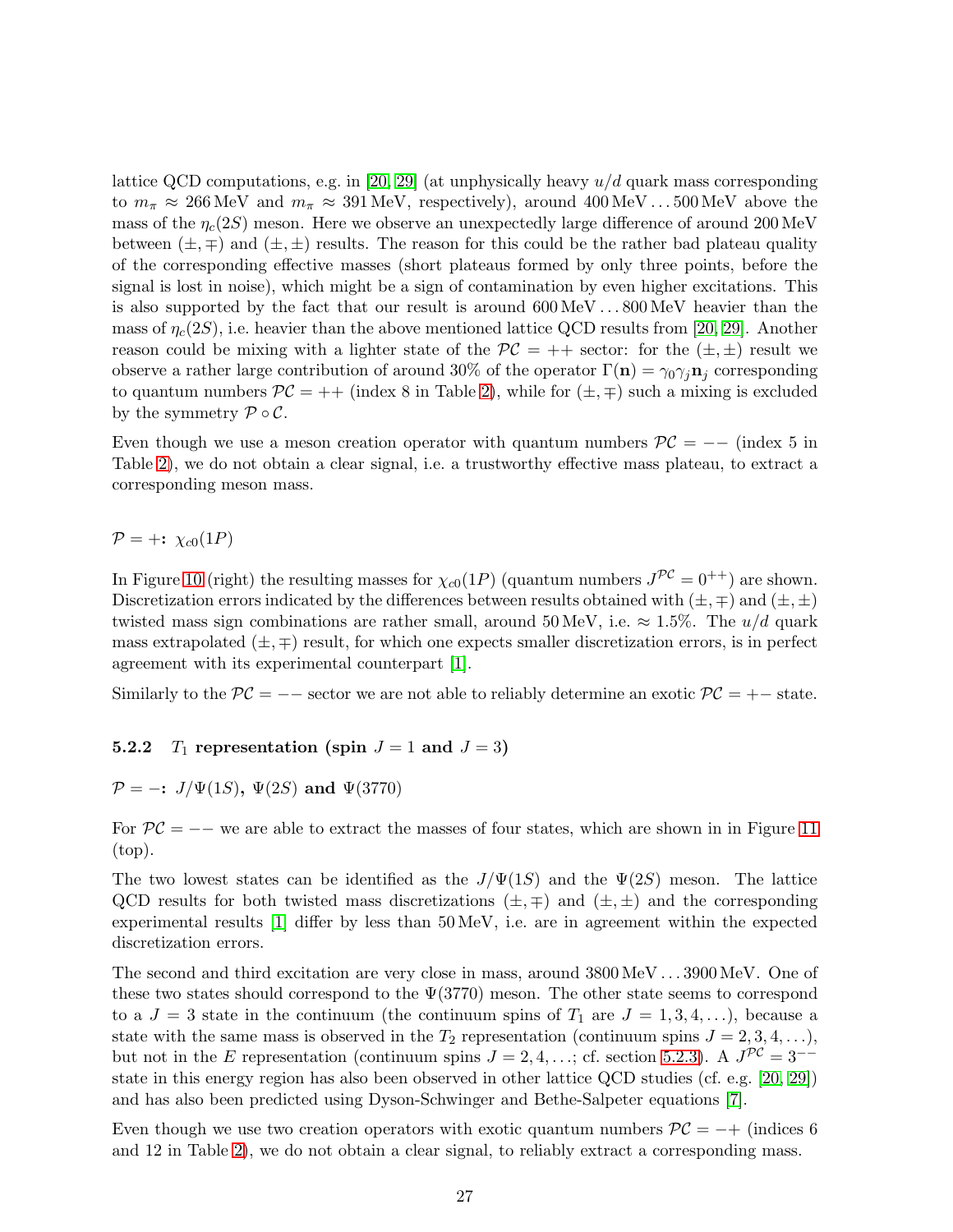<span id="page-28-0"></span>

Figure 11:  $T_1$  representation (spin  $J = 1$  and  $J = 3$ ). (top):  $\mathcal{PC} = -\frac{1}{\Psi(1S)}, \Psi(2S)$  and  $\Psi(3770)$  mesons and a state with  $J = 3$ . (bottom left):  $\mathcal{PC} = ++$ ,  $\chi_{c1}(1P)$  meson. (bottom right):  $\mathcal{PC} = +-, h_c(1P)$  meson.

 $P = +: \chi_{c1}(1P)$  and  $h_c(1P)$ 

In Figure [11](#page-28-0) (bottom) the resulting masses for  $\chi_{c1}(1P)$  (quantum numbers  $J^{PC} = 1^{++}$ ) and  $h_c(1P)$  (quantum numbers  $J^{PC} = 1^{+-}$ ) are shown. The lattice QCD results for both twisted mass discretizations  $(\pm, \mp)$  and  $(\pm, \pm)$  and the corresponding experimental results [\[1\]](#page-37-0) differ by less than 40 MeV, i.e. are in agreement within the estimated discretization errors.

### <span id="page-28-1"></span>**5.2.3** E and  $T_2$  representations (spin  $J = 2$  and  $J = 3$ )

$$
\mathcal{P} = +: \ \chi_{c2}(1P) \text{ and } \chi_{c2}(2P)
$$

For  $P = +$  we are able to extract two states with  $C = +$  both for the E and the  $T_2$  representation (cf. Figure [12](#page-29-0) [top]). Since the masses of the two ground states as well as the masses of the two excitations agree within errors, we interpret them as  $J = 2$  states, i.e. as the  $\chi_{c2}(1P)$ meson and the  $\chi_{c2}(2P)$  meson. Within statistical errors there is essentially no dependence on  $m_{\pi}^{2}$ . Discretization errors indicated by the differences between results obtained with  $(\pm, \mp)$  and  $(\pm, \pm)$  twisted mass sign combinations as well as from the E and the  $T_2$  representations are for the  $\chi_{c2}(1P)$  meson together with statistical errors of the order of 50 MeV (i.e. relative errors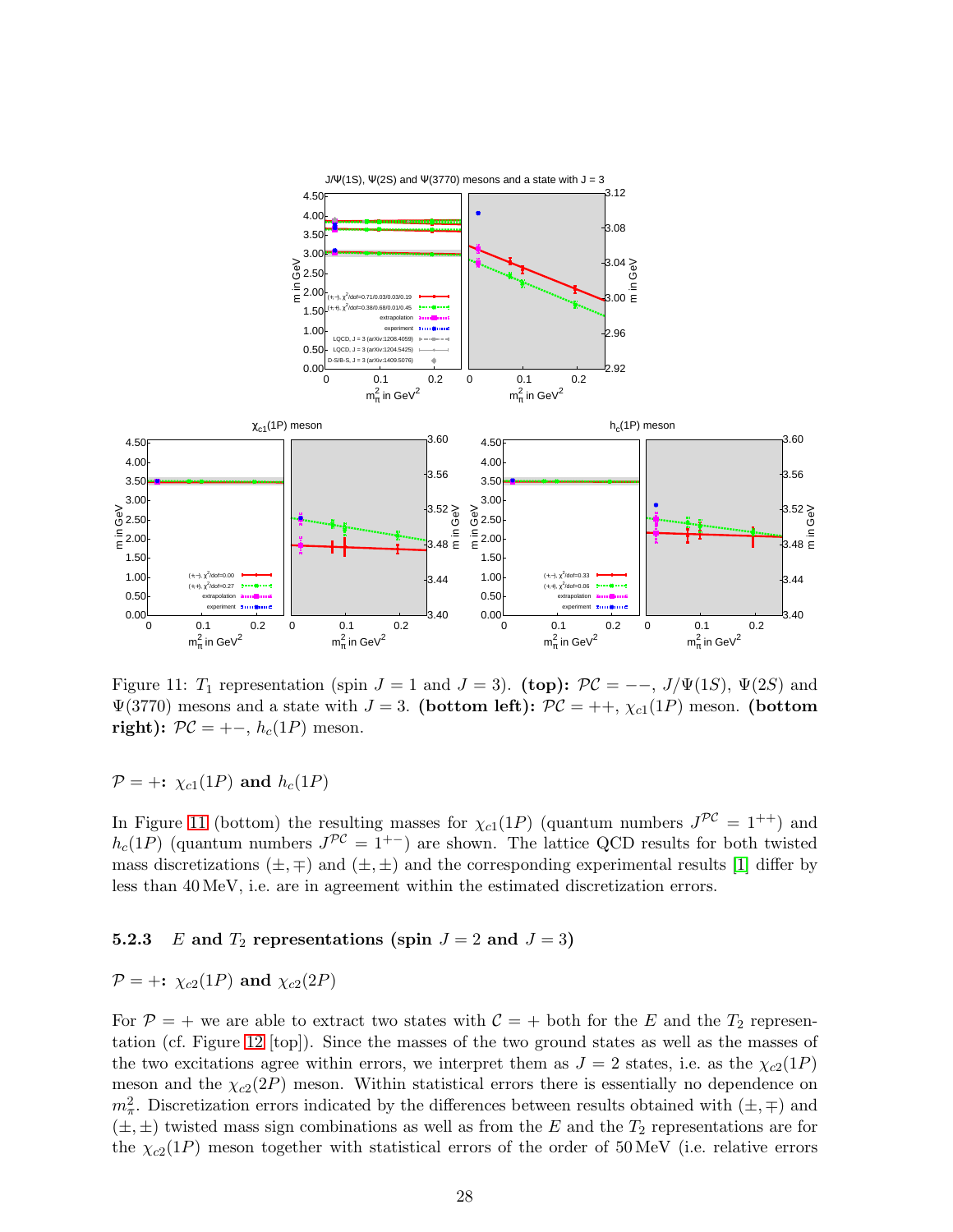$\approx 1.5\%$ ). Within this estimated uncertainty there is excellent agreement with the corresponding experimental result. For the  $\chi_{c2}(2P)$  meson the uncertainty is roughly twice as large, i.e. around 100 MeV. Our lattice QCD result is also slightly larger (around  $150$  MeV i.e.  $1.5\sigma$  larger) than the experimentally measured mass, which could be an indication that there is a small contamination of higher excitations (cf. also the lattice QCD study [\[20\]](#page-38-4), where a similar trend has been observed).

<span id="page-29-0"></span>

Figure 12: E and  $T_2$  representations (spin  $J = 2$  and  $J = 3$ ). (top):  $\mathcal{PC} = ++$ ,  $\chi_{c2}(1P)$  and  $\chi_{c2}(2P)$  mesons. (bottom left):  $\mathcal{PC} = -+$ ,  $\eta_{c2}$  meson. (bottom right):  $\mathcal{PC} = --$ , one state with  $J = 2$  and (in the  $T_2$  representation) another state with  $J = 3$ .

 $\mathcal{P} = -\mathbf{i} \eta_{c2}$ 

For  $P = -$  we are able to determine one state with  $C = +$  both for the E and the  $T_2$  representation, which should correspond to the  $\eta_{c2}$  meson (cf. Figure [12](#page-29-0) [bottom left]). Again combined discretization and statistical errors are around 50 MeV. Currently there is no established experimental result available, to which we can confront our result. We find, however, agreement with theoretical predictions from other lattice QCD computations [\[20,](#page-38-4) [29\]](#page-38-12) and from a calculation using Dyson-Schwinger and Bethe-Salpeter equations [\[7\]](#page-37-6).

For  $P = -$  and  $C = -$  in the mass region 3800 MeV . . . 3900 MeV we find only a single state for the E representation (continuum spins  $J = 2, 4, \ldots$ ), but two states for the  $T_2$  representation (continuum spins  $J = 2, 3, 4, \ldots$ ) (cf. Figure [12](#page-29-0) [bottom right]). This suggests to interpret the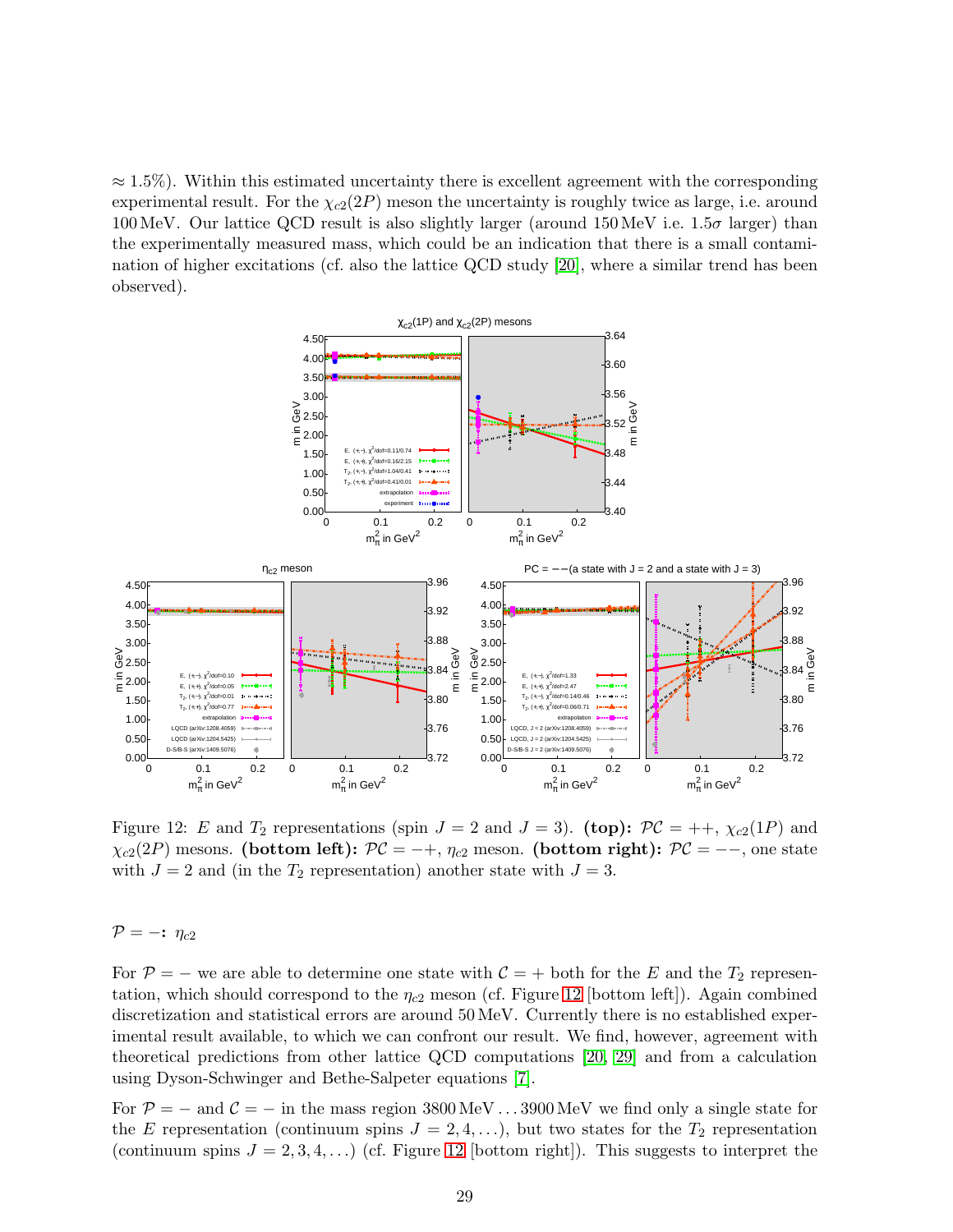state, which is present both in the E and the  $T_2$  representation, as a  $J = 2$  state in the continuum and the additional state in the  $T_2$  representation as a  $J = 3$  state in the continuum. This is supported by our results for the  $T_1$  representation (continuum spins  $J = 1, 3, 4, \ldots$ ), where we have extracted a state in the same mass region (cf. section [5.2.2,](#page-27-0) in particular Figure [11](#page-28-0) [top]). Again we can only compare to other theoretical predictions, e.g. from [\[20,](#page-38-4) [29,](#page-38-12) [7\]](#page-37-6), which are in agreement with our results.

# <span id="page-30-0"></span>6 Summary and conclusions

We have computed masses of low lying  $D$  meson,  $D<sub>s</sub>$  meson and charmonium states with total angular momentum  $J = 0, 1, 2, 3$ , parity  $\mathcal{P} = -, +$  and charge conjugation  $\mathcal{C} = -, +$  using Wilson twisted mass lattice QCD. We have used gauge link ensembles generated by the European Twisted Mass Collaboration with three different  $u/d$  quark masses corresponding to  $m_{\pi} \in$ {276 MeV , 315 MeV , 443 MeV}. After performing computations on these three ensembles, we have extrapolated the resulting meson masses to physically light  $u/d$  quark mass.

Our computations are currently limited to a single lattice spacing,  $a \approx 0.0885$  fm. Therefore, we are not able to study the continuum limit at the moment. In Wilson twisted mass lattice QCD it is, however, possible to compute meson masses using two different discretizations, either  $(\pm, \mp)$ or  $(\pm, \pm)$  twisted mass sign combinations in the meson creation operators (cf. section [3.2\)](#page-5-4). The differences between the resulting meson masses can be considered as crude estimates of lattice discretization errors. For the majority of mesons we have found differences of the order of 50 MeV, which we take as an estimate of discretization errors.

We expect these discretization errors to be the currently dominating source of systematic uncertainty. Further sources of error are listed in the following:

### • Finite spatial volume:

Since for all three ensembles the spatial volume is rather large, i.e.  $m_{\pi} L \gtrsim 4$ , we expect that finite volume corrections are negligible compared to the above mentioned discretization errors of  $\approx 50 \,\text{MeV}$ .

### • Disconnected diagrams:

When computing correlation matrices for charmonium states, we have omitted disconnected contributions. These contributions are expected to be very small due to OZI suppression. The corresponding systematic errors for charmonium masses have been estimated to be less than  $4 \text{ MeV}$  (cf. section [5.2](#page-25-0) and [\[70,](#page-41-6) [71,](#page-41-7) [72,](#page-41-8) [73\]](#page-41-9)).

#### • Electromagnetism and isospin breaking:

We estimate the magnitude of electromagnetic corrections and effects due to isospin breaking by comparing experimental results for masses of essentially stable charged and neutral D mesons  $(D, D^*, D_1(2420), D_2^*)$ , yielding corresponding systematic errors  $\leq 5 \text{ MeV}$ . This is consistent with [\[71,](#page-41-7) [72,](#page-41-8) [73\]](#page-41-9), where such effects have been estimated to be  $\approx 2.6 \,\text{MeV}$ using a potential model.

### • Extrapolations in the up/down quark mass:

The extrapolations to physically light  $u/d$  quark mass are linear in  $m_{\pi}^2$ . To quantify a possibly associated systematic error, one could compare different strategies of extrapolation,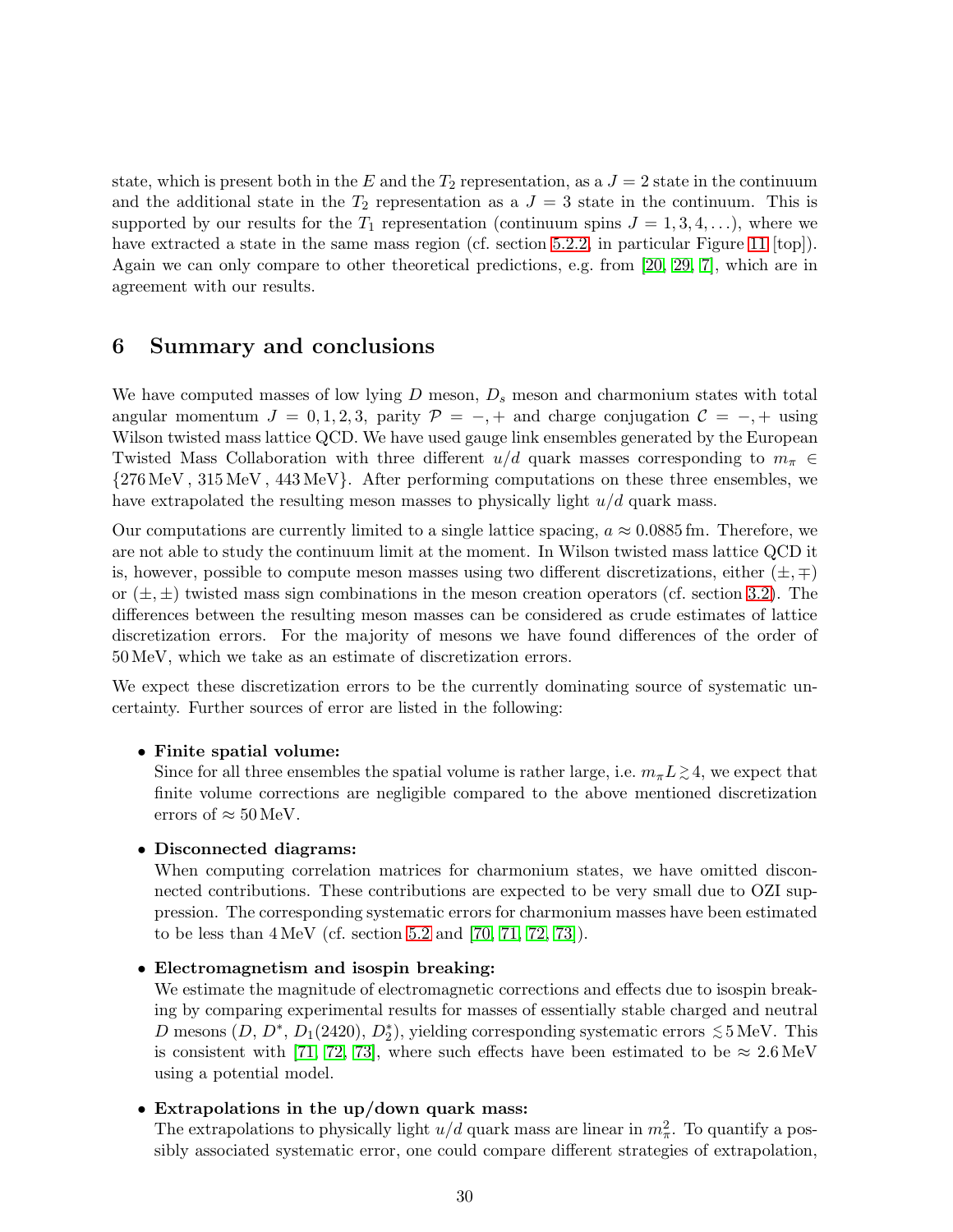e.g. also including a quadratic term in  $m_{\pi}^2$  or using parameterizations of meson masses obtained from effective theories. We anticipate the corresponding uncertainty to be smaller than the currently estimated discretization errors of around 50 MeV. We plan to study this issue in more detail in a future publication, where we will address the continuum limit.

### • Tuning of strange and charm sea quark mass:

A probably tiny error might arise due to the slight deviation of strange and charm sea quark masses from their physical values (cf. section [4.3\)](#page-13-0).

The final results of this work for  $D$  meson,  $D_s$  meson and charmonium masses are shown in Figure [13](#page-33-0) and collected in Table [5.](#page-32-0) The numbers we quote have been obtained in the following way:

- We use the  $u/d$  quark mass extrapolated results corresponding to  $(\pm, \mp)$  twisted mass sign combinations, which are supposed to exhibit smaller discretization errors than their  $(\pm, \pm)$ counterparts [\[61,](#page-40-13) [62\]](#page-40-14).
- At the moment systematic errors are expected to be strongly dominated by discretization errors (cf. the detailed discussion above). Therefore, we estimate all systematic errors to be around or less than 50 MeV, the previously mentioned typical difference between meson masses computed with  $(\pm, \mp)$  and  $(\pm, \pm)$  twisted mass sign combinations. Since we use  $(\pm, \mp)$  results, we consider this estimate to be rather conservative.
- We assume independence of statistical and systematic errors. The total error is, hence, obtained by adding statistical errors and the 50 MeV representing systematic errors in quadrature.
- For  $J = 2$  charmonium states we take the results from the E representation, where a mixing with and contamination by  $J = 3$  states is excluded due to cubic rotational symmetry (in contrast to results from the  $T_2$  representation). For D mesons and  $D_s$  mesons we take the results from the  $T_2$  representation, which exhibit smaller statistical errors than the corresponding results from the E representation.
- For the  $J^{PC} = 3^{--}$  charmonium state we take the result from the  $T_1$  representation, which has smaller statistical errors than the corresponding result from the  $T_2$  representation.

In Figure [13](#page-33-0)  $\mathcal{P} = -$  states are shown in blue, while  $\mathcal{P} = +$  states are shown in red. Statistical errors are represented by dark blue and dark red boxes, while the combined statistical and systematic errors are represented by light blue and light red boxes, respectively. The relative combined statistical and systematic errors of our results are in most cases between 2% and 3%. Within these errors our lattice QCD results agree with available experimental results [\[1\]](#page-37-0), which are shown in gray.

One of the next steps will be a computation of the same meson masses on several gauge link ensembles at finer lattice spacings. This will enable us to perform a continuum extrapolation. Since the combined statistical and systematic errors are currently dominated by lattice discretization errors (crudely estimated by 50 MeV), we expect that a continuum extrapolation will lead to significantly more precise results.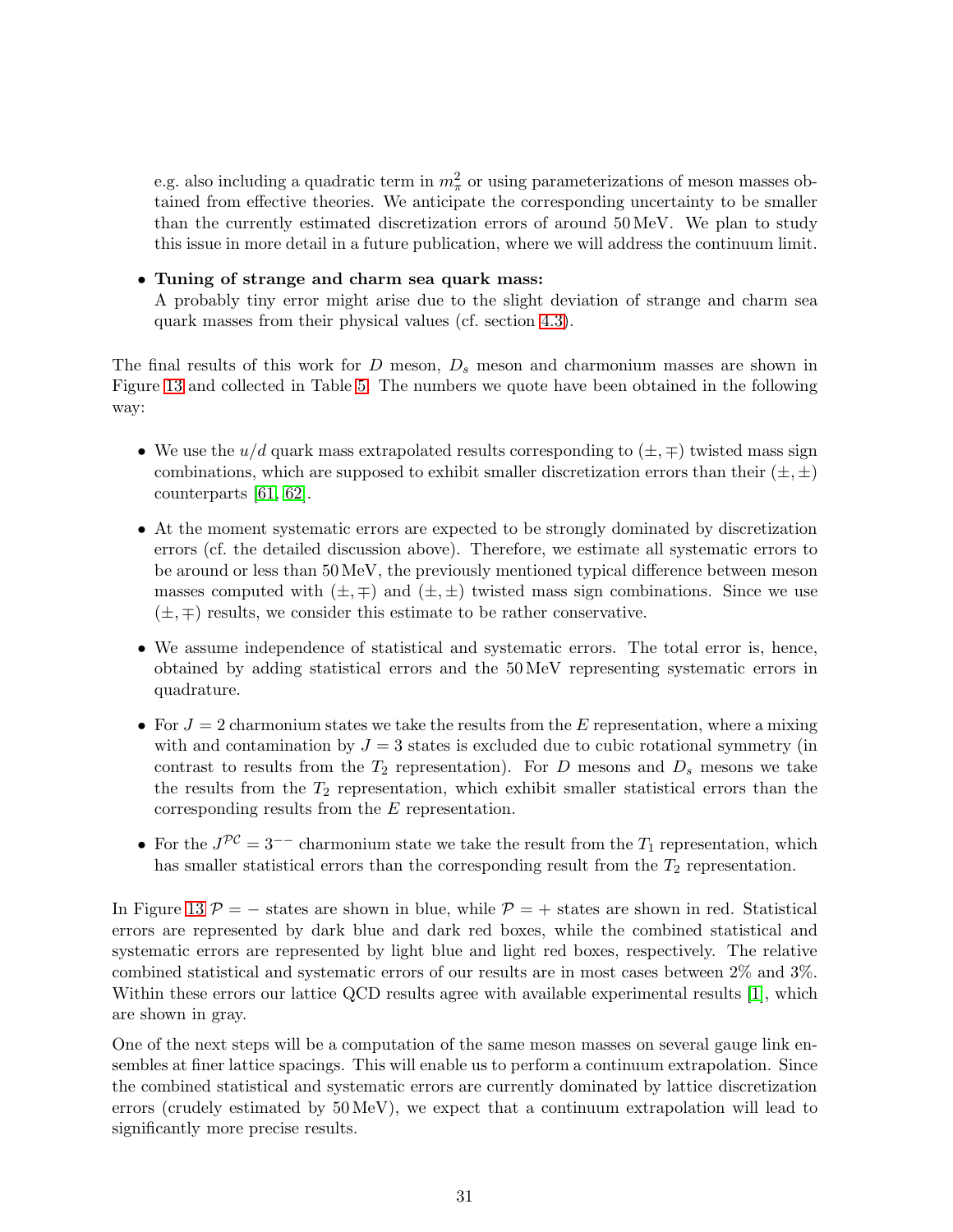<span id="page-32-0"></span>

|                   | D<br>mesons |                                   |        |                      |                                        |      | $D_s$ mesons   |                                   |         |                  |  |
|-------------------|-------------|-----------------------------------|--------|----------------------|----------------------------------------|------|----------------|-----------------------------------|---------|------------------|--|
| $J^{\mathcal{P}}$ | lat.        |                                   | error  | exp.                 | <b>PDG</b>                             | lat. |                | error                             | exp.    | <b>PDG</b>       |  |
|                   | mass        | $\frac{\text{sta.}}{\text{com.}}$ |        | mass                 | name                                   | mass |                | $\frac{\text{sta.}}{\text{com.}}$ | mass    | name             |  |
| $0-$              | 1865        |                                   |        | 1870(0)<br>1865(0)   | $D^{\pm}$<br>$D^0$                     | 1962 | 3              | $50\,$                            | 1968(0) | $D_s$            |  |
| $0^+$             | 2278        | 20                                | 54     | 2403(40)<br>2318(29) | $D_0^*(2400)^{\pm}$<br>$D_0^*(2400)^0$ | 2407 | 12             | 51                                | 2318(1) | $D_{s0}^*(2317)$ |  |
| $1-$              | 2051        | 6                                 | $50\,$ | 2010(0)<br>2007(0)   | $D^*(2010)^{\pm}$<br>$D^*(2007)^0$     | 2145 | $\overline{4}$ | $50\,$                            | 2112(0) | $D_s^*$          |  |
| $1^+$             | 2402        | 23                                | $55\,$ | 2423(2)<br>2421(1)   | $D_1(2420)^{\pm}$<br>$D_1(2420)^0$     | 2521 | 18             | 53                                | 2460(1) | $D_{s1}(2460)$   |  |
| $1^+$             | 2474        | 35                                | 61     | 2427(40)             | $D_1(2430)^0$                          | 2608 | 23             | $55\,$                            | 2535(0) | $D_{s1}(2536)$   |  |
| $2^+$             | 2549        | 42                                | 65     | 2464(2)<br>2463(1)   | $D_2^*(2460)^{\pm}$<br>$D_2^*(2460)^0$ | 2680 | 18             | $53\,$                            | 2572(1) | $D_{s2}^*(2573)$ |  |
| $2^{-}$           | 2909        | 66                                | 83     | 2761(5)              | D(2750)                                | 2969 | 33             | 60                                |         |                  |  |
| $2-$              | 2996        | 106                               | 118    |                      |                                        | 3001 | 46             | 68                                |         |                  |  |

|                   |         |                |           | charmonium |                 |  |  |
|-------------------|---------|----------------|-----------|------------|-----------------|--|--|
| $J^{\mathcal{P}}$ | lattice |                | error     | exp.       | <b>PDG</b>      |  |  |
|                   | mass    |                | sta./com. | mass       | name            |  |  |
| $0^{-+}$          | 2884    | $\overline{4}$ | 50        | 2984(1)    | $\eta_c(1S)$    |  |  |
| $0^{-+}$          | 3535    | 23             | 55        | 3639(1)    | $\eta_c(2S)$    |  |  |
| $0^{-+}$          | 4372    | 54             | 74        |            |                 |  |  |
| $0^{++}$          | 3412    | 6              | 50        | 3415(0)    | $\chi_{c0}(1P)$ |  |  |
| $1^{--}$          | 3056    | 5              | 50        | 3097(0)    | $J/\psi(1S)$    |  |  |
| $1^{--}$          | 3662    | 24             | 56        | 3686(0)    | $\psi(2S)$      |  |  |
| $1^{--}$          | 3865    | 23             | 55        | 3773(0)    | $\psi(3770)$    |  |  |
| $1^{++}$          | 3480    | 9              | 51        | 3511(0)    | $\chi_{c1}(1P)$ |  |  |
| $1^{+-}$          | 3494    | 11             | 51        | 3525(0)    | $h_c(1P)$       |  |  |
| $2^{++}$          | 3536    | 14             | 52        | 3556(0)    | $\chi_{c2}(1P)$ |  |  |
| $2^{++}$          | 4066    | 41             | 64        | 3927(3)    | $\chi_{c2}(2P)$ |  |  |
| $2^{-+}$          | 3863    | 21             | 54        |            |                 |  |  |
| $2^{\cdot}$       | 3841    | 12             | 52        |            |                 |  |  |
| $3^{\circ}$       | 3865    | 23             | 55        |            |                 |  |  |

Table 5: Summary of lattice QCD results for  $D$  meson,  $D_s$  meson and charmonium masses (error sta.: statistical error; error com.: combined statistical and systematic error) and comparison to experimental results from [\[1\]](#page-37-0).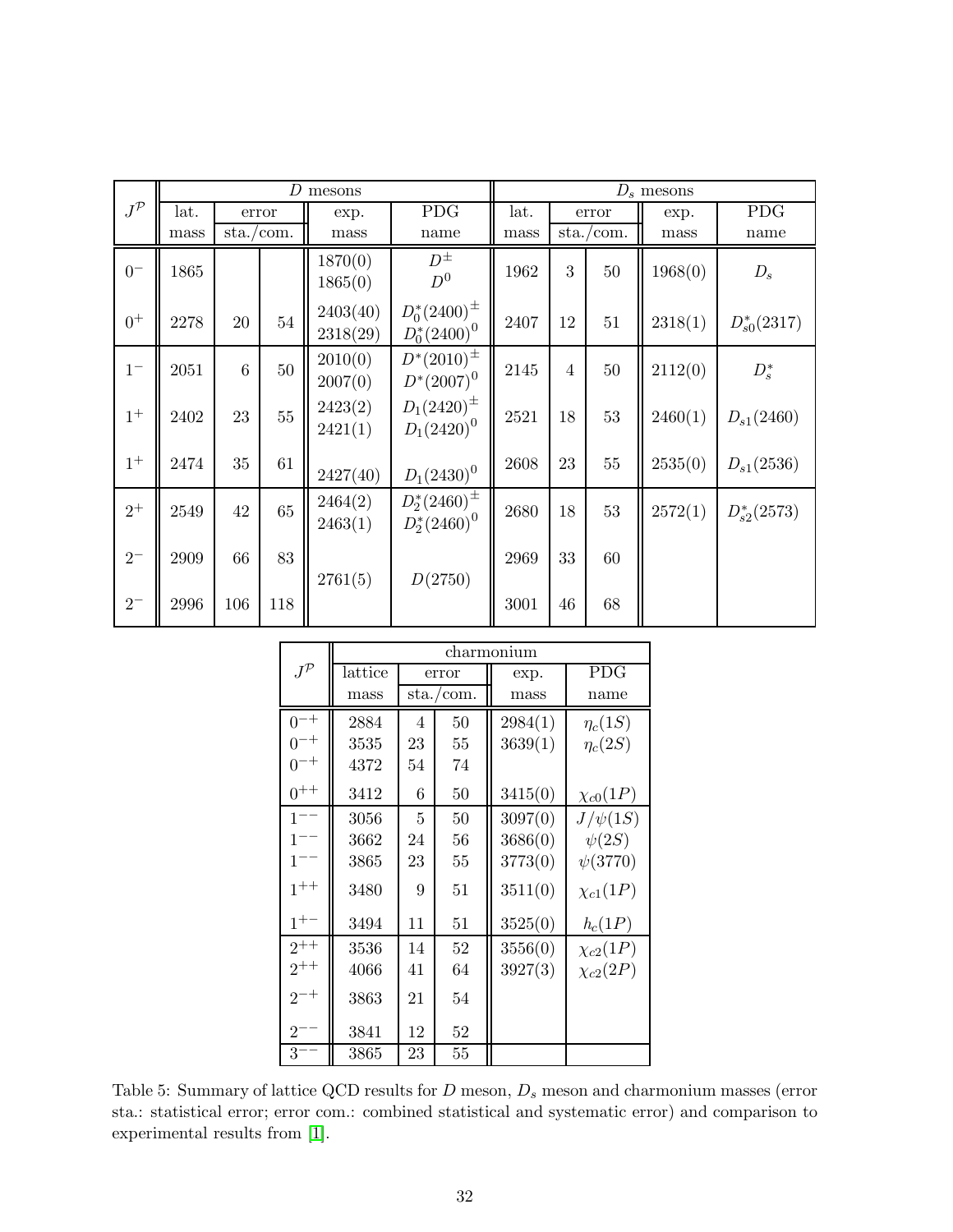<span id="page-33-0"></span>

Figure 13: Summary of lattice QCD results for  $D$  meson,  $D_s$  meson and charmonium masses  $(\mathcal{P} = -$  states are shown in blue,  $\mathcal{P} = +$  states in red; statistical errors are represented by dark blue/dark red boxes, combined statistical and systematic errors by light blue/light red boxes). For easy comparison experimental results from [\[1\]](#page-37-0) are shown in black.

Our strategy of computing meson masses using quark-antiquark creation operators allows to obtain solid and accurate results for states, which are mainly composed of a quark and an antiquark and which are quite stable. States, which might not fulfill these requirements, e.g. the rather unstable  $D_0^*$ , which readily decays into  $D + \pi$ , or  $D_{s0}^*$ , which is frequently discussed as a tetraquark candidate, should finally be treated with more advanced lattice techniques. Further creation operators composed of four quarks (e.g. of mesonic molecule type, of diquarkantidiquark type and of two-meson type) have to be included in the correlation matrices. In case of unstable mesons, corresponding resonance parameters (mass, width) can then be extracted from the volume dependence of the spectrum of scattering states. We are currently in the process of developing and implementing such methods using a similar lattice setup [\[38,](#page-39-6) [39,](#page-39-7) [40\]](#page-39-8).

Another important aspect of this work is the separation and classification of the two  $J^{\mathcal{P}} = 1^+$ D meson states. Even though they have identical quantum numbers, their structure is quite different: one of them,  $D_1(2430)$ , has  $j \approx 1/2$ , while the other,  $D_1(2420)$ , has  $j \approx 3/2$ , where j denotes the spin and angular momentum of the light quark and gluons. Extracting those two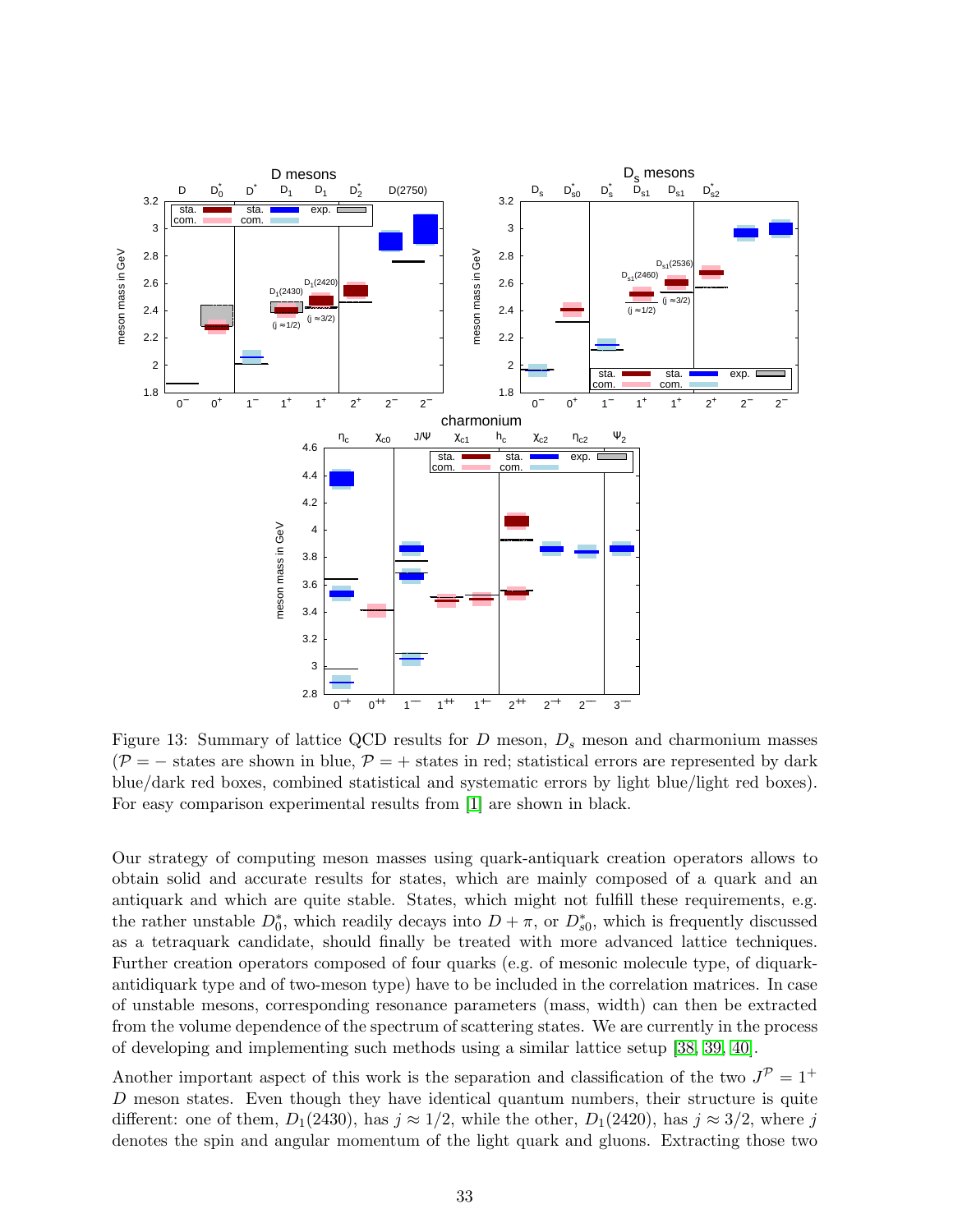states unambiguously from a single  $J^{\mathcal{P}} = 1^+$  correlation matrix (both masses and eigenvector components, where the latter provide suitable linear combinations of  $D_1(2430)$  and  $D_1(2420)$ creation operators) constitutes an important first step to study decays  $B^{(*)} \to D_1 + l + \nu$ using lattice QCD. Such a study is of particular interest, because there is a long standing conflict between theory and experiment regarding the corresponding branching ratios  $(1/2)$ versus 3/2 puzzle"). A solid understanding of these decays is in turn necessary for a precise determination of the standard model parameter  $V_{cb}$  (cf. [\[41\]](#page-39-9) for a detailed discussion). The results and corresponding techniques discussed in section [5.1.2](#page-19-1) can be used to extend existing lattice computations of decays  $B^{(*)} \to D^{**} + l + \nu$ , where  $D^{**}$  is currently limited to  $J^{\mathcal{P}} = 0^+$ and  $J^{\mathcal{P}} = 2^+$ , but does not include the two  $D_1$  states [\[42,](#page-39-10) [43\]](#page-39-11).

### <span id="page-34-0"></span>A Computation of correlation matrices using the one-end trick

To compute the elements of the correlation matrices defined in [\(14\)](#page-9-3) we first insert the definition of the meson creation operators [\(5\)](#page-5-1),

$$
C_{\Gamma_j;\Gamma_k;\bar{\chi}^{(1)}\chi^{(2)}}(t) =
$$
  
\n
$$
= \frac{1}{V/a^3} \langle \Omega | \left( \sum_{\mathbf{r}} (\bar{\chi}^{(1)}S)(\mathbf{r},t) \sum_{\Delta \mathbf{r}=\pm \mathbf{e}_x, \pm \mathbf{e}_y, \pm \mathbf{e}_z} U(\mathbf{r};\mathbf{r}+\Delta \mathbf{r};t) \Gamma_j(\Delta \mathbf{r}) (S\chi^{(2)})(\mathbf{r}+\Delta \mathbf{r},t) \right)^{\dagger}
$$
  
\n
$$
\sum_{\mathbf{s}} (\bar{\chi}^{(1)}S)(\mathbf{s},0) \sum_{\Delta \mathbf{s}=\pm \mathbf{e}_x, \pm \mathbf{e}_y, \pm \mathbf{e}_z} U(\mathbf{s};\mathbf{s}+\Delta \mathbf{s};0) \Gamma_k(\Delta \mathbf{s}) (S\chi^{(2)})(\mathbf{s}+\Delta \mathbf{s},0) |\Omega\rangle,
$$

where  $U$  denote APE smeared gauge links. Gaussian smearing is a linear operation on the quark fields and can, therefore, be written in terms of a matrix  $S$  in color and position space, where  $S = S^{\dagger}$ . After writing the vacuum expectation value  $\langle \Omega | \dots | \Omega \rangle$  as a path integral and integrating over the quark fields, one obtains an average over gauge link configurations (denoted by  $\langle \ldots \rangle$ ), which includes quark propagators  $(D^{(f)})^{-1}$   $(f \in \{u, d, s^+, s^-, c^+, c^-\}$  is the quark flavor),

$$
C_{\Gamma_j; \Gamma_k; \bar{\chi}^{(1)} \chi^{(2)}}(t) =
$$
\n
$$
= -\frac{1}{V/a^3} \sum_{\mathbf{r}} \sum_{\Delta \mathbf{r} = \pm \mathbf{e}_x, \pm \mathbf{e}_y, \pm \mathbf{e}_z} \sum_{\mathbf{s}} \sum_{\Delta \mathbf{s} = \pm \mathbf{e}_x, \pm \mathbf{e}_y, \pm \mathbf{e}_z} \sum_{\Delta \mathbf{s} = \pm \mathbf{e}_x, \pm \mathbf{e}_y, \pm \mathbf{e}_z} \left\langle \text{Tr}_{\text{spin,color}} \left( \Gamma_k(\Delta \mathbf{s}) \gamma_5 U(\mathbf{s}; \mathbf{s} + \Delta \mathbf{s}; 0) (S(D^{(\bar{2})})^{-1, \dagger} S)(\mathbf{s} + \Delta \mathbf{s}, 0; \mathbf{r} + \Delta \mathbf{r}, t) U(\mathbf{r} + \Delta \mathbf{r}; \mathbf{r}; t) \right. \right\rangle
$$
\n
$$
\gamma_5 \gamma_0 \Gamma_j^{\dagger}(\Delta \mathbf{r}) \gamma_0 (S(D^{(1)})^{-1} S)(\mathbf{r}, t; \mathbf{s}, 0) \bigg) \bigg\rangle. \tag{25}
$$

We have also used twisted mass  $\gamma_5$  hermiticity,  $(D^{(f)})^{-1} = \gamma_5(D^{(\bar{f})})^{-1,\dagger}\gamma_5$ , where the bar on top of the flavor index indicates a flip of the sign in front of the twisted mass term (e.g. if 2 denotes u,  $\overline{2}$  denotes d, if 2 denotes  $s^+$ ,  $\overline{2}$  denotes  $s^-$ , etc.). Finally, it is convenient to rearrange the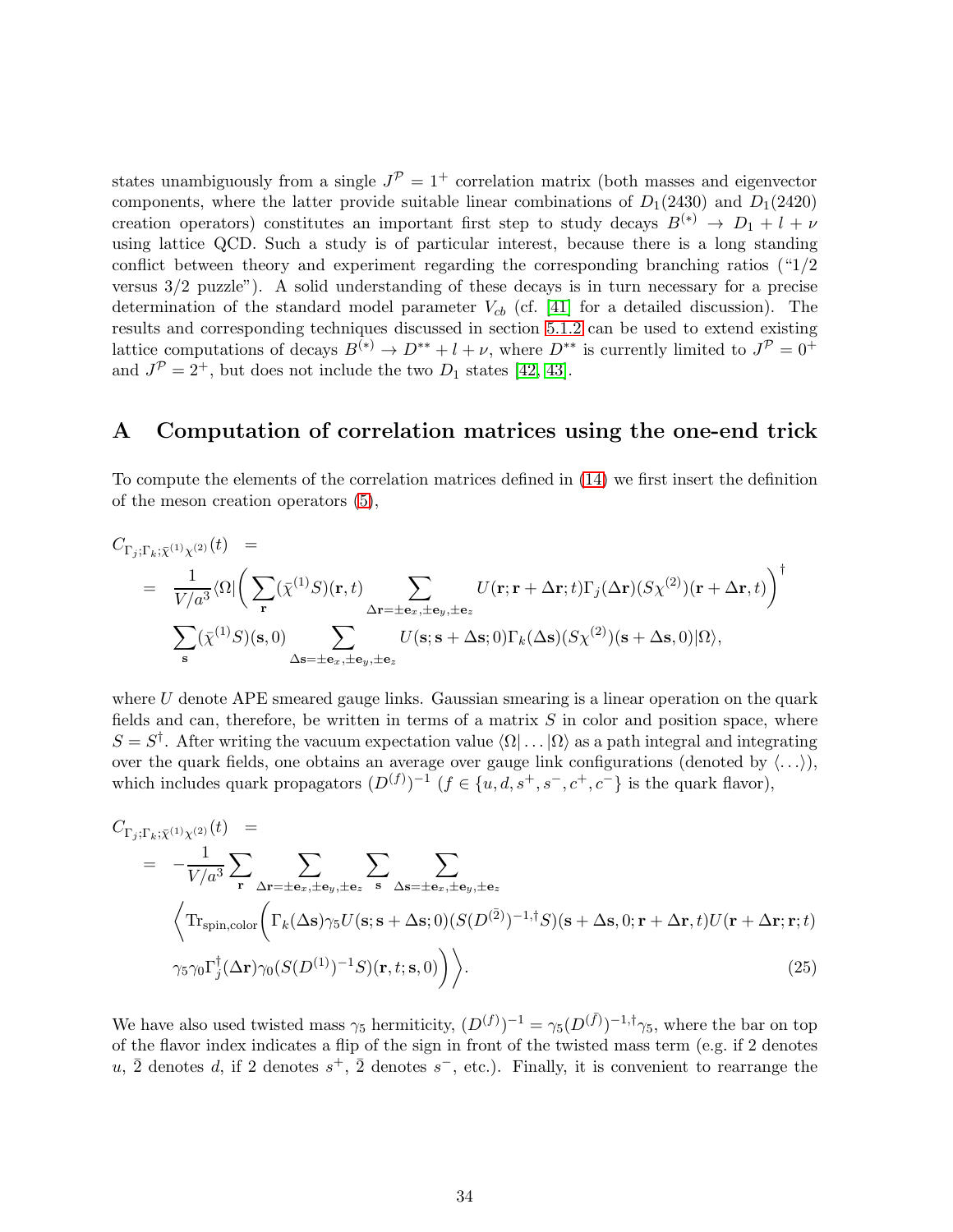expression and to write spin indices  $A, B, C, D$  explicitly,

<span id="page-35-1"></span>
$$
C_{\Gamma_j; \Gamma_k; \bar{\chi}^{(1)} \chi^{(2)}}(t) =
$$
\n
$$
= -\frac{1}{V/a^3} \sum_{\Delta \mathbf{r} = \pm \mathbf{e}_x, \pm \mathbf{e}_y, \pm \mathbf{e}_z} (\gamma_5 \gamma_0 \Gamma_j^{\dagger} (\Delta \mathbf{r}) \gamma_0)_{AB} \sum_{\Delta \mathbf{s} = \pm \mathbf{e}_x, \pm \mathbf{e}_y, \pm \mathbf{e}_z} (\Gamma_k(\Delta \mathbf{s}) \gamma_5)_{CD}
$$
\n
$$
\sum_{\mathbf{r}} \sum_{\mathbf{s}} \left\langle \text{Tr}_{\text{color}} \left( U(\mathbf{s}; \mathbf{s} + \Delta \mathbf{s}; 0) (S(D^{(2)})^{-1, \dagger} S)_{DA}(\mathbf{s} + \Delta \mathbf{s}, 0; \mathbf{r} + \Delta \mathbf{r}, t) U(\mathbf{r} + \Delta \mathbf{r}; \mathbf{r}; t) \right. \right. \tag{26}
$$

To estimate [\(26\)](#page-35-1) stochastically, we generate for each gauge link configuration 4 spin diluted stochastic timeslice sources (index  $B = 1, 2, 3, 4$ ) on a randomly chosen timeslice (here w.l.o.g. at time  $t = 0$ ,

<span id="page-35-0"></span>
$$
\xi_A^{a,(B)}(\mathbf{r},t) = \delta_{t,0} \delta_{AB} N^a(\mathbf{r}) \tag{27}
$$

(*a* is a color index, *A* is a spin index), where the entries of the noise vector  $N^a(\mathbf{r})$  are randomly and uniformly chosen numbers  $\pm 1/\sqrt{2} \pm i/\sqrt{2}$ . Then we solve the 4 linear systems (index  $C = 1, 2, 3, 4$ 

$$
\sum_{y} D^{(1)}(x; y) \phi^{(1,C)}(x) = (S\xi^{(C)})(y) \n\to \phi^{(1,C)}(\mathbf{r}, t) = \sum_{x} ((D^{(1)})^{-1}S)(\mathbf{r}, t; x) \xi^{(C)}(x)
$$
\n(28)

and the 4 × 6 linear systems (indices  $D = 1, 2, 3, 4$  and  $\Delta s = \pm \mathbf{e}_x, \pm \mathbf{e}_y, \pm \mathbf{e}_z$ )

$$
\sum_{y} D^{(\bar{2})}(x; y) \phi^{(\bar{2}, D)}(y) = \sum_{y} S(x; y + (0, \Delta s)) U(y + (0, \Delta s); y) \xi^{(D)}(y)
$$
  
\n
$$
\rightarrow \phi^{(\bar{2}, D, \Delta s)}(\mathbf{r}, t) = \sum_{y} ((D^{(\bar{2})})^{-1} S)(\mathbf{r}, t; y + (0, \Delta s)) U(y + (0, \Delta s); y) \xi^{(D)}(y)
$$
  
\n
$$
\rightarrow (\phi^{(\bar{2}, D, \Delta s)})^{\dagger}(\mathbf{r}, t) = \sum_{y} (\xi^{(D)})^{\dagger} (y) U(y; y + (0, \Delta s)) (S(D^{(\bar{2})})^{-1, \dagger}) (y + (0, \Delta s); \mathbf{r}, t)
$$
(29)

with respect to  $\phi$  using [\[75\]](#page-41-11) (to minimize the required computation time, we always choose the quark flavors such, that the lighter quark corresponds to flavor 1 and the heavier to quark to flavor  $2$ ). Using these results we compute the quantities

$$
X_{\bar{\chi}^{(1)}\chi^{(2)}}^{ABCD;\Delta\mathbf{r}\Delta\mathbf{s}}(t) \equiv \sum_{\mathbf{r}} \left\langle ((\phi^{(\bar{2},D,\Delta\mathbf{s})})^{\dagger}S)_{A}(\mathbf{r}+\Delta\mathbf{r},t)U(\mathbf{r}+\Delta\mathbf{r};\mathbf{r};t)(S\phi^{(1,C)})_{B}(\mathbf{r},t) \right\rangle_{MC} \tag{30}
$$

 $(\langle \ldots \rangle_{MC})$  denotes the average over the finite number of Monte Carlo generated gauge link con-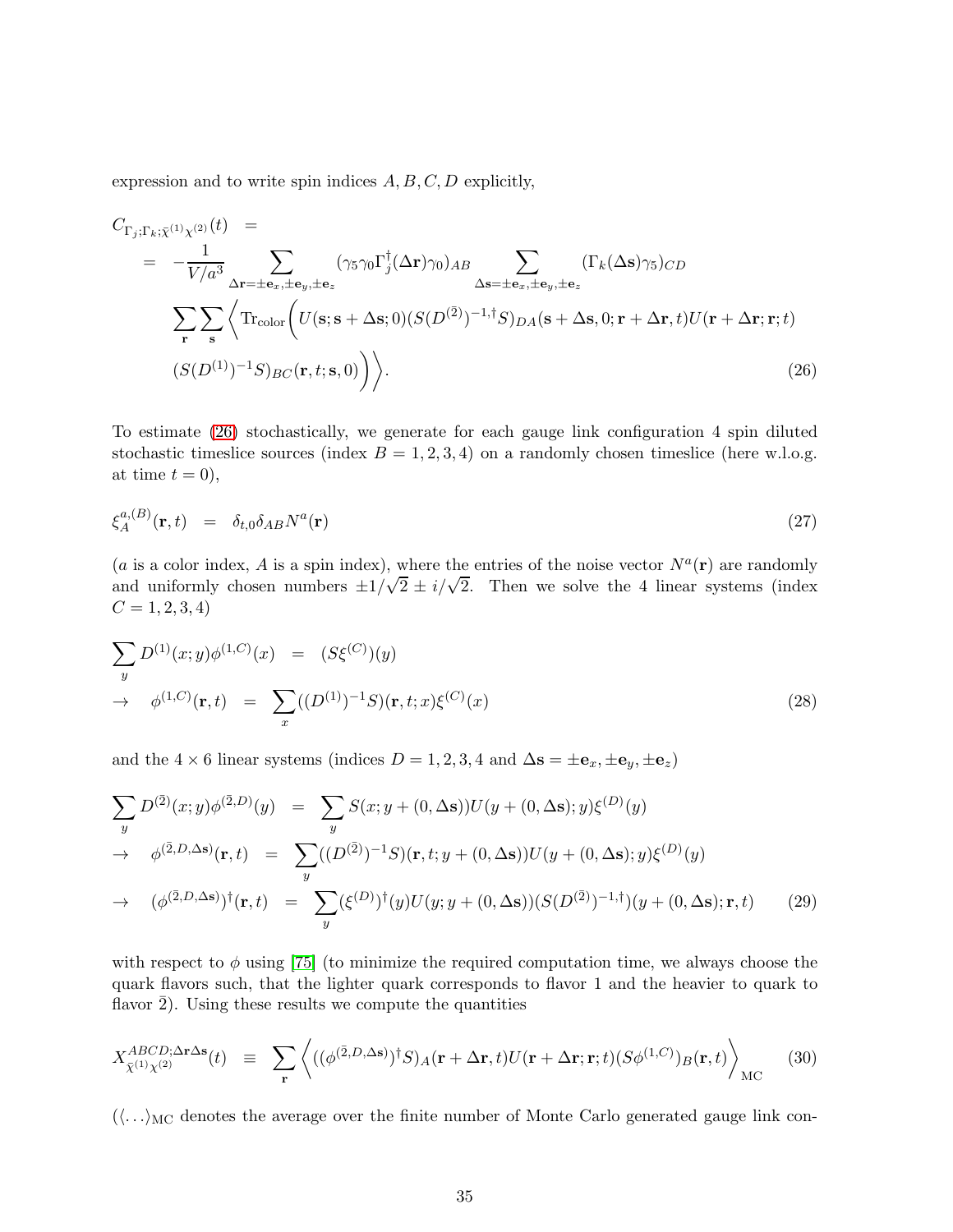figurations [cf. Table [1\]](#page-4-0)), for which one can show

<span id="page-36-0"></span>
$$
X_{\bar{\chi}^{(1)}\chi^{(2)}}^{ABCD;\Delta\mathbf{r}\Delta\mathbf{s}}(t) =
$$
  
\n
$$
= \sum_{\mathbf{r}} \sum_{\mathbf{s}} \left\langle \text{Tr}_{\text{color}} \left( U(\mathbf{s}; \mathbf{s} + \Delta\mathbf{s}; 0) (S(D^{(2)})^{-1,\dagger} S)_{DA}(\mathbf{s} + \Delta\mathbf{s}, 0; \mathbf{r} + \Delta\mathbf{r}, t) \right. \right.
$$
  
\n
$$
U(\mathbf{r} + \Delta\mathbf{r}; \mathbf{r}; t) (S(D^{(1)})^{-1} S)_{BC}(\mathbf{r}, t; \mathbf{s}, 0) \right) \Big\rangle + \text{noise}, \tag{31}
$$

where

$$
\left\langle N^a(\mathbf{r})(N^b)^*(\mathbf{s}) \right\rangle_{\text{MC}} = \delta^{ab}\delta_{\mathbf{r},\mathbf{s}} + \text{noise}
$$
\n(32)

has been used and "noise" denotes unbiased stochastic noise, which decreases proportional to  $1/\sqrt{N}$ , where N is the number of gauge link configurations used to compute  $\langle ... \rangle_{\text{MC}}$ . This technique of stochastic estimation is referred to as one-end trick (cf. e.g. [\[76,](#page-41-12) [77\]](#page-41-13)). It is most efficient for large spatial volumes and light quark masses. For the computations of  $D$  mesons,  $D<sub>s</sub>$  mesons and charmonium states done in this work it has been found to be superior compared to the traditional technique of using point sources and point-to-all propagators [\[39\]](#page-39-7).

To obtain arbitrary elements of the correlation matrices [\(14\)](#page-9-3), one simply has to combine [\(26\)](#page-35-1) and [\(31\)](#page-36-0),

$$
C_{\Gamma_j; \Gamma_k; \bar{\chi}^{(1)} \chi^{(2)}}(t) =
$$
  
=  $-\frac{1}{V/a^3} \sum_{\Delta \mathbf{r} = \pm \mathbf{e}_x, \pm \mathbf{e}_y, \pm \mathbf{e}_z} (\gamma_5 \gamma_0 \Gamma_j^{\dagger} (\Delta \mathbf{r}) \gamma_0)_{AB} \sum_{\Delta \mathbf{s} = \pm \mathbf{e}_x, \pm \mathbf{e}_y, \pm \mathbf{e}_z} (\Gamma_k(\Delta \mathbf{s}) \gamma_5)_{CD} X_{\bar{\chi}^{(1)} \chi^{(2)}}^{ABCD; \Delta \mathbf{r} \Delta \mathbf{s}}(t).$  (33)

### Acknowledgments

It is a pleasure to thank V. O. Galkin for many useful discussions. Moreover, we acknowledge useful conversations with J. Berlin, B. Blossier, K. Cichy, F. Giacosa, M. F. M. Lutz, O. Pène and D. H. Rischke.

We acknowledge support by the Emmy Noether Programme of the DFG (German Research Foundation), grant WA 3000/1-1.

This work was supported in part by the Helmholtz International Center for FAIR within the framework of the LOEWE program launched by the State of Hesse.

Calculations on the LOEWE-CSC and on the on the FUCHS-CSC high-performance computer of the Frankfurt University were conducted for this research. We would like to thank HPC-Hessen, funded by the State Ministry of Higher Education, Research and the Arts, for programming advice.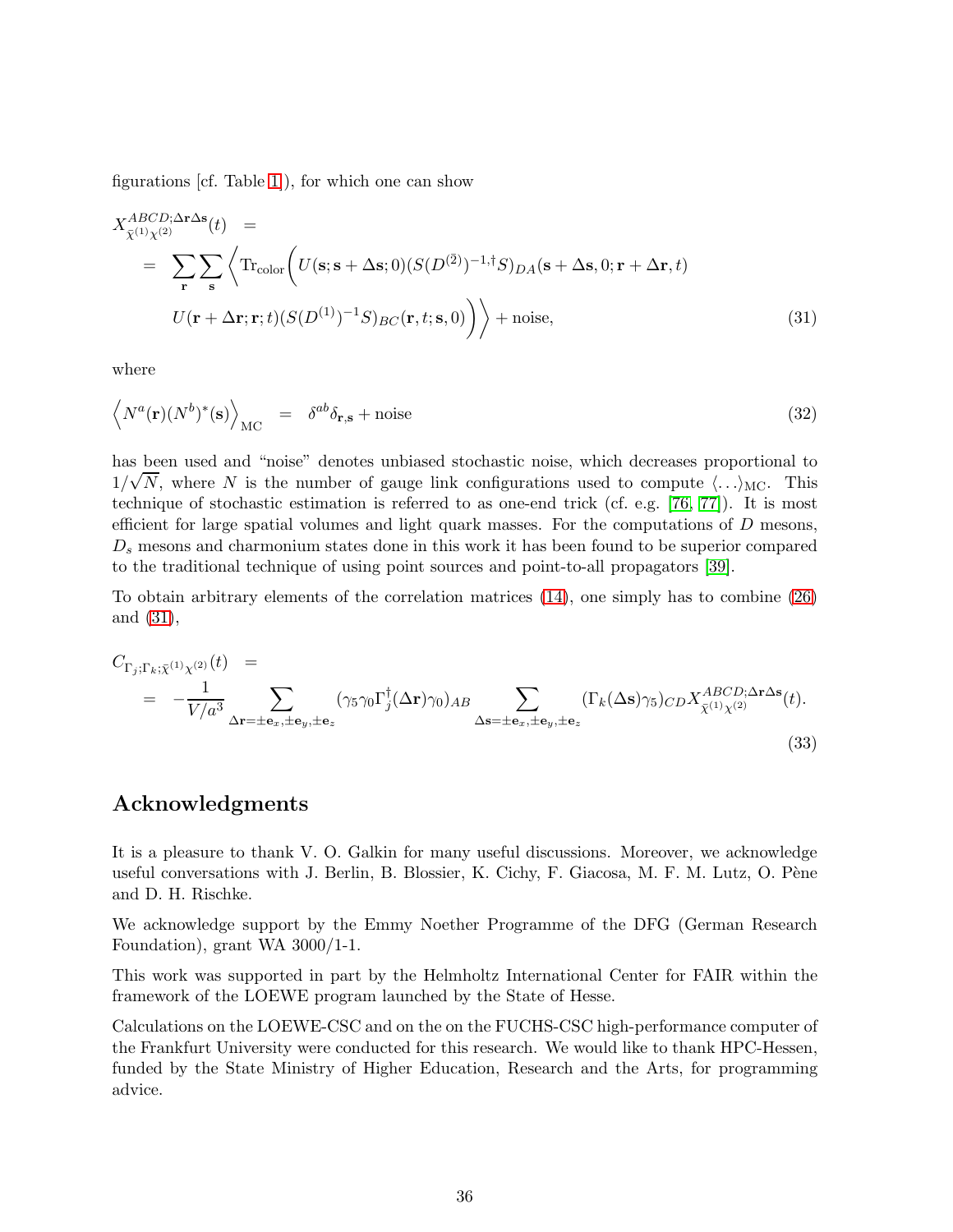# <span id="page-37-0"></span>References

- <span id="page-37-1"></span>[1] K. A. Olive et al. [Particle Data Group], "2014 Review of particle physics,", Chin. Phys. C, 38, 090001 (2014).
- [2] S. K. Choi et al. [Belle Collaboration], "Observation of a narrow charmonium-like state in exclusive  $B^{\pm} \rightarrow K^{\pm} \pi^{+} \pi^{-} J/\Psi$  decays," Phys. Rev. Lett. **91**, 262001 (2003) [\[hep-ex/0309032\]](http://arxiv.org/abs/hep-ex/0309032).
- <span id="page-37-2"></span>[3] B. Aubert *et al.* [BaBar Collaboration], "Observation of a narrow meson decaying to  $D_s^+\pi^0$ at a mass of  $2.32 \,\text{GeV}/c^2$ ," Phys. Rev. Lett. **90**, 242001 (2003) [\[hep-ex/0304021\]](http://arxiv.org/abs/hep-ex/0304021).
- <span id="page-37-3"></span>[4] D. Besson et al. [CLEO Collaboration], "Observation of a narrow resonance of mass 2.46 GeV/ $c^2$  decaying to  $D_s^{*+}\pi^0$  and confirmation of the  $D_{sJ}^{*}(2317)$  state," Phys. Rev. D 68, 032002 (2003) [\[hep-ex/0305100\]](http://arxiv.org/abs/hep-ex/0305100).
- <span id="page-37-4"></span>[5] D. Ebert, R. N. Faustov and V. O. Galkin, "Heavy-light meson spectroscopy and Regge trajectories in the relativistic quark model," Eur. Phys. J. C 66, 197 (2010) [\[arXiv:0910.5612](http://arxiv.org/abs/0910.5612) [hep-ph]].
- <span id="page-37-6"></span><span id="page-37-5"></span>[6] W. I. Eshraim, F. Giacosa and D. H. Rischke, "Phenomenology of charmed mesons in the extended Linear Sigma Model," [arXiv:1405.5861](http://arxiv.org/abs/1405.5861) [hep-ph].
- [7] C. S. Fischer, S. Kubrak and R. Williams, "Spectra of heavy mesons in the Bethe-Salpeter approach," Eur. Phys. J. A 51, 10 (2015) [\[arXiv:1409.5076](http://arxiv.org/abs/1409.5076) [hep-ph]].
- <span id="page-37-7"></span>[8] D. Mohler, "Recent progress in lattice calculations of properties of open-charm mesons," [arXiv:1508.02753](http://arxiv.org/abs/1508.02753) [hep-lat].
- <span id="page-37-8"></span>[9] C. DeTar, "Charmonium spectroscopy from Lattice QCD," Int. J. Mod. Phys. Conf. Ser. 02, 31 (2011) [\[arXiv:1101.0212](http://arxiv.org/abs/1101.0212) [hep-lat]].
- <span id="page-37-14"></span><span id="page-37-9"></span>[10] S. Prelovsek, "Lattice studies of charmonia and exotics," [arXiv:1508.07322](http://arxiv.org/abs/1508.07322) [hep-lat].
- [11] M. Wagner, S. Diehl, T. Kuske and J. Weber, "An introduction to lattice hadron spectroscopy for students without quantum field theoretical background," [arXiv:1310.1760](http://arxiv.org/abs/1310.1760) [heplat].
- <span id="page-37-10"></span>[12] J. J. Dudek, R. G. Edwards, N. Mathur and D. G. Richards, "Charmonium excited state spectrum in lattice QCD," Phys. Rev. D 77, 034501 (2008) [\[arXiv:0707.4162](http://arxiv.org/abs/0707.4162) [hep-lat]].
- <span id="page-37-11"></span>[13] S. J. Dong et al., "The charmed-strange meson spectrum from overlap fermions on domain wall dynamical fermion configurations," PoS Lattice 2009, 090 (2009) [\[arXiv:0911.0868](http://arxiv.org/abs/0911.0868) [hep-ph]].
- <span id="page-37-12"></span>[14] T. Burch et al., "Quarkonium mass splittings in three-flavor lattice QCD," Phys. Rev. D 81, 034508 (2010) [\[arXiv:0912.2701](http://arxiv.org/abs/0912.2701) [hep-lat]].
- <span id="page-37-13"></span>[15] J. J. Dudek, R. G. Edwards, M. J. Peardon, D. G. Richards and C. E. Thomas, "Toward the excited meson spectrum of dynamical QCD," Phys. Rev. D 82, 034508 (2010) [\[arXiv:1004.4930](http://arxiv.org/abs/1004.4930) [hep-ph]].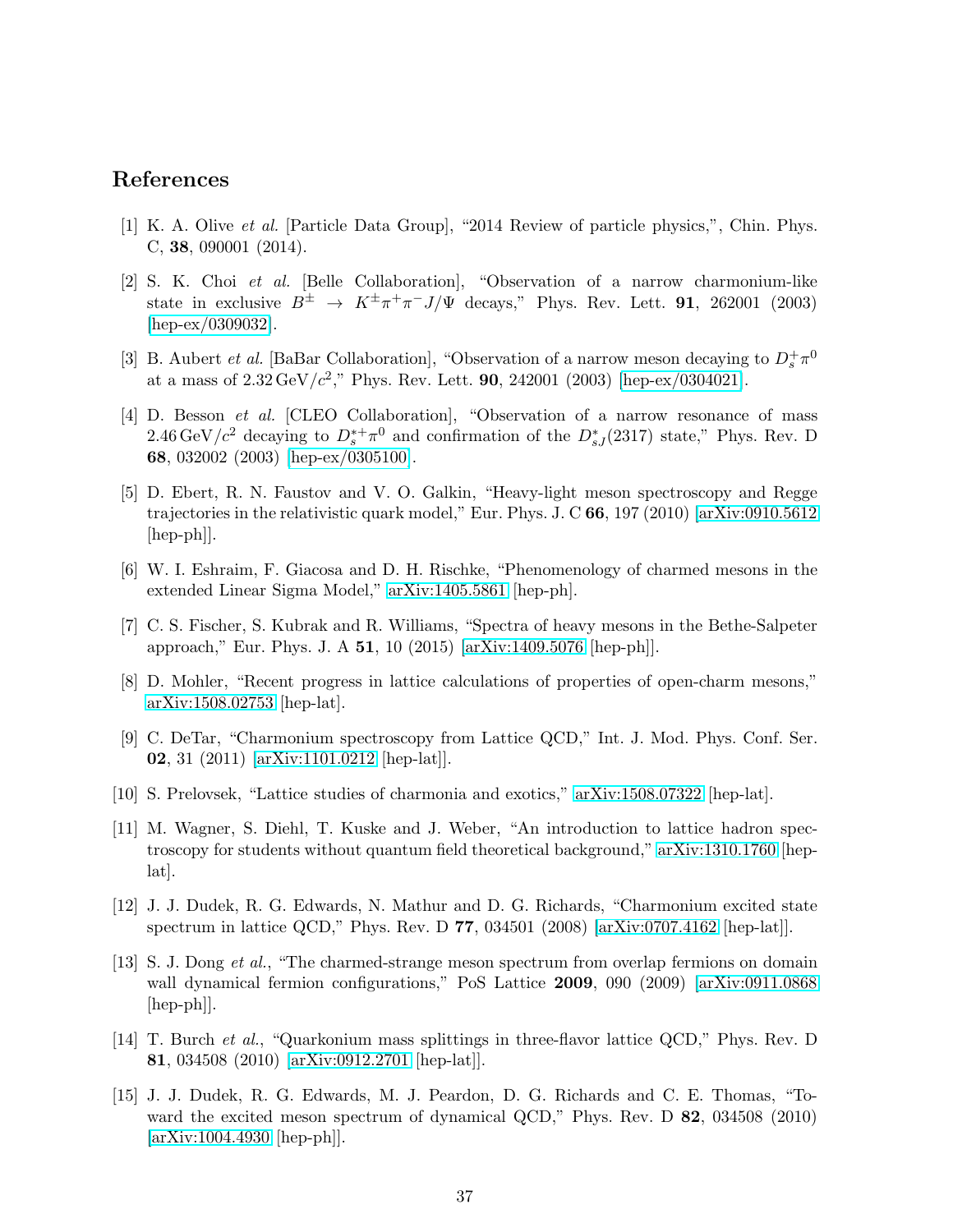- <span id="page-38-1"></span><span id="page-38-0"></span>[16] D. Mohler and R. M. Woloshyn, "D and  $D_s$  meson spectroscopy," Phys. Rev. D 84, 054505 (2011) [\[arXiv:1103.5506](http://arxiv.org/abs/1103.5506) [hep-lat]].
- <span id="page-38-2"></span>[17] Y. Namekawa et al. [PACS-CS Collaboration], "Charm quark system at the physical point of 2+1 flavor lattice QCD," Phys. Rev. D 84, 074505 (2011) [\[arXiv:1104.4600](http://arxiv.org/abs/1104.4600) [hep-lat]].
- [18] G. Bali et al., "Spectra of heavy-light and heavy-heavy mesons containing charm quarks, including higher spin states for  $N_f = 2+1$ ," PoS LATTICE 2011, 135 (2011) [\[arXiv:1108.6147](http://arxiv.org/abs/1108.6147) [hep-lat].
- <span id="page-38-3"></span>[19] G. S. Bali, S. Collins and C. Ehmann, "Charmonium spectroscopy and mixing with light quark and open charm states from  $n_F = 2$  lattice QCD," Phys. Rev. D 84, 094506 (2011) [\[arXiv:1110.2381](http://arxiv.org/abs/1110.2381) [hep-lat]].
- <span id="page-38-5"></span><span id="page-38-4"></span>[20] L. Liu et al. [Hadron Spectrum Collaboration], "Excited and exotic charmonium spectroscopy from lattice QCD," JHEP 1207, 126 (2012) [\[arXiv:1204.5425](http://arxiv.org/abs/1204.5425) [hep-ph]].
- <span id="page-38-6"></span>[21] Y. B. Yang et al. [CLQCD Collaboration], "Lattice study on  $\eta_{c2}$  and  $X(3872)$ ," Phys. Rev. D 87, 014501 (2013) [\[arXiv:1206.2086](http://arxiv.org/abs/1206.2086) [hep-lat]].
- [22] R. J. Dowdall et al., "Precise heavy-light meson masses and hyperfine splittings from lattice  $QCD$  including charm quarks in the sea," Phys. Rev. D 86, 094510 (2012) [\[arXiv:1207.5149](http://arxiv.org/abs/1207.5149)] [hep-lat].
- <span id="page-38-7"></span>[23] G. Bali, S. Collins and P. Perez-Rubio, "Charmed hadron spectroscopy on the lattice for  $N_f = 2 + 1$  flavours," J. Phys. Conf. Ser. 426, 012017 (2013) [\[arXiv:1212.0565](http://arxiv.org/abs/1212.0565) [hep-lat]].
- <span id="page-38-8"></span>[24] G. Moir et al., "Excited spectroscopy of charmed mesons from lattice QCD," JHEP 1305, 021 (2013) [\[arXiv:1301.7670](http://arxiv.org/abs/1301.7670) [hep-ph]].
- <span id="page-38-9"></span>[25] B. A. Galloway et al. [HPQCD collaboration], "Radial and orbital excitation energies of charmonium," PoS LATTICE 2014, 092 (2014) [\[arXiv:1411.1318](http://arxiv.org/abs/1411.1318) [hep-lat]].
- <span id="page-38-10"></span>[26] P. Prez-Rubio, S. Collins and G. S. Bali, "Charmed baryon spectroscopy and light flavor symmetry from lattice QCD," Phys. Rev. D 92, 034504 (2015) [\[arXiv:1503.08440](http://arxiv.org/abs/1503.08440) [hep-lat]].
- <span id="page-38-15"></span>[27] S. Prelovsek, C. B. Lang and D. Mohler, "Scattering phase shift and resonance properties on the lattice: an introduction," Bled Workshops in Physics, vol. 12, no. 1 [\[arXiv:1110.4520](http://arxiv.org/abs/1110.4520)  $\vert \text{hep-ph} \vert$ .
- <span id="page-38-11"></span>[28] M. Gong et al., "Study of the scalar charmed-strange meson  $D_{s0}^*(2317)$  with chiral fermions," PoS Lattice 2010, 106 (2014) [\[arXiv:1103.0589](http://arxiv.org/abs/1103.0589) [hep-lat]].
- <span id="page-38-12"></span>[29] D. Mohler, S. Prelovsek and R. M. Woloshyn, " $D\pi$  scattering and D meson resonances from lattice QCD," Phys. Rev. D 87, 034501 (2013) [\[arXiv:1208.4059](http://arxiv.org/abs/1208.4059) [hep-lat]].
- <span id="page-38-13"></span>[30] L. Liu et al., "Interactions of charmed mesons with light pseudoscalar mesons from lattice QCD and implications on the nature of the  $D_{s0}^*(2317)$ ," Phys. Rev. D 87, 014508 (2013) [\[arXiv:1208.4535](http://arxiv.org/abs/1208.4535) [hep-lat]].
- <span id="page-38-14"></span>[31] S. Prelovsek and L. Leskovec, "Evidence for  $X(3872)$  from  $DD^*$  scattering on the lattice," Phys. Rev. Lett. 111, 192001 (2013) [\[arXiv:1307.5172](http://arxiv.org/abs/1307.5172) [hep-lat]].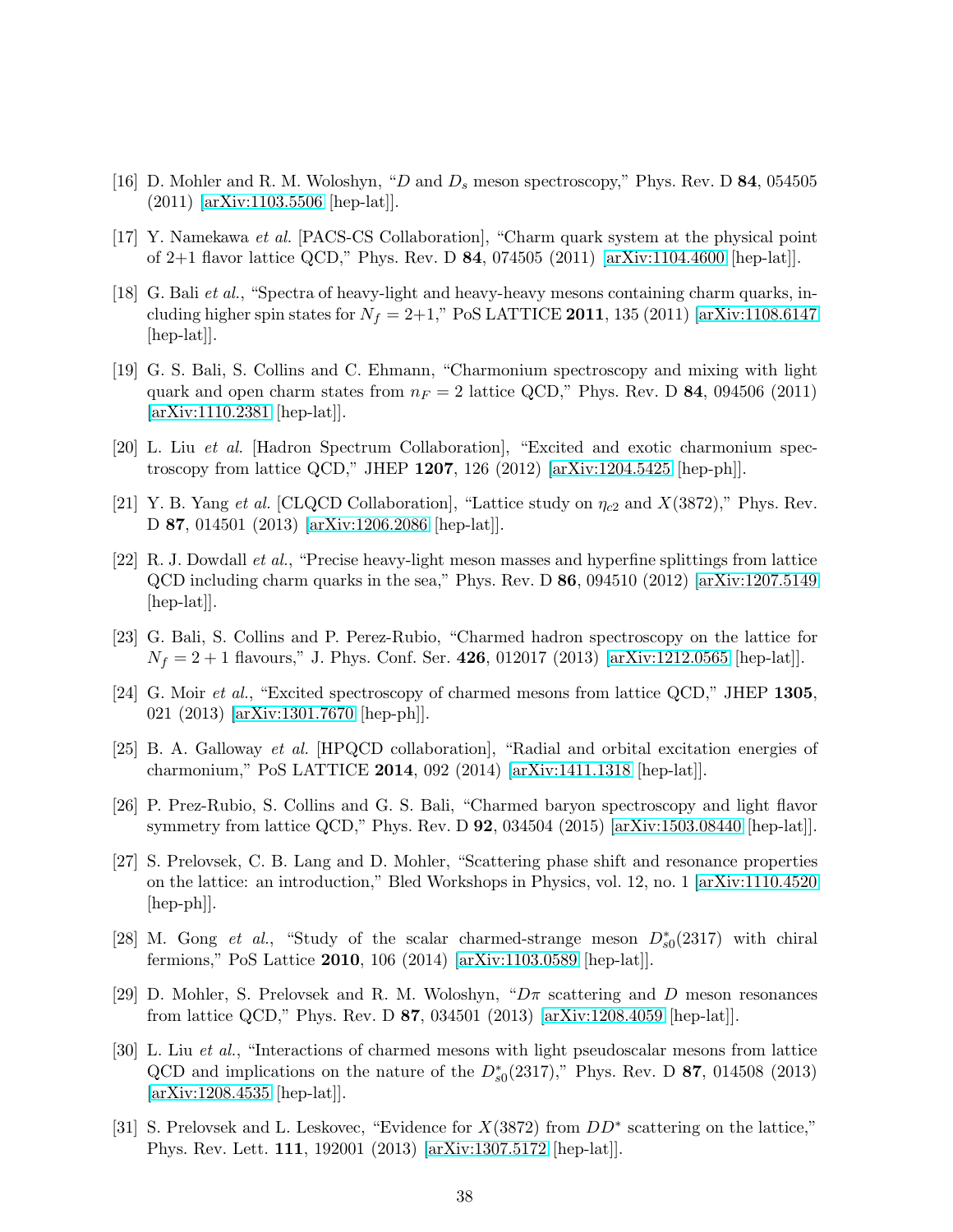- <span id="page-39-0"></span>[32] S. Prelovsek and L. Leskovec, "Search for  $Z_c^+(3900)$  in the 1<sup>+-</sup> channel on the lattice," Phys. Lett. B 727, 172 (2013) [\[arXiv:1308.2097](http://arxiv.org/abs/1308.2097) [hep-lat]].
- <span id="page-39-2"></span><span id="page-39-1"></span>[33] D. Mohler *et al.*, " $D_{s0}^*(2317)$  meson and D meson-kaon scattering from lattice QCD," Phys. Rev. Lett. 111, 222001 (2013) [\[arXiv:1308.3175](http://arxiv.org/abs/1308.3175) [hep-lat]].
- <span id="page-39-3"></span>[34] Y. Ikeda *et al.* [HAL QCD Collaboration], "Charmed tetraquarks  $T_{cc}$  and  $T_{cs}$  from dynamical lattice QCD simulations," Phys. Lett. B 729, 85 (2014) [\[arXiv:1311.6214](http://arxiv.org/abs/1311.6214) [hep-lat]].
- [35] C. B. Lang et al., " $D_s$  mesons with DK and  $D^*K$  scattering near threshold," Phys. Rev. D 90, 034510 (2014) [\[arXiv:1403.8103](http://arxiv.org/abs/1403.8103) [hep-lat]].
- <span id="page-39-4"></span>[36] S. Prelovsek, C. B. Lang, L. Leskovec and D. Mohler, "Study of the  $Z_c^+$  channel using lattice QCD," Phys. Rev. D 91, 014504 (2015) [\[arXiv:1405.7623](http://arxiv.org/abs/1405.7623) [hep-lat]].
- <span id="page-39-6"></span><span id="page-39-5"></span>[37] A. L. Guerrieri et al., "Flavored tetraquark spectroscopy," PoS LATTICE 2014, 106 (2015) [\[arXiv:1411.2247](http://arxiv.org/abs/1411.2247) [hep-lat]].
- <span id="page-39-7"></span>[38] C. Alexandrou et al. [ETM Collaboration], "Lattice investigation of the scalar mesons  $a_0(980)$  and  $\kappa$  using four-quark operators," JHEP 1304, 137 (2013) [\[arXiv:1212.1418\]](http://arxiv.org/abs/1212.1418).
- [39] A. Abdel-Rehim *et al.*, "Investigation of the tetraquark candidate  $a_0(980)$ : technical aspects and preliminary results," PoS LATTICE 2014, 104 (2014) [\[arXiv:1410.8757](http://arxiv.org/abs/1410.8757) [hep-lat]].
- <span id="page-39-8"></span>[40] J. Berlin, A. Abdel-Rehim, C. Alexandrou, M. D. Brida, M. Gravina and M. Wagner, "Computation of correlation matrices for tetraquark candidates with  $J<sup>P</sup> = 0<sup>+</sup>$  and flavor structure  $q_1\bar{q}_2q_3\bar{q}_3$ ," [arXiv:1508.04685](http://arxiv.org/abs/1508.04685) [hep-lat].
- <span id="page-39-9"></span>[41] I. I. Bigi et al., "Memorino on the '1/2 vs. 3/2 puzzle" in  $\bar{B} \to l \bar{\nu} X_c$  – a year later and a bit wiser," Eur. Phys. J. C 52, 975 (2007) [\[arXiv:0708.1621](http://arxiv.org/abs/0708.1621) [hep-ph]].
- <span id="page-39-10"></span>[42] M. Atoui, "Lattice computation of  $B \to D^*, D^{**}l\nu$  form factors at finite heavy masses," [arXiv:1305.0462](http://arxiv.org/abs/1305.0462) [hep-lat].
- <span id="page-39-11"></span>[43] M. Atoui et al., "Semileptonic  $B \to D^{**}$  decays in Lattice QCD : a feasibility study and first results," [arXiv:1312.2914](http://arxiv.org/abs/1312.2914) [hep-lat].
- <span id="page-39-12"></span>[44] M. Kalinowski and M. Wagner [ETM Collaboration], "Strange and charm meson masses from twisted mass lattice QCD," PoS ConfinementX, 303 (2012) [\[arXiv:1212.0403](http://arxiv.org/abs/1212.0403) [hep-lat]].
- <span id="page-39-13"></span>[45] M. Kalinowski and M. Wagner [ETM Collaboration], "Masses of mesons with charm valence quarks from  $2+1+1$  flavor twisted mass lattice QCD," Acta Phys. Polon. Supp. 6, 991 (2013) [\[arXiv:1304.7974](http://arxiv.org/abs/1304.7974) [hep-lat]].
- <span id="page-39-14"></span>[46] M. Kalinowski and M. Wagner [ETM Collaboration], "Twisted mass lattice computation of charmed mesons with focus on  $D^{**}$ ," PoS LATTICE 2013, 241 (2014) [\[arXiv:1310.5513](http://arxiv.org/abs/1310.5513) [hep-lat].
- <span id="page-39-15"></span>[47] R. Baron *et al.* [ETM Collaboration], "Status of ETMC simulations with  $N_f = 2 + 1 + 1$ twisted mass fermions," PoS LATTICE2008, 094 (2008) [\[arXiv:0810.3807](http://arxiv.org/abs/0810.3807) [hep-lat]].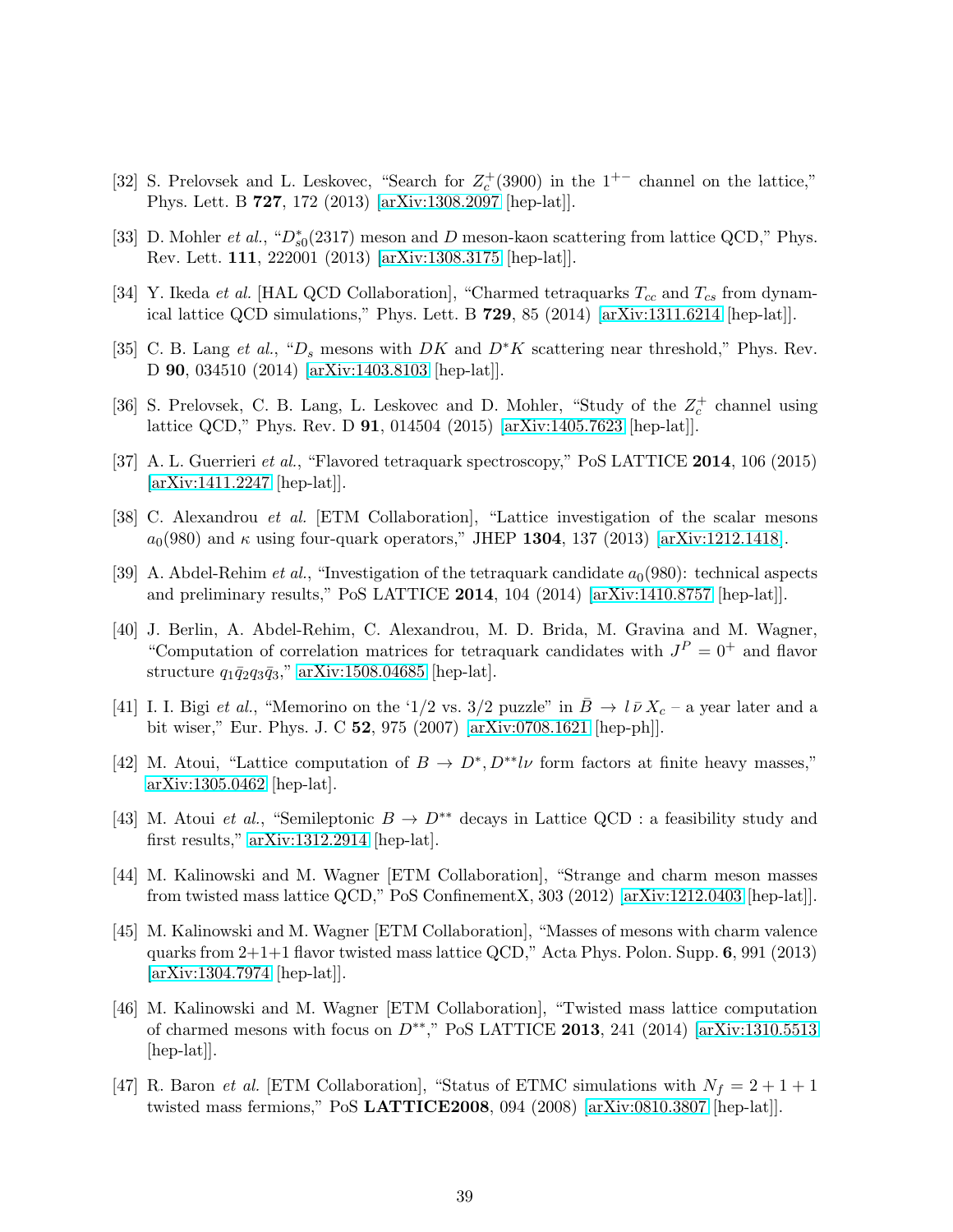- <span id="page-40-0"></span>[48] R. Baron *et al.* [ETM Collaboration], "First results of ETMC simulations with  $N_f = 2+1+1$ maximally twisted mass fermions," PoS LATTICE2009, 104 (2009) [\[arXiv:0911.5244](http://arxiv.org/abs/0911.5244) [hep- $[lat]$ .
- <span id="page-40-2"></span><span id="page-40-1"></span>[49] R. Baron *et al.* [ETM Collaboration], "Light hadrons from lattice QCD with light  $(u, d)$ , strange and charm dynamical quarks," JHEP 1006, 111 (2010) [\[arXiv:1004.5284](http://arxiv.org/abs/1004.5284) [hep-lat]].
- <span id="page-40-3"></span>[50] R. Baron *et al.* [ETM Collaboration], "Light hadrons from  $N_f = 2+1+1$  dynamical twisted mass fermions," PoS LATTICE2010, 123 (2010) [\[arXiv:1101.0518](http://arxiv.org/abs/1101.0518) [hep-lat]].
- <span id="page-40-4"></span>[51] Y. Iwasaki, "Renormalization group analysis of lattice theories and improved lattice action: two-dimensional non-linear  $\mathcal{O}(N)$  sigma model," Nucl. Phys. B 258, 141 (1985).
- [52] R. Frezzotti, P. A. Grassi, S. Sint and P. Weisz [ALPHA Collaboration], "Lattice QCD with a chirally twisted mass term," JHEP  $0108$ , 058 (2001) [\[arXiv:hep-lat/0101001\]](http://arxiv.org/abs/hep-lat/0101001).
- <span id="page-40-5"></span>[53] R. Frezzotti and G. C. Rossi, "Twisted-mass lattice QCD with mass non-degenerate quarks," Nucl. Phys. Proc. Suppl. 128 (2004) 193 [\[arXiv:hep-lat/0311008\]](http://arxiv.org/abs/hep-lat/0311008).
- <span id="page-40-6"></span>[54] R. Frezzotti and G. C. Rossi, "Chirally improving Wilson fermions. I:  $\mathcal{O}(a)$  improvement," JHEP 0408, 007 (2004) [\[arXiv:hep-lat/0306014\]](http://arxiv.org/abs/hep-lat/0306014).
- <span id="page-40-7"></span>[55] A. Shindler, "Twisted mass lattice QCD," Phys. Rept. 461, 37 (2008) [\[arXiv:0707.4093](http://arxiv.org/abs/0707.4093) [hep-lat].
- <span id="page-40-8"></span>[56] N. Carrasco et al. [ETM Collaboration], "Up, down, strange and charm quark masses with  $N_f = 2 + 1 + 1$  twisted mass lattice QCD," Nucl. Phys. B 887, 19 (2014) [\[arXiv:1403.4504](http://arxiv.org/abs/1403.4504) [hep-lat].
- <span id="page-40-9"></span>[57] R. Baron *et al.* [ETM Collaboration], "Computing K and D meson masses with  $N_f = 2+1+$ 1 twisted mass lattice QCD," Comput. Phys. Commun. 182, 299 (2011) [\[arXiv:1005.2042](http://arxiv.org/abs/1005.2042) [hep-lat].
- <span id="page-40-10"></span>[58] R. Baron *et al.* [ETM Collaboration], "Kaon and D meson masses with  $N_f = 2 + 1 + 1$ twisted mass lattice QCD," PoS LATTICE2010, 130 (2010) [\[arXiv:1009.2074](http://arxiv.org/abs/1009.2074) [hep-lat]].
- <span id="page-40-11"></span>[59] K. Jansen, C. Michael, A. Shindler and M. Wagner [ETM Collaboration], "The static-light meson spectrum from twisted mass lattice QCD," JHEP 0812, 058 (2008) [\[arXiv:0810.1843](http://arxiv.org/abs/0810.1843)  $\vert \text{hep-lat} \vert$ .
- <span id="page-40-12"></span>[60] B. Blossier, M. Della Morte, G. von Hippel, T. Mendes and R. Sommer, "On the generalized eigenvalue method for energies and matrix elements in lattice field theory," JHEP 0904, 094 (2009) [\[arXiv:0902.1265](http://arxiv.org/abs/0902.1265) [hep-lat]].
- <span id="page-40-13"></span>[61] C. Urbach [ETM Collaboration], "Lattice QCD with two light Wilson quarks and maximally twisted mass," PoS LATTICE 2007, 022 (2007) [\[arXiv:0710.1517](http://arxiv.org/abs/0710.1517) [hep-lat]].
- <span id="page-40-14"></span>[62] R. Frezzotti and G. Rossi, " $\mathcal{O}(a^2)$  cutoff effects in Wilson fermion simulations," PoS LAT-TICE 2007, 277 (2007) [\[arXiv:0710.2492](http://arxiv.org/abs/0710.2492) [hep-lat]].
- <span id="page-40-15"></span>[63] R. Sommer, "Scale setting in lattice QCD," PoS LATTICE 2013, 015 (2014) [\[arXiv:1401.3270](http://arxiv.org/abs/1401.3270) [hep-lat]].